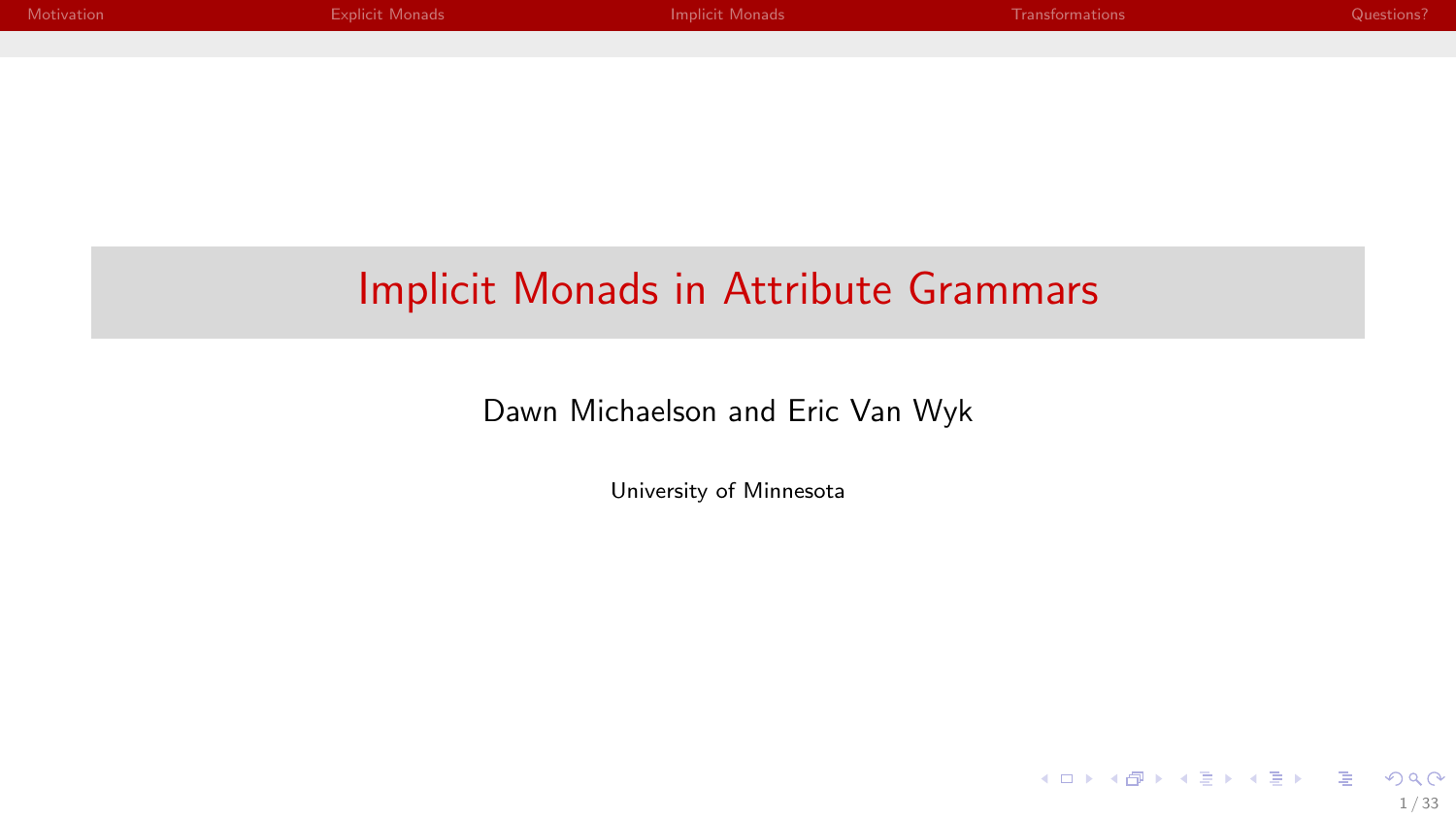```
typedef datatype Tree Tree;
datatype Tree {
  Fork ( Tree*, Tree*, const char* );
 Leaf ( const char* );
\}:
```
}

```
cilk int count_matches (Tree *t) {
 match (t) {
   Fork(t1,t2,str): {
      int res_t, res_t1, res_t2;
      spawn res_t1 = count\_matches( t1 );
      spawn res_t2 = count_matrix (t2);
     res t = ( str = '/foo[1-9]+/ ) ? 1 : 0;
     sync;
      cilk return res_t1 + res_t2 + res_t ;
   } ;
   Leaf(str): { return ( str = / /foo[1-9]+/ ) ? 1 : 0; } ;
  }
                                                         イロメ イ部メ イ君メ イ君メー 君」
```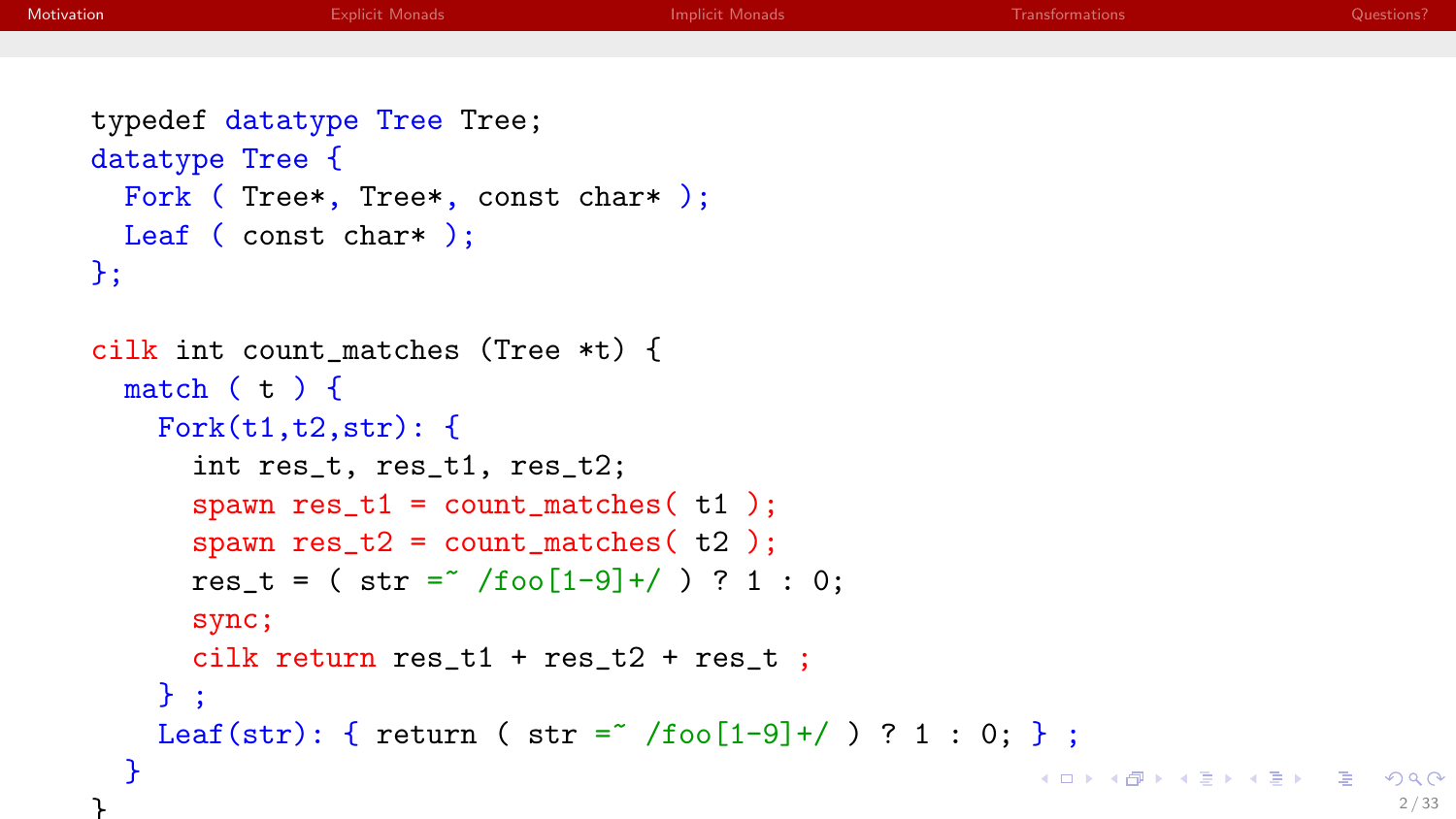org:A:ADT com:B:Cilk edu:C:RegEx

> メロトメ 御 メメ 老人 メモト 一番  $299$ 3 / 33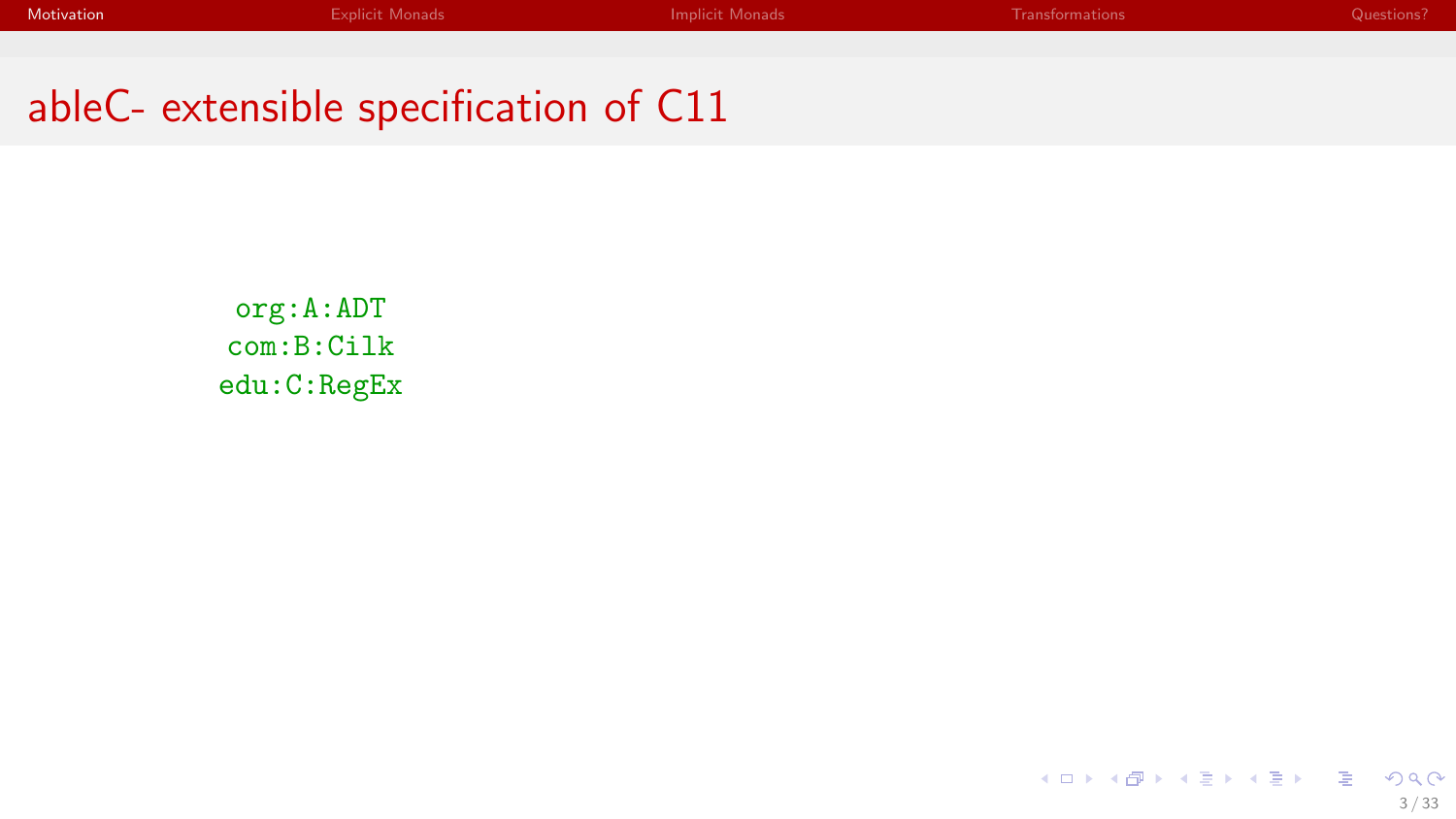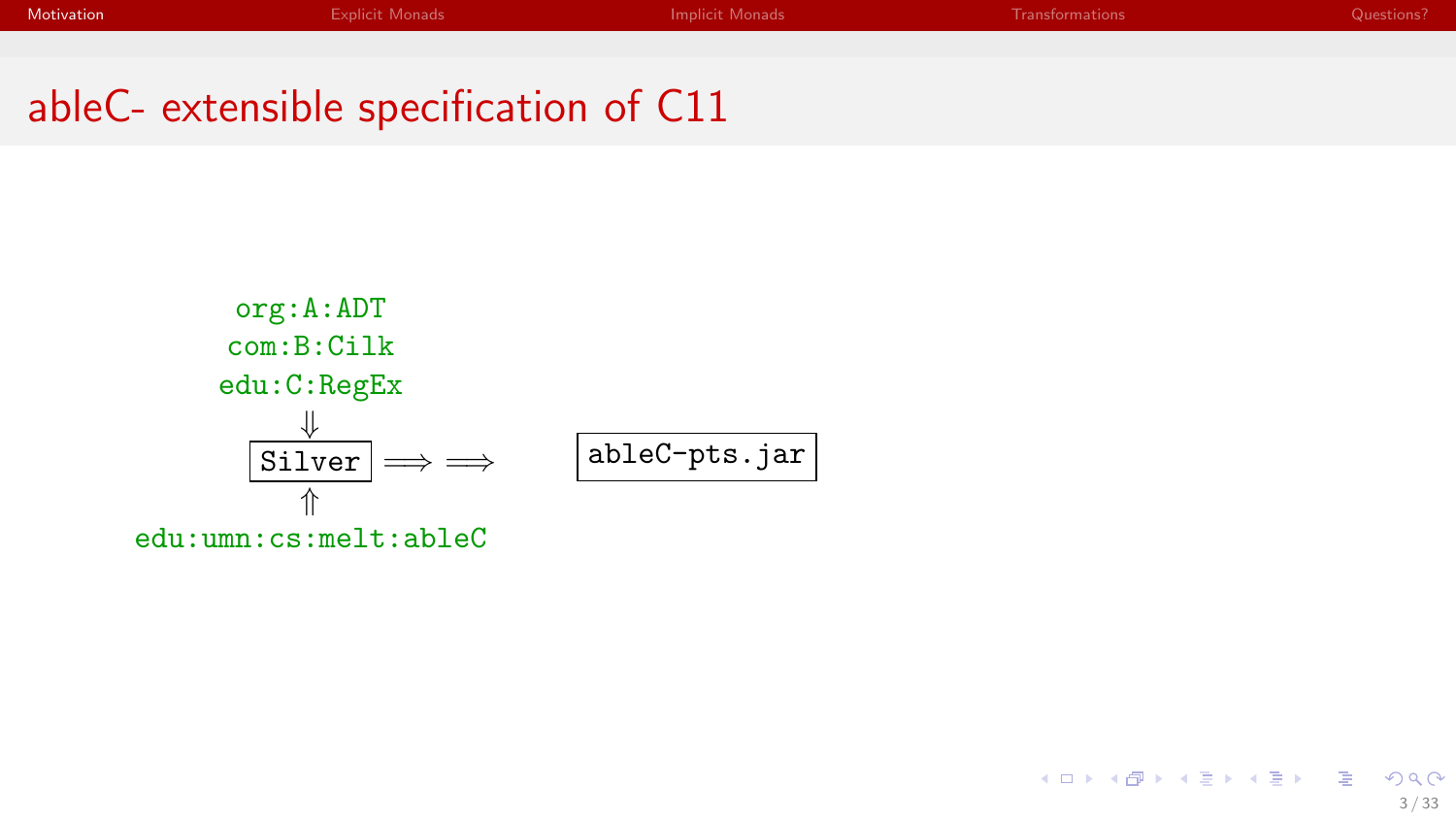pts.xc

# ableC- extensible specification of C11

org:A:ADT com:B:Cilk edu:C:RegEx ⇓  $Silver$  = ⇑ edu:umn:cs:melt:ableC ableC-pts.jar

> メロメ メタメ メミメ メミメン 毛  $2Q$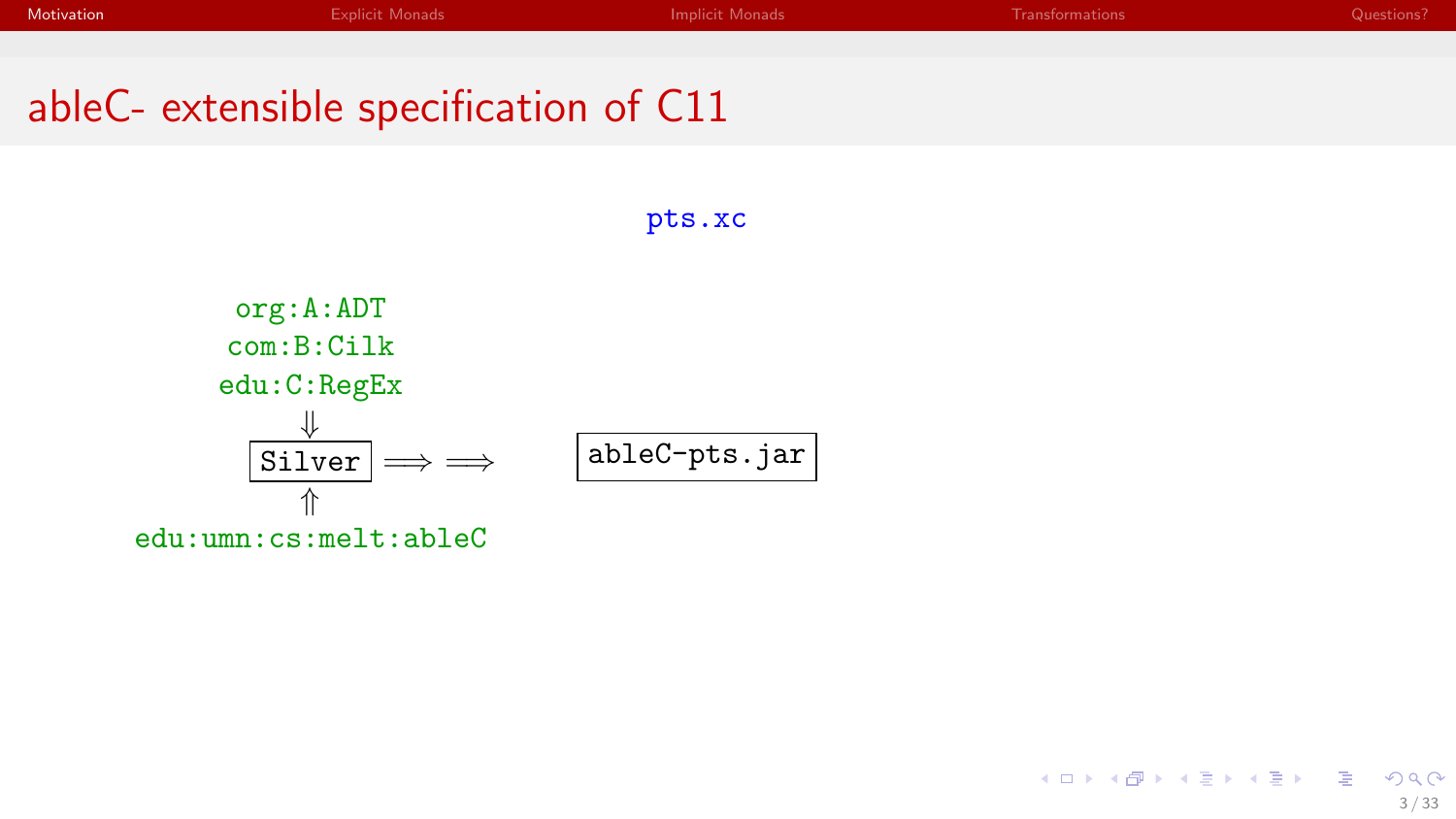| Motivation | <b>Explicit Monads</b> | Implicit Monads | Transformations | Questions? |
|------------|------------------------|-----------------|-----------------|------------|
|------------|------------------------|-----------------|-----------------|------------|

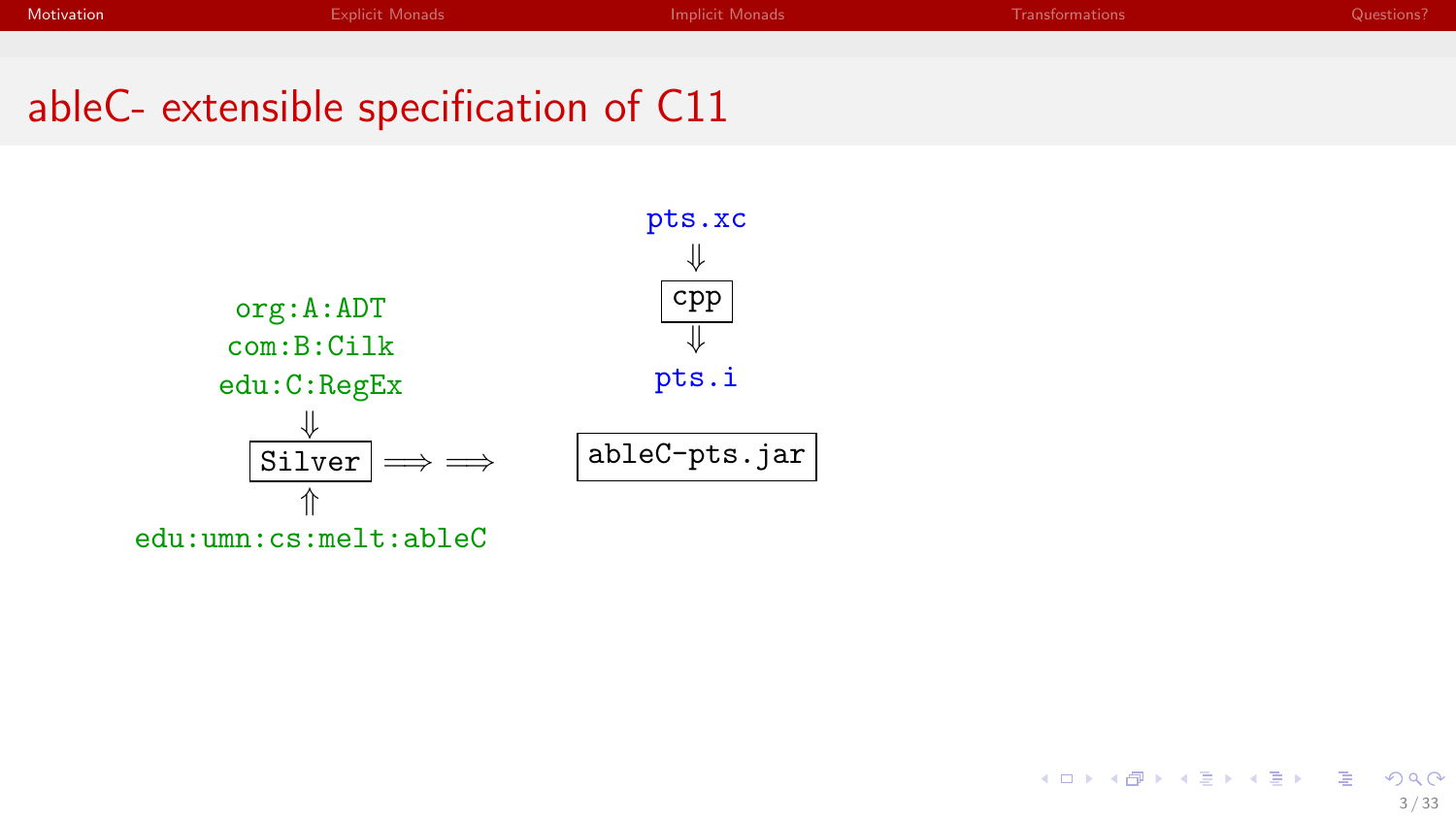| <b>Motivation</b><br><b>Explicit Monads</b><br>Implicit Monads<br>Transformations | Questions? |
|-----------------------------------------------------------------------------------|------------|
|-----------------------------------------------------------------------------------|------------|



メロメ メタメ メミメ メミメン 毛  $2Q$ 

3 / 33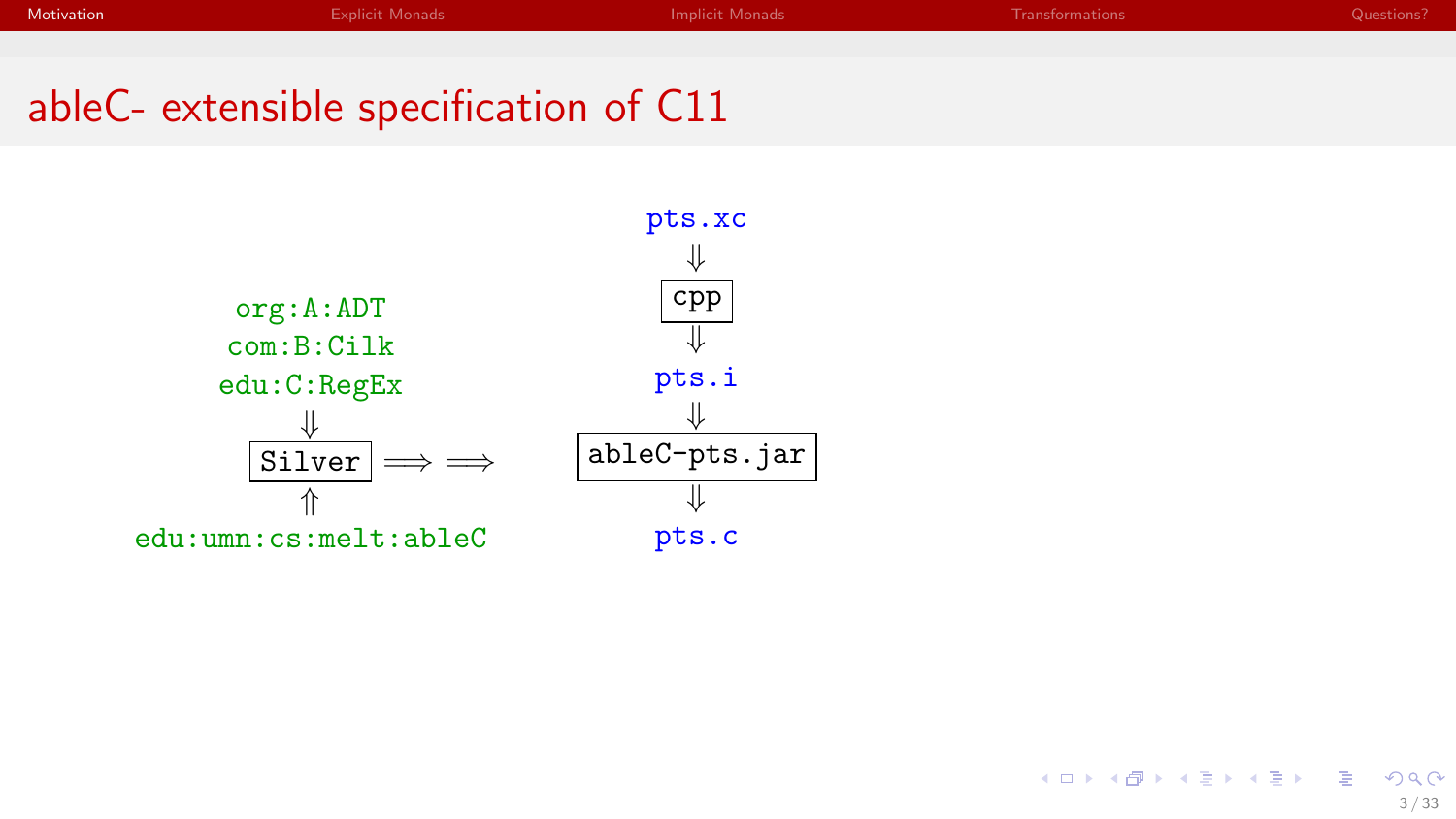

a.out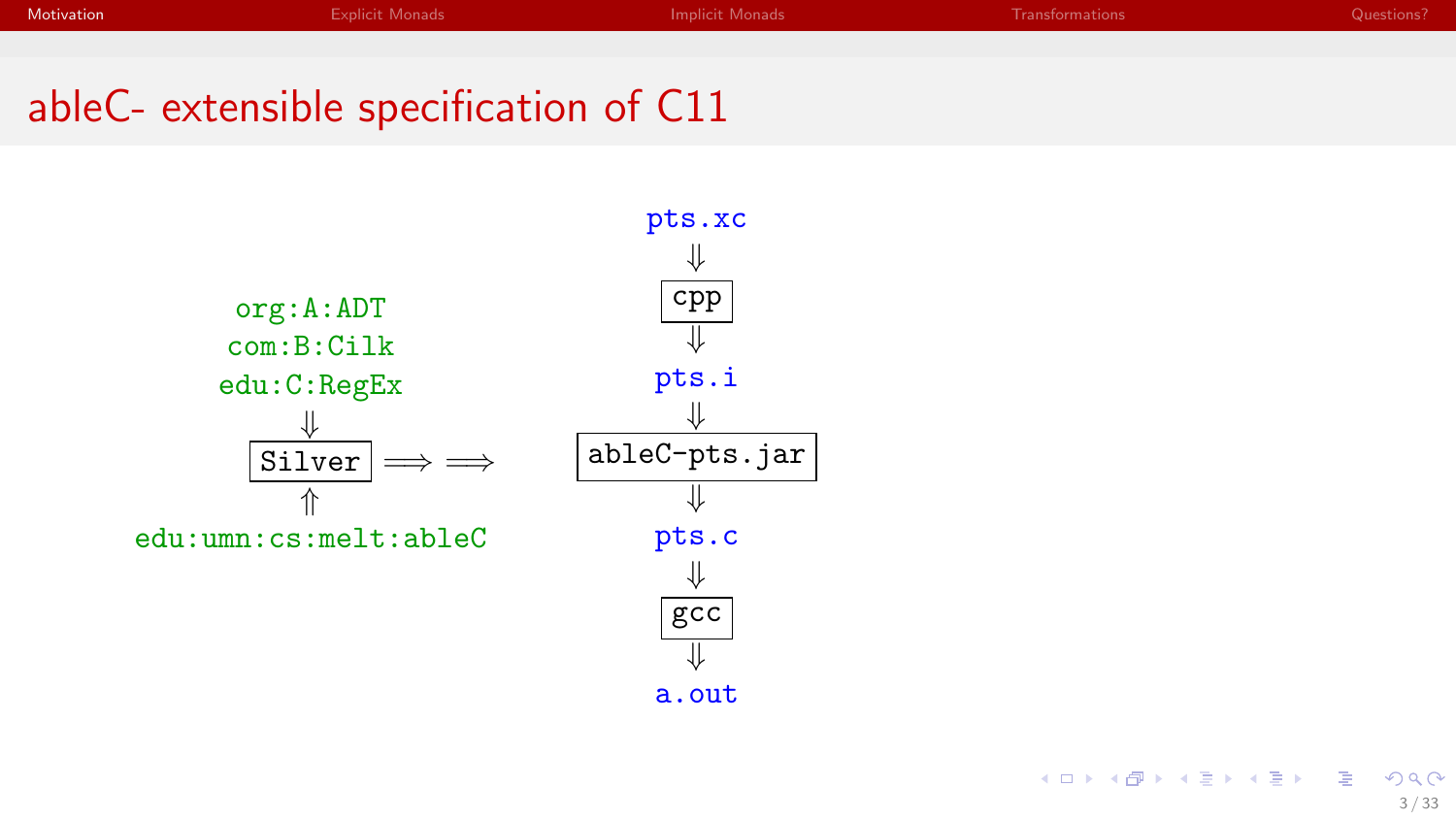

a.out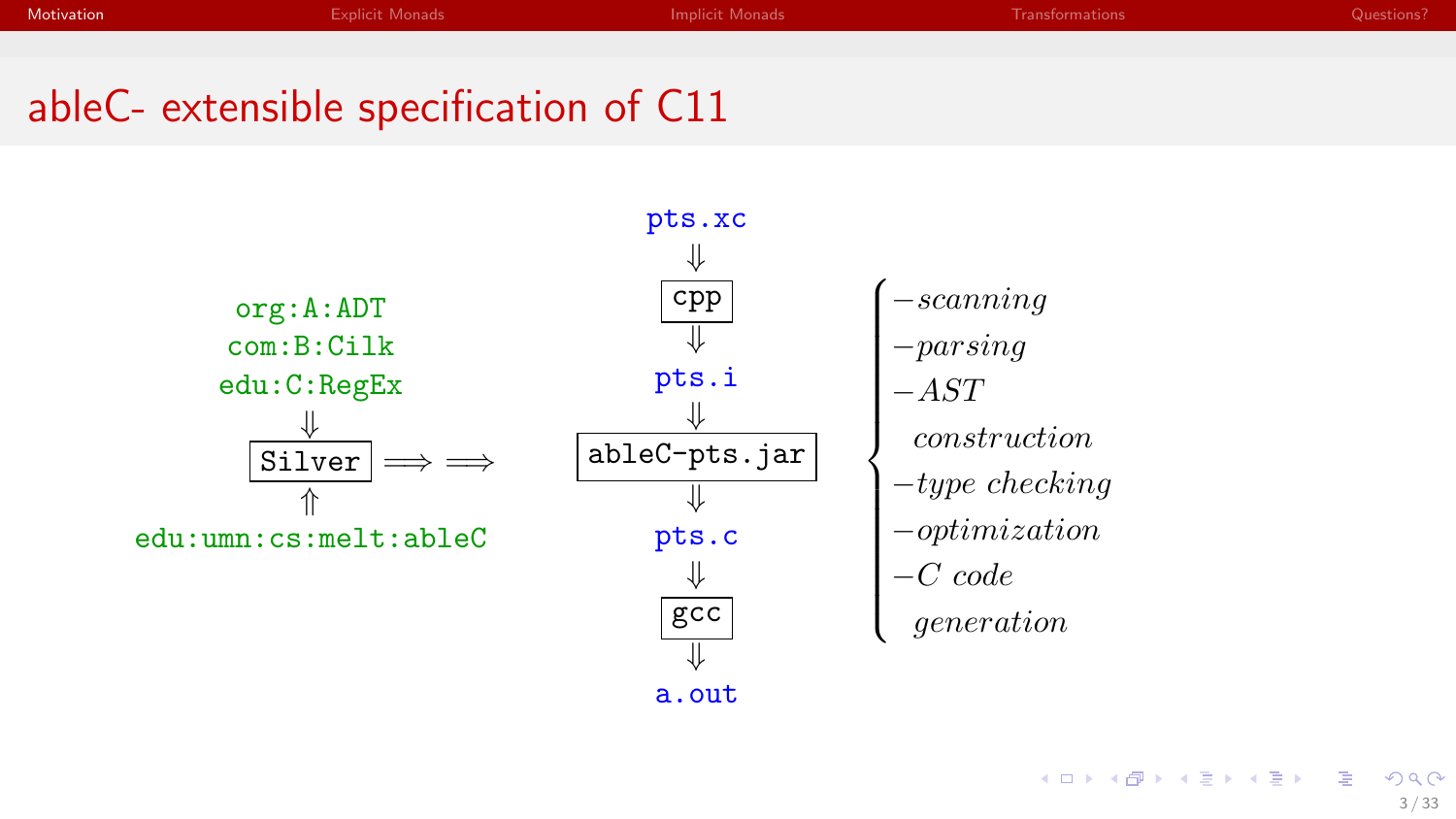|            |  | Transformations | Questions? |
|------------|--|-----------------|------------|
|            |  |                 |            |
| Motivation |  |                 |            |

In reasoning about language specifications, we want

 $\triangleright$  the simplicity of structural operational semantics

 $\triangleright$  as in

- $\triangleright$  concise inference rules, these yield, e.g typing derivations
- rules need not be deterministic, e.g. evaluation

and

- $\triangleright$  the utility of attribute grammars in generating working language processing tools:
	- $\blacktriangleright$  type checking
	- $\blacktriangleright$  specifying error messages
	- $\blacktriangleright$  pretty-printers
	- $\blacktriangleright$  translation to other languages
	- $\rightharpoonup$  etc.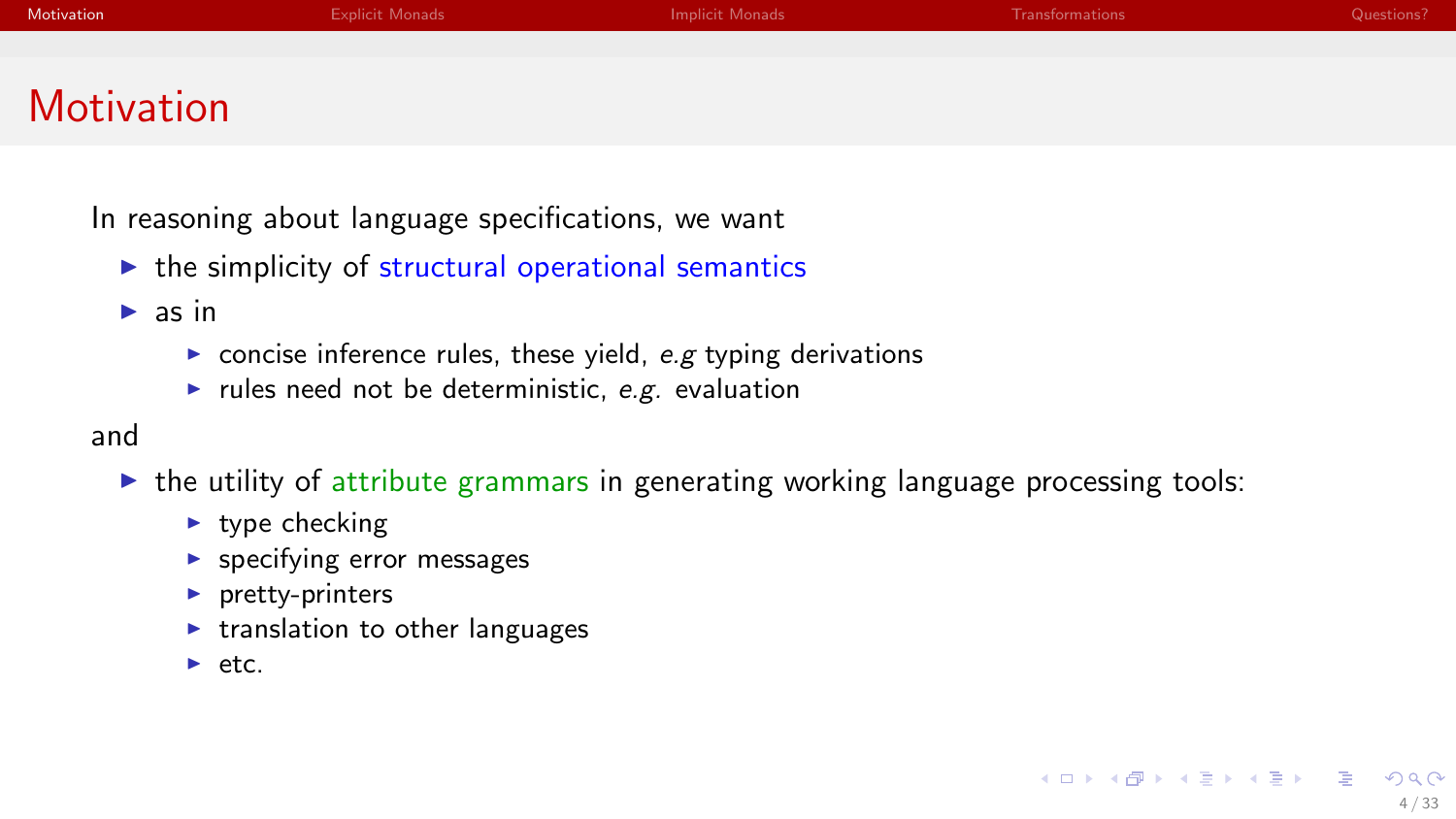| Motivation | Explicit Monads           | <b>Implicit Monads</b> | <b>Transformations</b> | Questions? |
|------------|---------------------------|------------------------|------------------------|------------|
|            |                           |                        |                        |            |
|            | Silver Attribute Grammars |                        | TAPL, Pierce           |            |

Well-defined attribute grammars define attributes for all terms.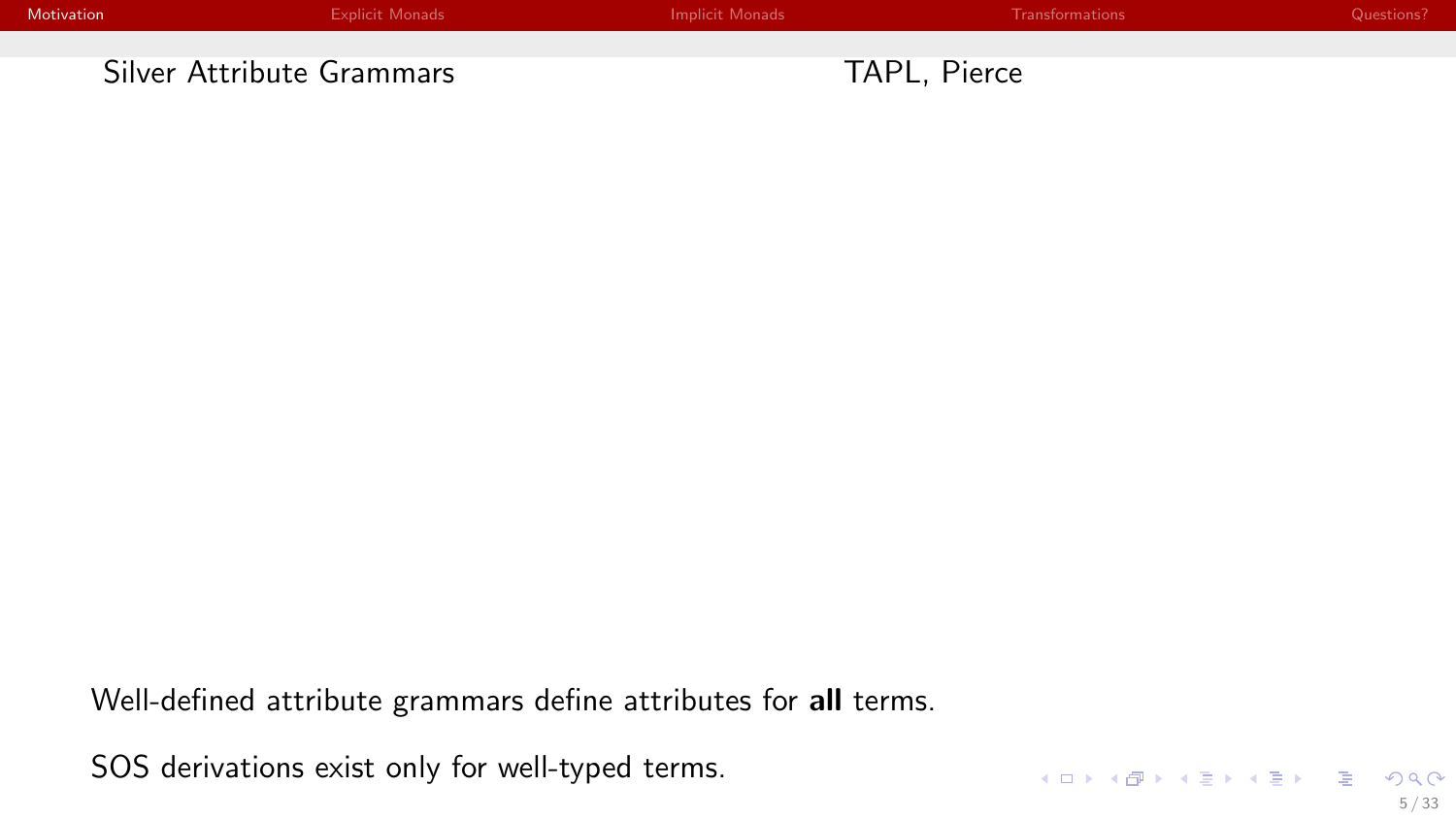| Motivation                | Explicit Monads | Implicit Monads |              | Transformations | Questions? |
|---------------------------|-----------------|-----------------|--------------|-----------------|------------|
|                           |                 |                 |              |                 |            |
| Silver Attribute Grammars |                 |                 | TAPL, Pierce |                 |            |

nonterminal Exp

 $e ::= \lambda x : ty.e$ 

lambda: a:Exp ::= x:Name ty:Typ b:Exp

Well-defined attribute grammars define attributes for all terms.

SOS derivations exist only for well-typed terms.

KOX KOX KEX KEX E 1990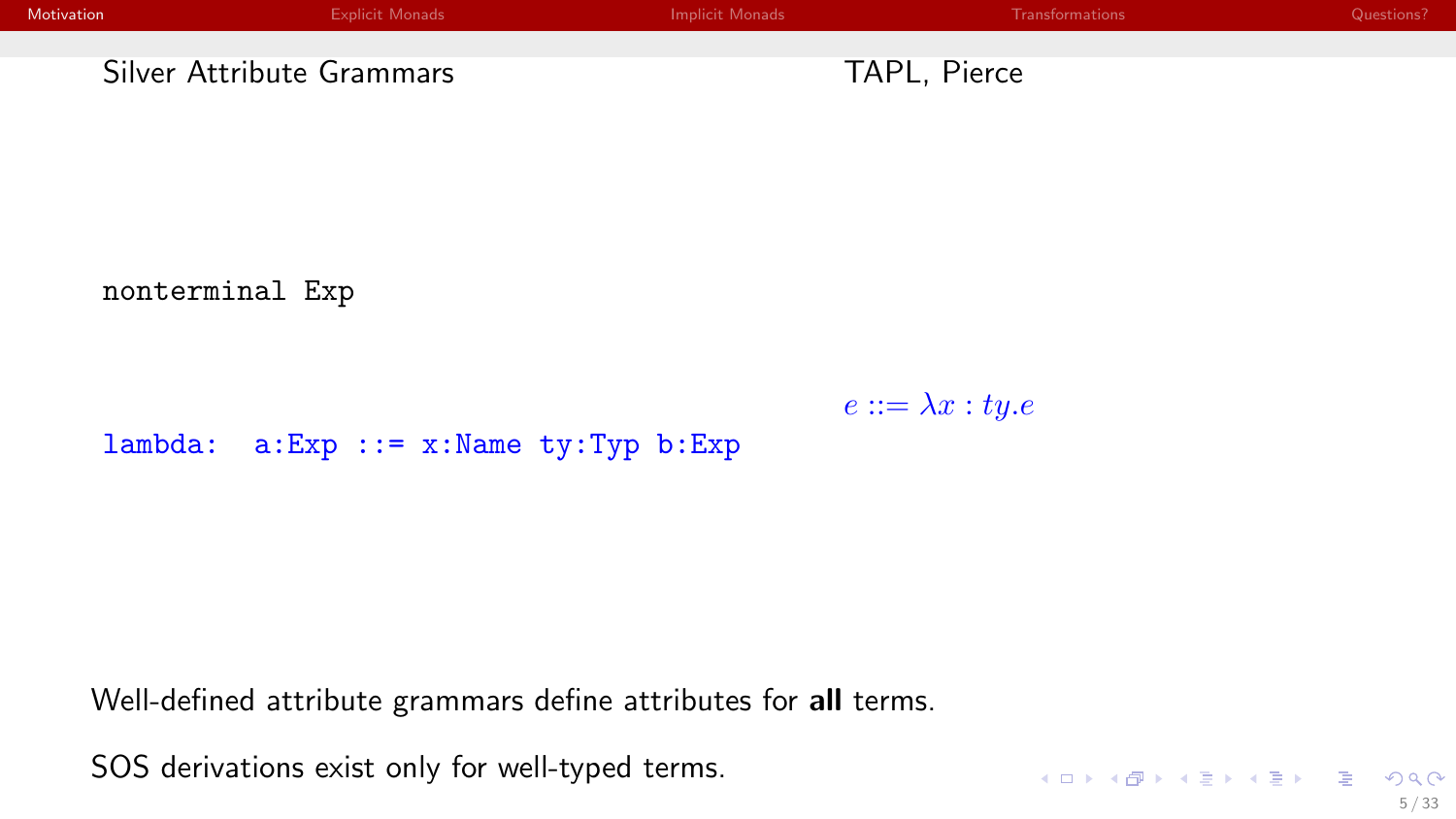| Motivation                | Explicit Monads | Implicit Monads |              | Transformations | Questions? |
|---------------------------|-----------------|-----------------|--------------|-----------------|------------|
|                           |                 |                 |              |                 |            |
| Silver Attribute Grammars |                 |                 | TAPL, Pierce |                 |            |

nonterminal Exp attr typ:Maybe<Typ> occurs on Exp

 $\Gamma \vdash e : ty$ 

 $e ::= \lambda x : ty.e$ 

lambda: a:Exp ::= x:Name ty:Typ b:Exp

Well-defined attribute grammars define attributes for all terms.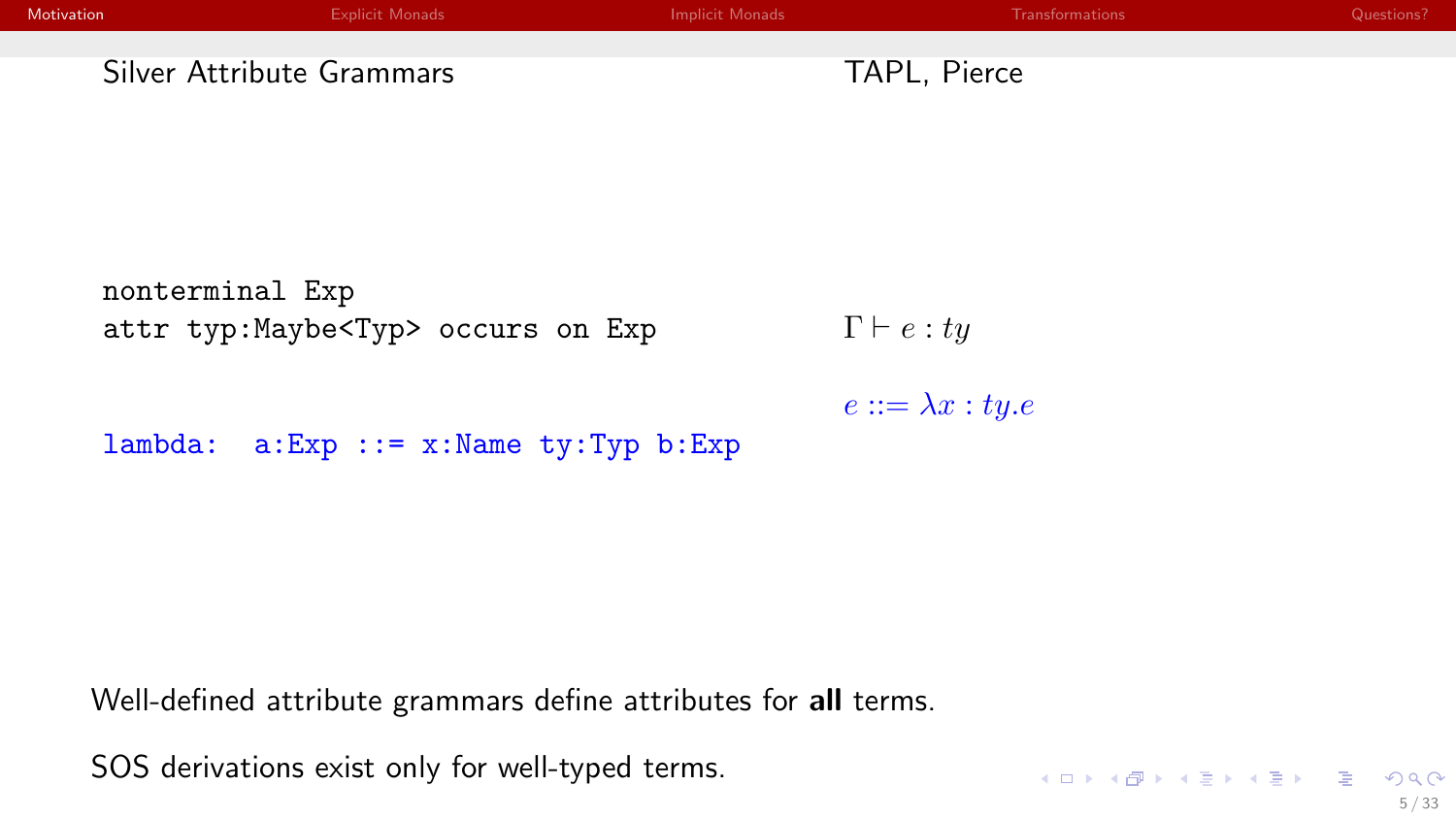| Motivation | <b>Explicit Monads</b>                                                                    | <b>Implicit Monads</b> | <b>Transformations</b>                 | Questions? |
|------------|-------------------------------------------------------------------------------------------|------------------------|----------------------------------------|------------|
|            | Silver Attribute Grammars                                                                 |                        | TAPL, Pierce                           |            |
|            | nonterminal Typ<br>int: $t: Typ ::= \epsilon$<br>$arrow: t: Type :: = in: Type out: Type$ |                        | $ty \ ::= int$<br>$ ty \rightarrow ty$ |            |
|            | nonterminal Exp<br>attr typ: Maybe <typ> occurs on Exp</typ>                              |                        | $\Gamma \vdash e : ty$                 |            |
|            | $a:Exp :: = x:Name ty:Typ b:Exp$<br>lambda:                                               |                        | $e ::= \lambda x : ty.e$               |            |
|            |                                                                                           |                        |                                        |            |

Well-defined attribute grammars define attributes for all terms.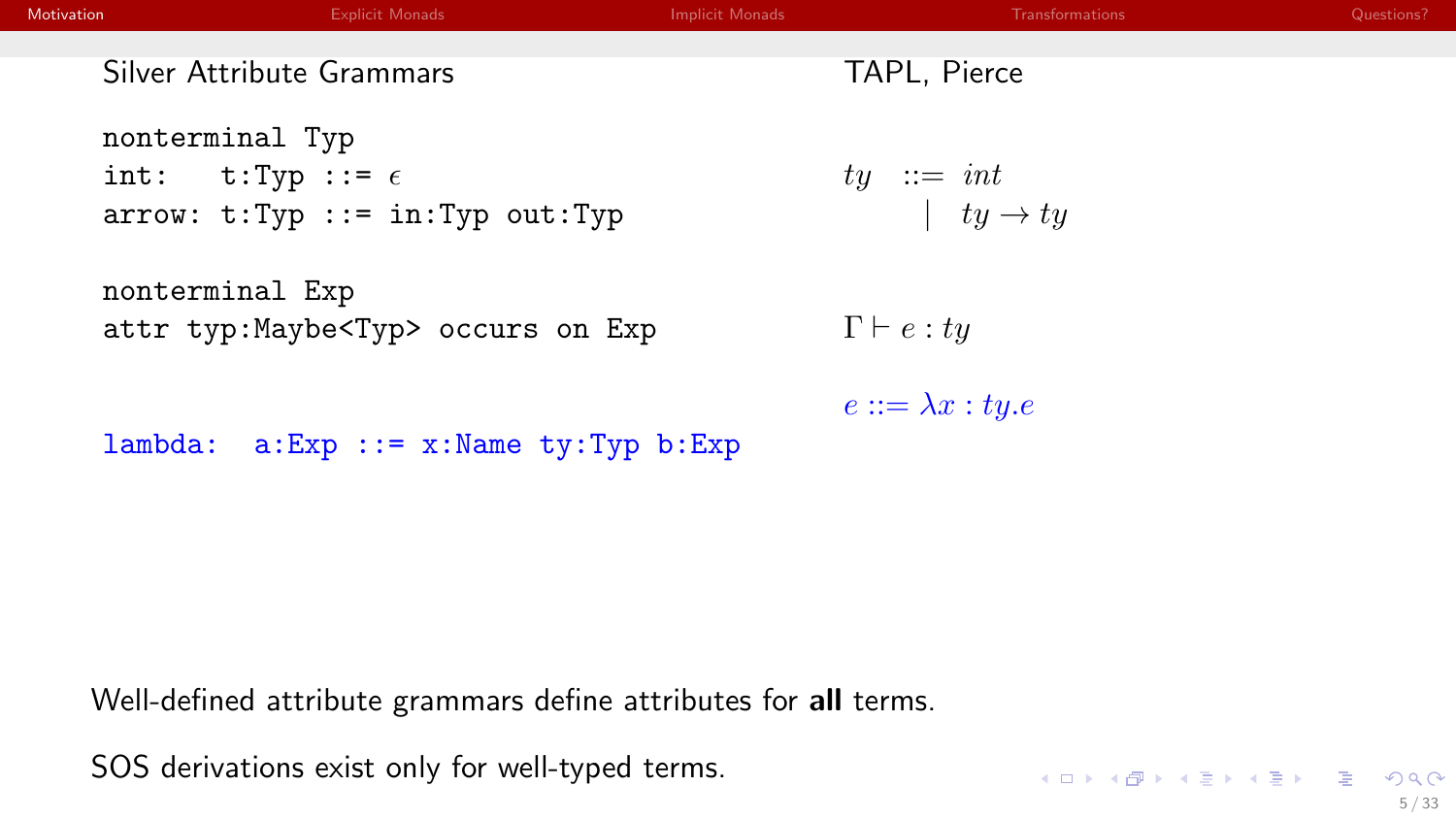| <b>Motivation</b> | <b>Explicit Monads</b>                                                                      | <b>Implicit Monads</b> | Transformations                                      | Questions? |
|-------------------|---------------------------------------------------------------------------------------------|------------------------|------------------------------------------------------|------------|
|                   | Silver Attribute Grammars                                                                   |                        | TAPL, Pierce                                         |            |
|                   | nonterminal Typ<br>int: $t: Type :: = \epsilon$<br>$arrow: t: Type :: = in: Type out: Type$ |                        | $ty \ ::= \ int$<br>$ ty \rightarrow ty$             |            |
|                   | nonterminal Exp<br>attr typ: Maybe <typ> occurs on Exp</typ>                                |                        | $\Gamma\vdash e:ty$                                  |            |
|                   |                                                                                             |                        | $e ::= \lambda x : ty.e$                             |            |
| lambda:           | $a:Exp :: = x:Name \ty:Typ b:Exp$                                                           |                        | $\Gamma, x : ty \vdash b : bt$                       |            |
|                   |                                                                                             |                        | $\Gamma \vdash \lambda x : ty.b : ty \rightarrow bt$ |            |
|                   |                                                                                             |                        |                                                      |            |

KOKK@KKEKKEK E 1990

Well-defined attribute grammars define attributes for all terms.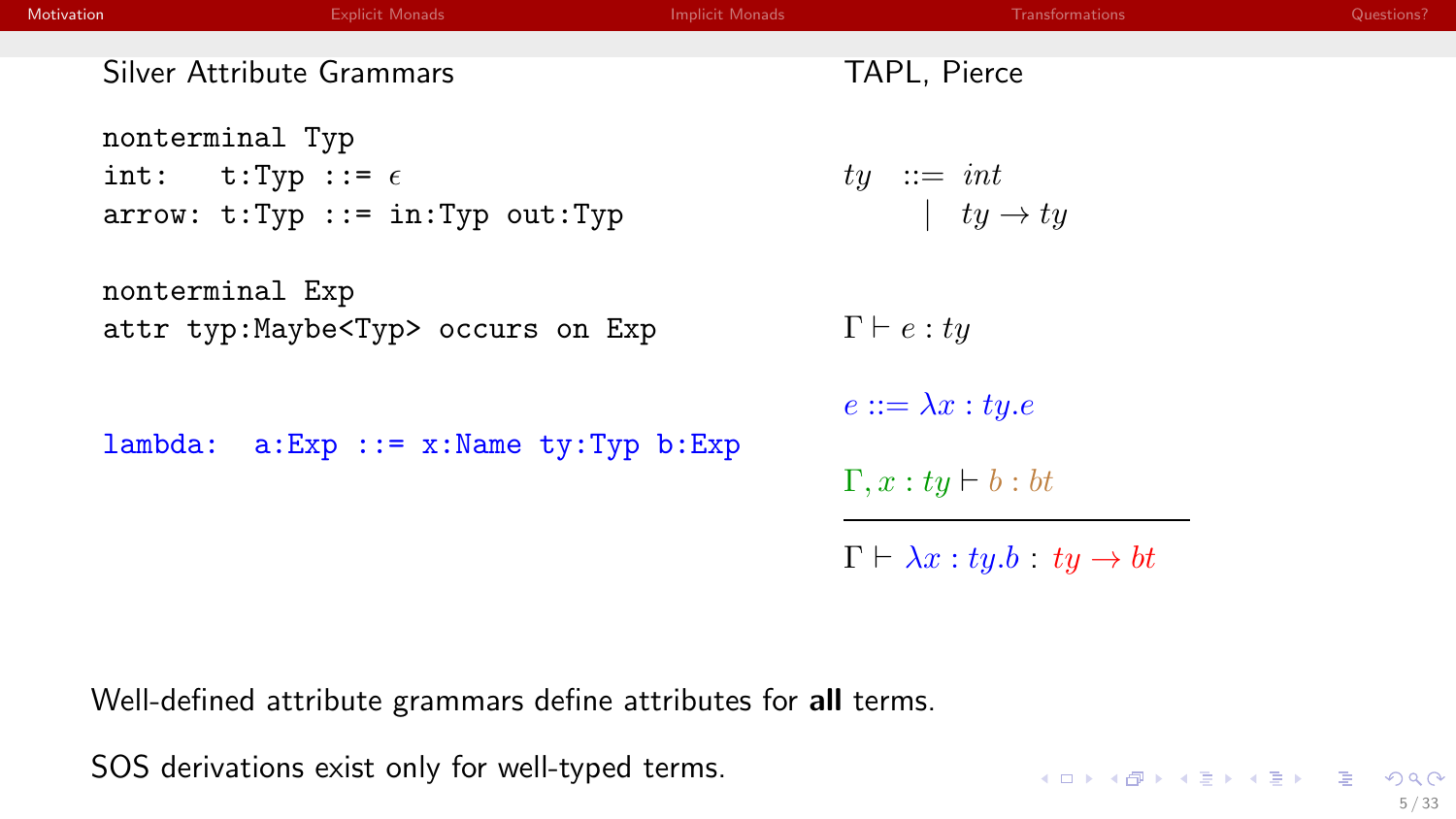| <b>Motivation</b> | <b>Explicit Monads</b>                        | <b>Implicit Monads</b> | Transformations                                      | Questions? |
|-------------------|-----------------------------------------------|------------------------|------------------------------------------------------|------------|
|                   | Silver Attribute Grammars                     |                        | TAPL, Pierce                                         |            |
|                   | nonterminal Typ                               |                        |                                                      |            |
|                   | int: $t: Type :: = \epsilon$                  |                        | $ty \ ::= \ int$                                     |            |
|                   | $arrow: t: Type :: = in: Type out: Type$      |                        | $\vert \quad ty \rightarrow ty$                      |            |
|                   | nonterminal Exp                               |                        |                                                      |            |
|                   | attr typ: Maybe <typ> occurs on Exp</typ>     |                        | $\Gamma \vdash e : tu$                               |            |
|                   | attr gamma: Context occurs on Exp             |                        |                                                      |            |
|                   |                                               |                        | $e ::= \lambda x : tu.e$                             |            |
|                   | $lambda: a: Exp :: = x: Name ty: Type b: Exp$ |                        |                                                      |            |
|                   | $\{b.$ gamma = $[(x, ty)]$ + a.gamma;         |                        | $\Gamma, x : ty \vdash b : bt$                       |            |
|                   |                                               |                        | $\Gamma \vdash \lambda x : ty.b : ty \rightarrow bt$ |            |
|                   |                                               |                        |                                                      |            |

KOKK@KKEKKEK E 1990

Well-defined attribute grammars define attributes for all terms.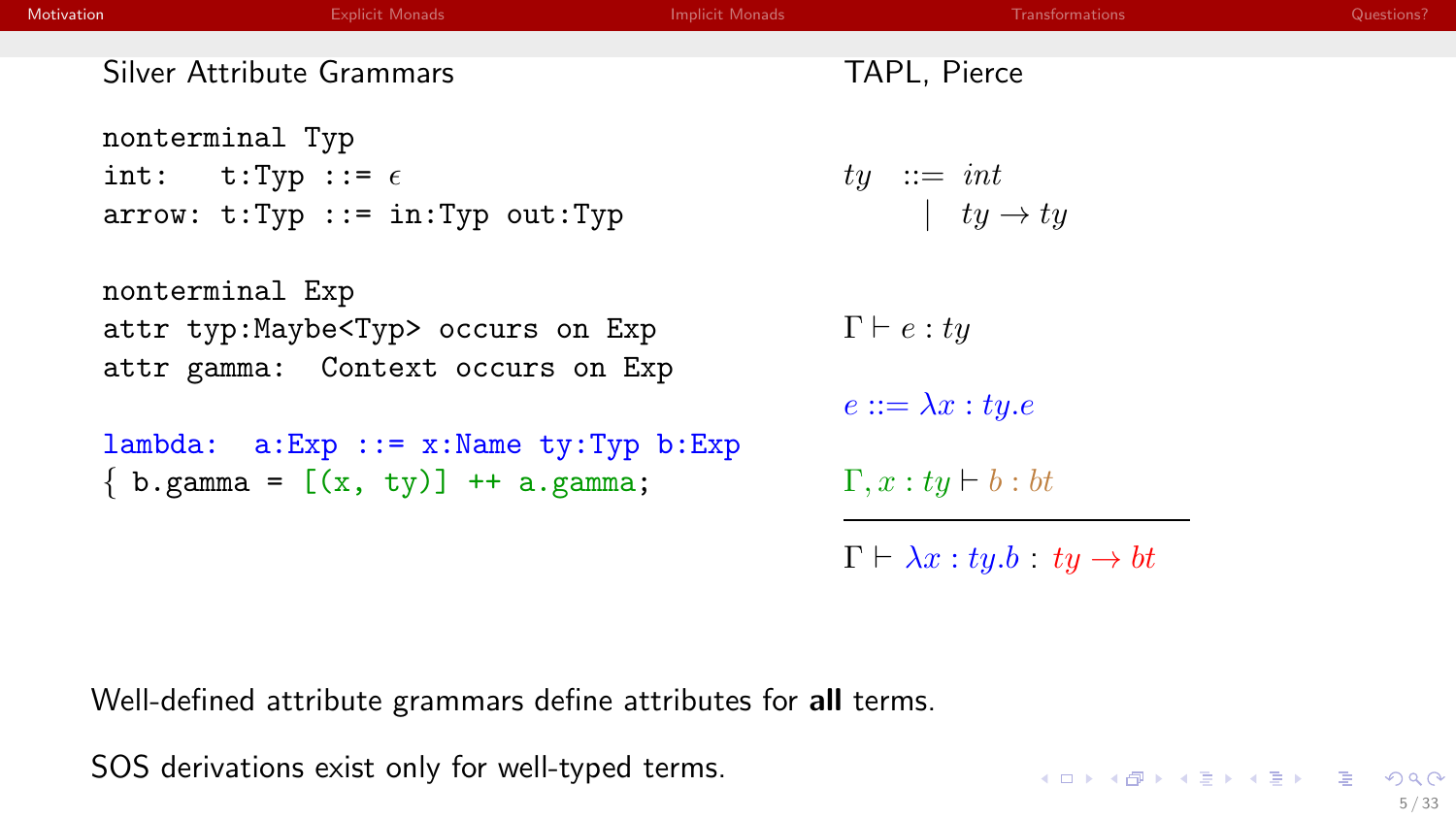| <b>Motivation</b> | <b>Explicit Monads</b>                                                 | <b>Implicit Monads</b> | Transformations                                      | Questions? |
|-------------------|------------------------------------------------------------------------|------------------------|------------------------------------------------------|------------|
|                   | Silver Attribute Grammars                                              |                        | TAPL, Pierce                                         |            |
|                   | nonterminal Typ                                                        |                        |                                                      |            |
|                   | int: $t: Typ ::= \epsilon$<br>$arrow: t: Type :: = in: Type out: Type$ |                        | $ty \ ::= \ int$<br>$ ty \rightarrow ty$             |            |
|                   |                                                                        |                        |                                                      |            |
|                   | nonterminal Exp                                                        |                        |                                                      |            |
|                   | attr typ:Maybe <typ> occurs on Exp</typ>                               |                        | $\Gamma \vdash e : ty$                               |            |
|                   | attr gamma: Context occurs on Exp                                      |                        | $e ::= \lambda x : ty.e$                             |            |
|                   | $lambda: a: Exp :: = x: Name ty: Type b: Exp$                          |                        |                                                      |            |
|                   | $\{ b. gamma = [(x, ty)] + a. gamma;$                                  |                        | $\Gamma, x : ty \vdash b : bt$                       |            |
|                   | a.typ = case $b.typ$ of                                                |                        | $\Gamma \vdash \lambda x : ty.b : ty \rightarrow bt$ |            |
|                   |                                                                        |                        |                                                      |            |
|                   |                                                                        |                        |                                                      |            |

KOKK@KKEKKEK E 1990

Well-defined attribute grammars define attributes for all terms.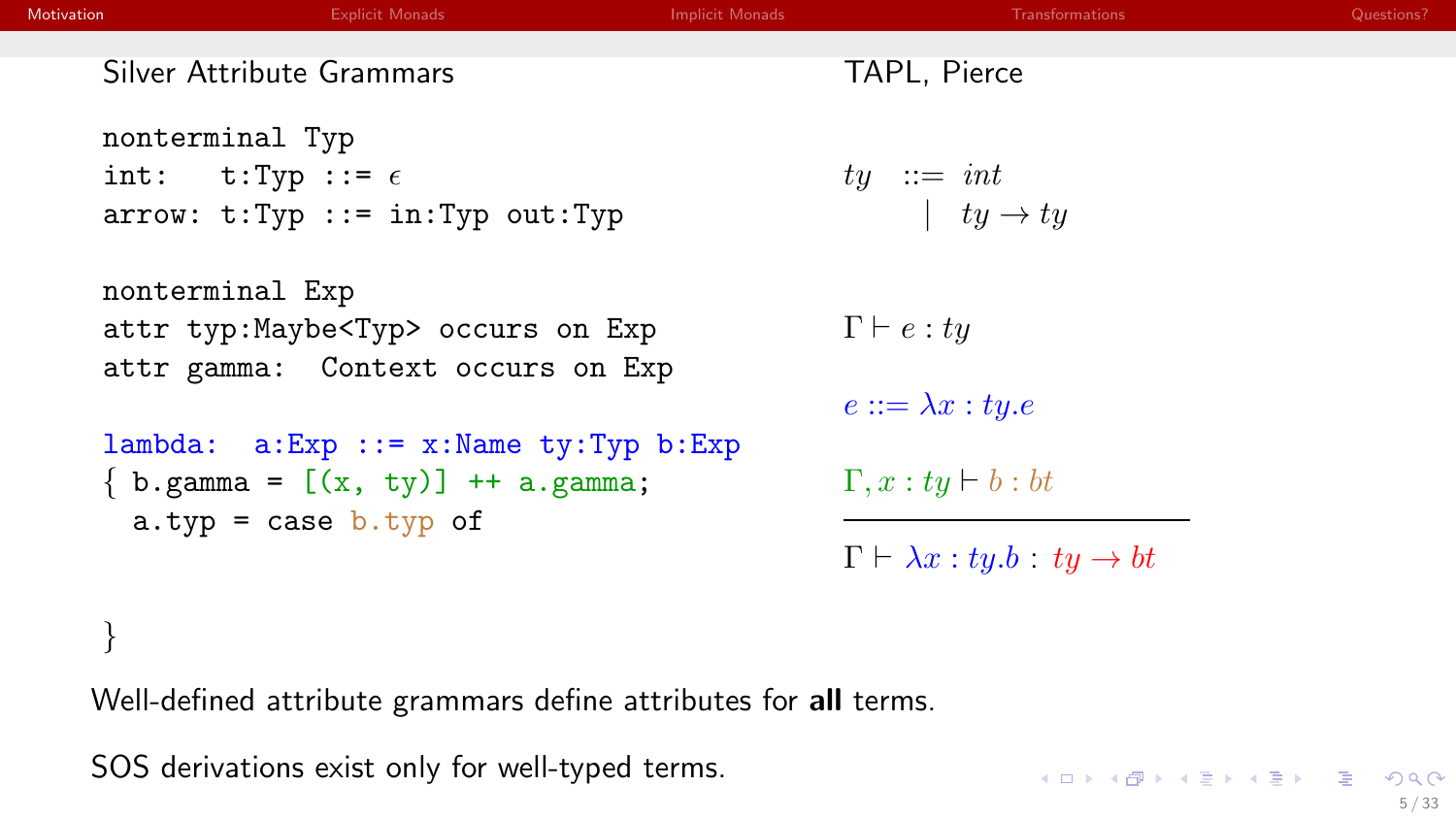| <b>Motivation</b> | <b>Explicit Monads</b>                              | <b>Implicit Monads</b> | Transformations                                      | Questions? |
|-------------------|-----------------------------------------------------|------------------------|------------------------------------------------------|------------|
|                   | Silver Attribute Grammars                           |                        | TAPL, Pierce                                         |            |
|                   | nonterminal Typ                                     |                        |                                                      |            |
|                   | int: $t: Type :: = \epsilon$                        |                        | $ty \ ::= \ int$                                     |            |
|                   | $arrow: t: Type :: = in: Type out: Type$            |                        | $ ty \rightarrow ty$                                 |            |
|                   | nonterminal Exp                                     |                        |                                                      |            |
|                   | attr typ: Maybe <typ> occurs on Exp</typ>           |                        | $\Gamma \vdash e : t\overline{u}$                    |            |
|                   | attr gamma: Context occurs on Exp                   |                        |                                                      |            |
|                   |                                                     |                        | $e ::= \lambda x : ty.e$                             |            |
|                   | $lambda: a: Exp :: = x: Name ty: Type b: Exp$       |                        |                                                      |            |
|                   | $\{ b \text{.gamma} = [(x, ty)] + a \text{.gamma};$ |                        | $\Gamma, x : ty \vdash b : bt$                       |            |
|                   | a.typ = case $b.typ$ of                             |                        |                                                      |            |
|                   | Just bt $\rightarrow$ Just (arrow (ty, bt));        |                        | $\Gamma \vdash \lambda x : ty.b : ty \rightarrow bt$ |            |
|                   | Nothing -> Nothing                                  |                        |                                                      |            |
|                   |                                                     |                        |                                                      |            |

Well-defined attribute grammars define attributes for all terms.

SOS derivations exist only for well-typed terms.

KOKK@KKEKKEK E 1990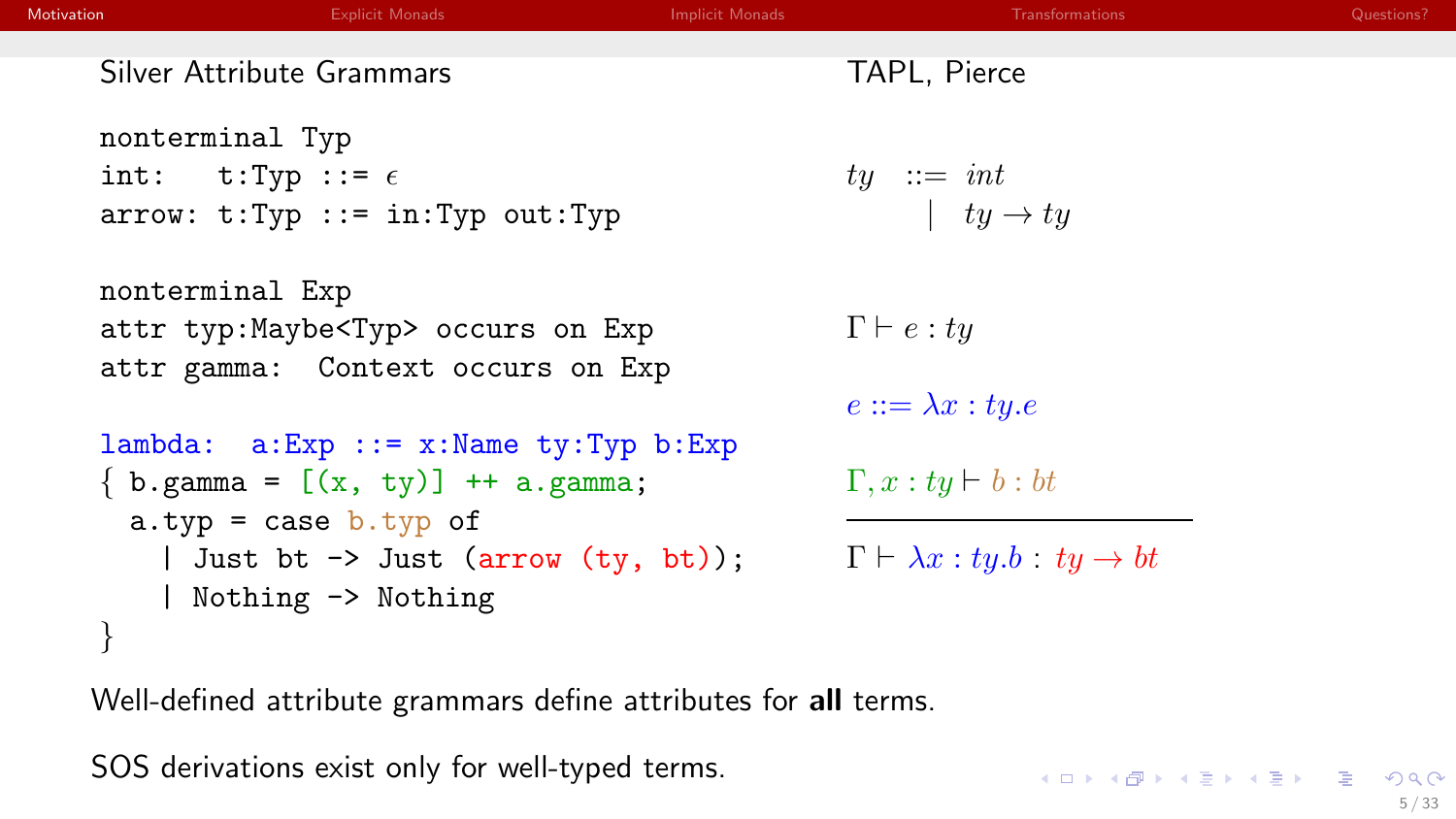| Motivation                   | <b>Explicit Monads</b>                     | <b>Implicit Monads</b> | Transformations         | Questions? |
|------------------------------|--------------------------------------------|------------------------|-------------------------|------------|
|                              |                                            |                        |                         |            |
|                              |                                            |                        |                         |            |
|                              |                                            |                        |                         |            |
|                              |                                            |                        |                         |            |
|                              |                                            |                        |                         |            |
|                              |                                            |                        |                         |            |
|                              |                                            |                        |                         |            |
|                              | attr typ: Maybe <typ> occurs on Exp;</typ> |                        |                         |            |
|                              |                                            |                        |                         |            |
| $const: e:Exp :: = i:Int$    |                                            |                        | $\Gamma \vdash i : int$ |            |
| $\{ e.typ = Just(int()); \}$ |                                            |                        |                         |            |
| ጉ                            |                                            |                        |                         |            |
|                              |                                            |                        |                         |            |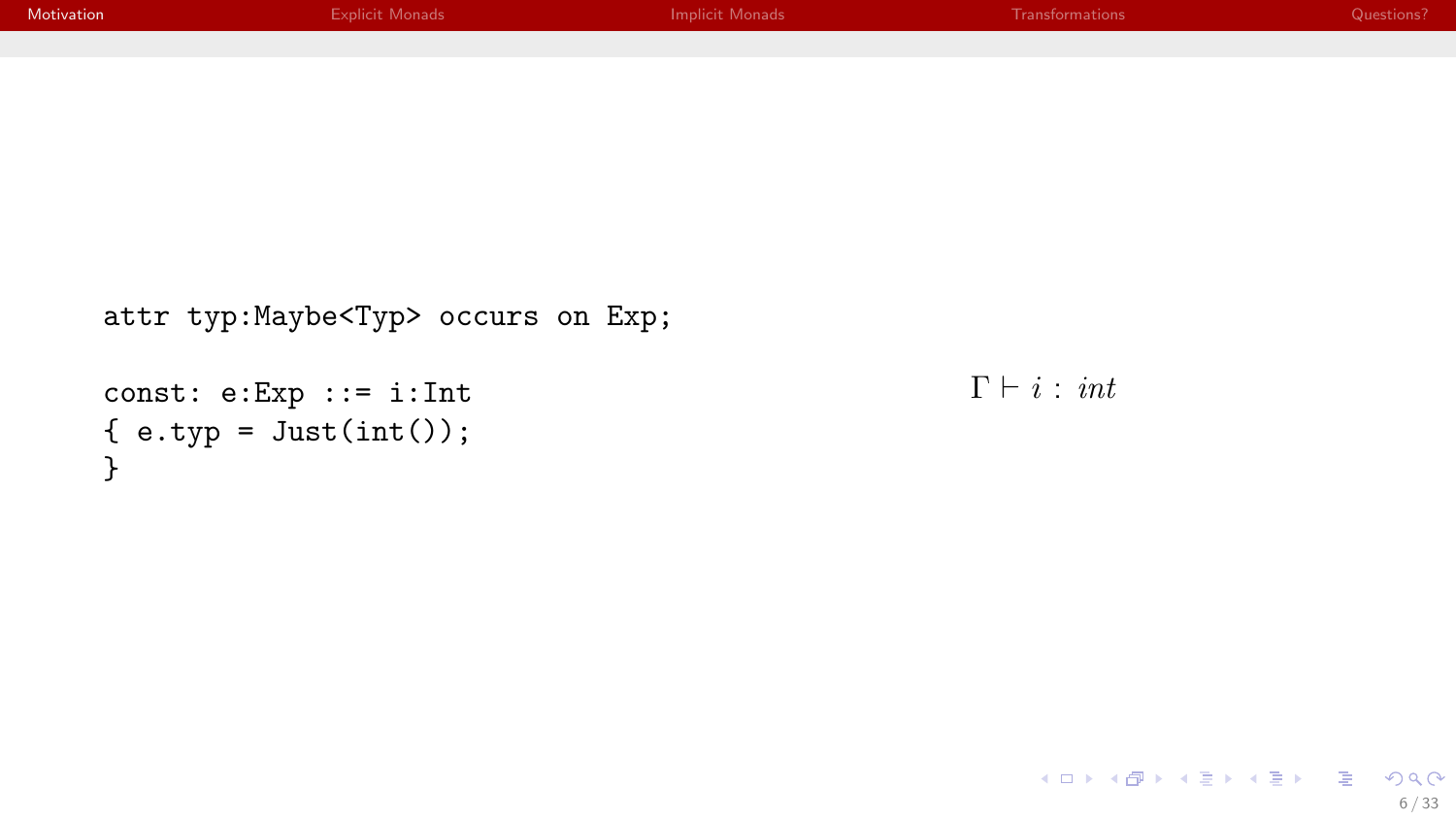| Motivation | <b>Explicit Monads</b>                                     | <b>Implicit Monads</b> | <b>Transformations</b>                         | Questions? |
|------------|------------------------------------------------------------|------------------------|------------------------------------------------|------------|
|            |                                                            |                        |                                                |            |
|            | attr typ: Maybe <typ> occurs on Exp;</typ>                 |                        |                                                |            |
|            | $app: e:Exp :: = f:Exp a:Exp$                              |                        |                                                |            |
|            | $\{ e. typ = case f. typ of$                               |                        | $\Gamma \vdash f : t_{in} \rightarrow t_{out}$ |            |
|            | Just $(\arrow(in,out)) \rightarrow (\text{case a.typ of})$ |                        | $\Gamma\vdash a:t_{in}$                        |            |

| Just (at) when  $in = at \rightarrow$  Just(out)

| Nothing() -> Nothing() )

```
\Gamma \vdash f \ a : t_{out}
```
| Just(\_) -> Nothing() | Nothing() -> Nothing()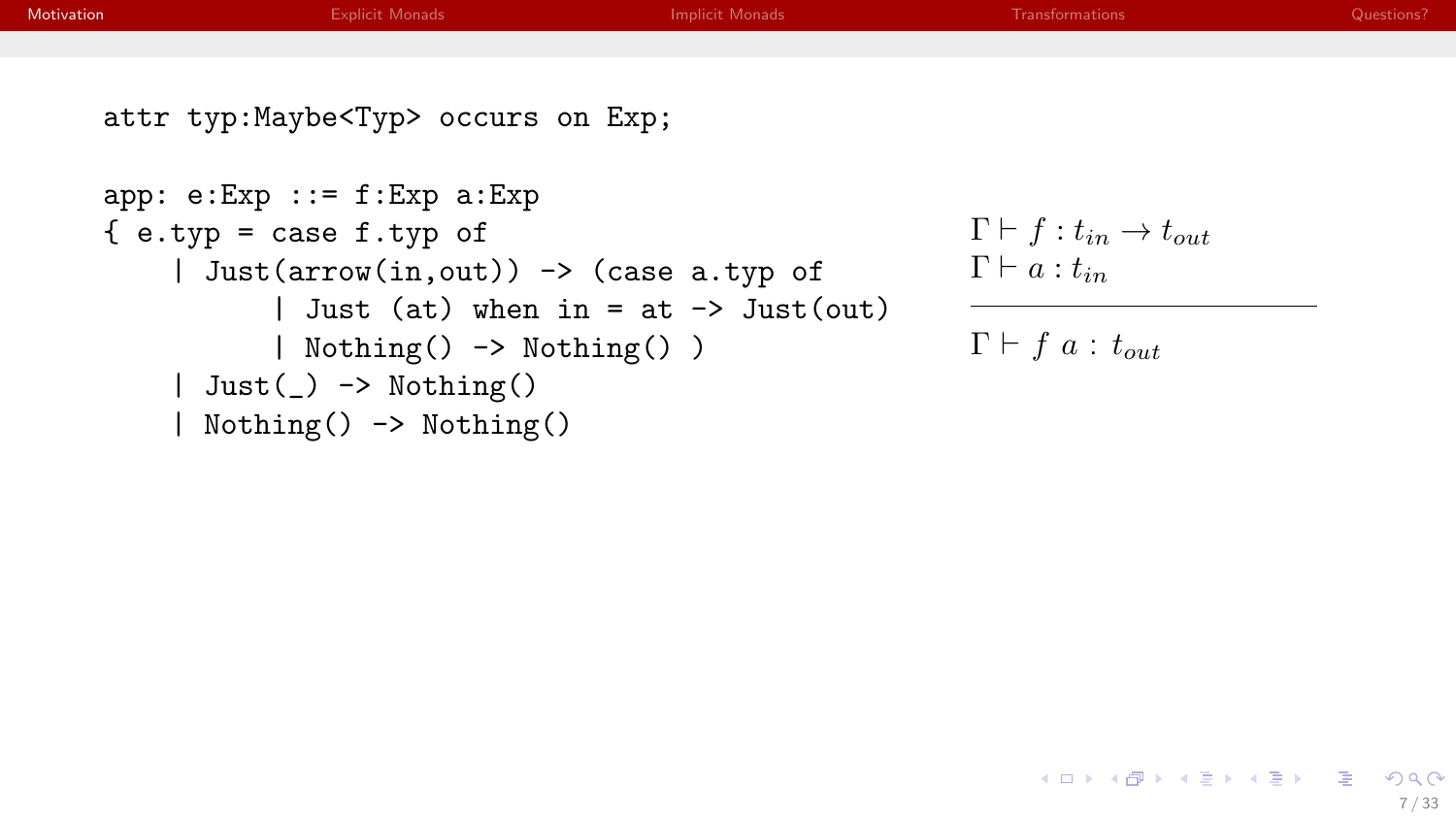```
Motivation Explicit MonadsImplicit MonadsQuestions?
    attr typ:Maybe<Typ> occurs on Exp;
    app: e:Exp ::= f:Exp a:Exp
                                                             \Gamma \vdash f : t_{in} \rightarrow t_{out}\{ e.typ = case f.typ of| Just(arrow(in,out)) -> (case a.typ of
                                                             \Gamma \vdash a : t_{in}| Just (at) when in = at \rightarrow Just(out)
               | Nothing() -> Nothing() )
                                                             \Gamma \vdash f \ a : t_{out}| Just() \rightarrow Nothing()| Nothing() -> Nothing()
      e.errs = = f.errs ++ a.errs ++case f.typ of
         | Just(arrow(in,out)) -> (case a.typ of
               | Just (at) when in = at \rightarrow []
               | Nothing() -> ["Type mismatch on application"] )
         | Just(_) -> ["Must be a function type"]
         | Nothing() -> []
    }
                                                                  メロメ メタメ メミメ メミメー ヨー
                                                                                         2Q
```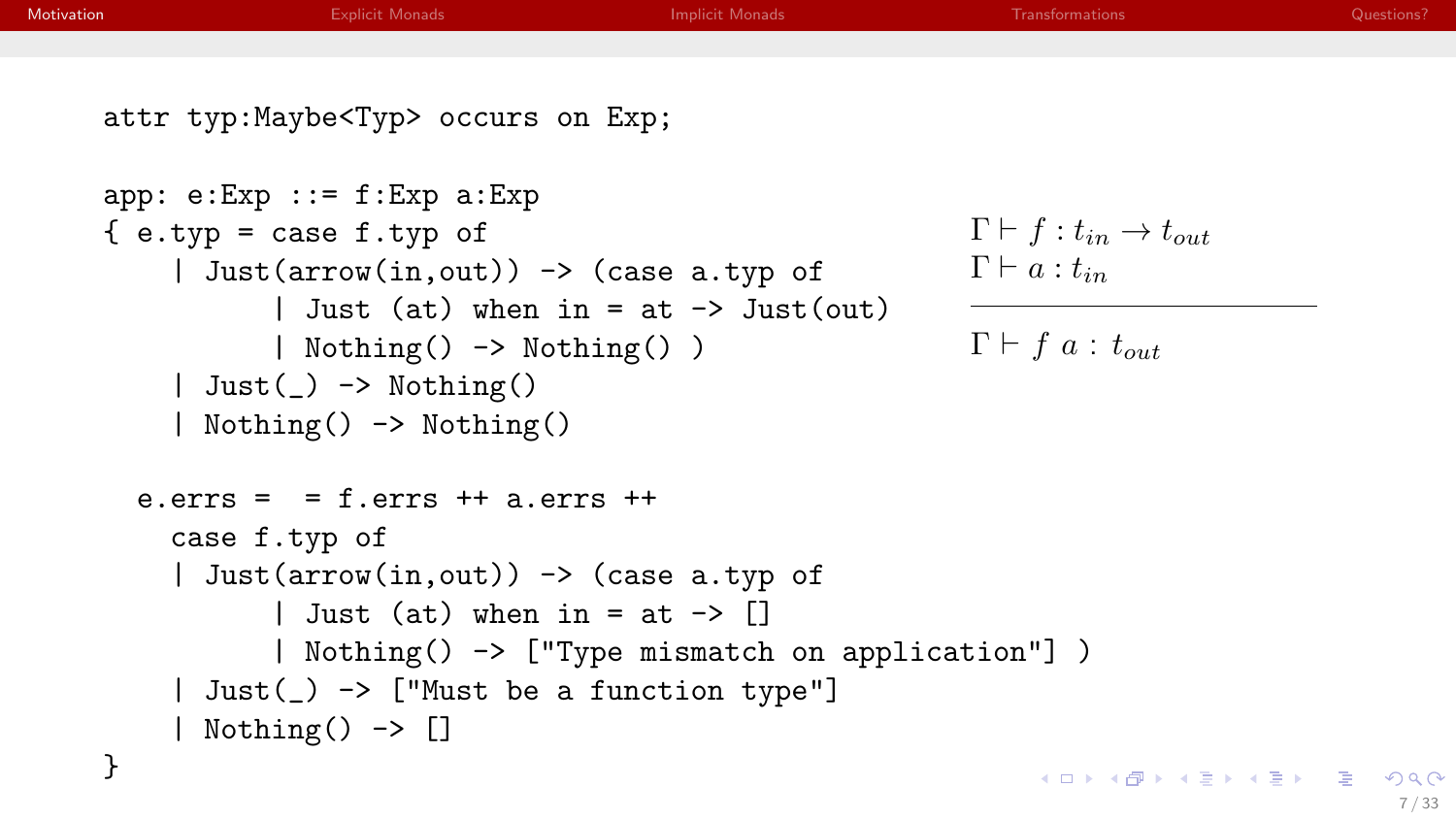<span id="page-21-0"></span>

| Motivation | <b>Explicit Monads</b> | Implicit Monads | Transformations | Questions? |
|------------|------------------------|-----------------|-----------------|------------|
|            |                        |                 |                 |            |
|            |                        |                 |                 |            |
| Monads     |                        |                 |                 |            |

K ロ X x (個) X x を X x を X = 至 → の Q Q →

- $\triangleright$  We assume three operations for a monad:
	- $\blacktriangleright$  Return:  $T \rightarrow M < T >$
	- $\triangleright$  Bind:  $M < T$   $\rightarrow$   $(T \rightarrow M < S$   $\rightarrow$   $M < S$   $\rightarrow$ 
		- $\blacktriangleright$  Takes a monad and a function to apply to its inner value
		- $\triangleright$  Written as m  $>>=$  f
	- $\blacktriangleright$  Fail:  $\implies$  M $\lt$ T $>$ 
		- $\blacktriangleright$  Represents a computation which does not succeed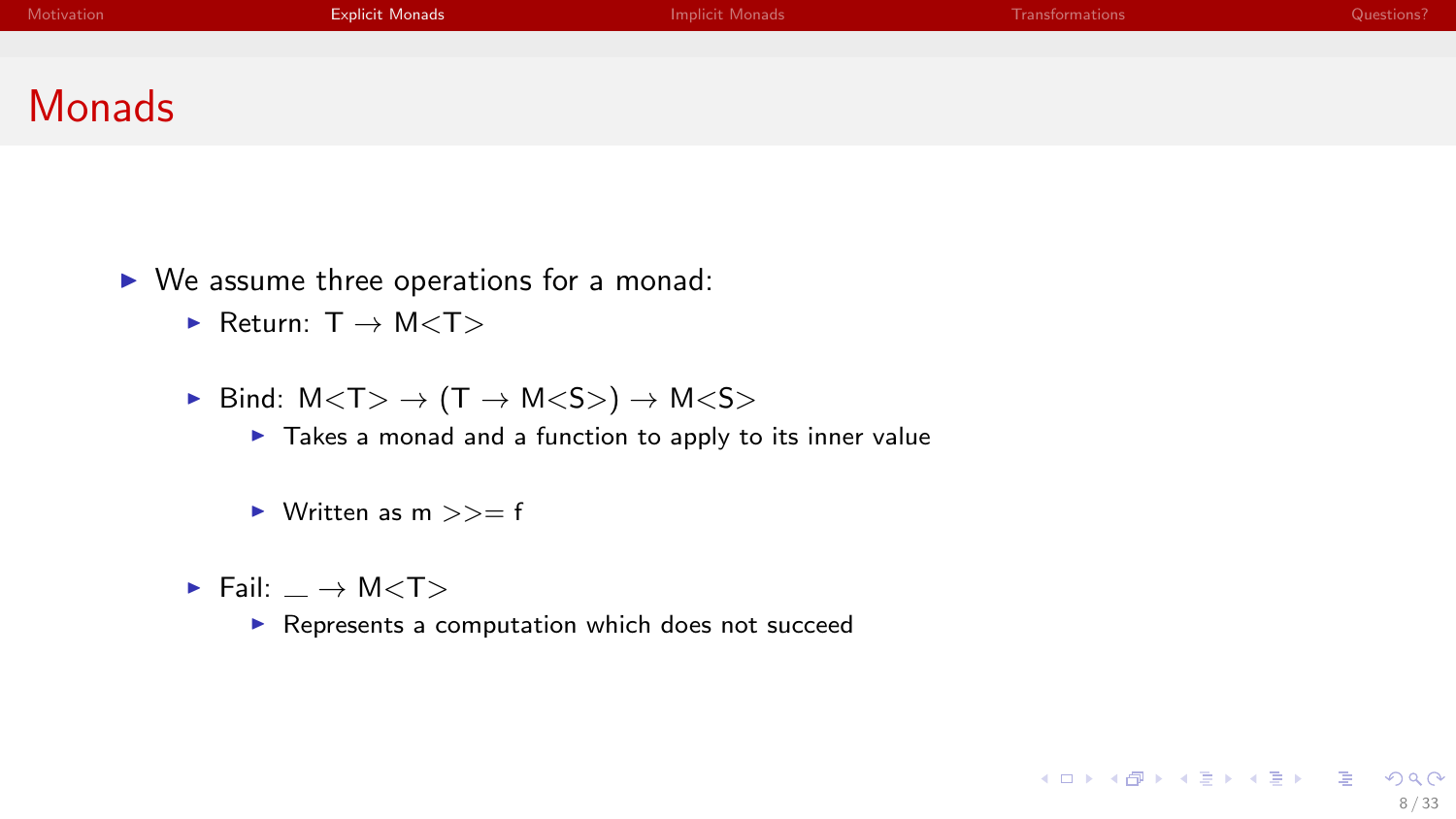| Motivation                                                | <b>Explicit Monads</b>                                                                                                                          | <b>Implicit Monads</b>                       | Transformations           | Questions? |
|-----------------------------------------------------------|-------------------------------------------------------------------------------------------------------------------------------------------------|----------------------------------------------|---------------------------|------------|
|                                                           |                                                                                                                                                 |                                              |                           |            |
|                                                           | <b>Common Monads</b>                                                                                                                            |                                              |                           |            |
| $\blacktriangleright$ Maybe<br>$\blacktriangleright$ List | Return $x = \text{Just } x$<br>• m $>>= f = \case m$ of<br>Just $t \Rightarrow f t$<br>Nothing $\Rightarrow$ Nothing<br>Fail $=$ Nothing        |                                              |                           |            |
|                                                           | Return $x = [x]$<br>• $m \gg f = \text{case } m$ of                                                                                             |                                              |                           |            |
|                                                           | h::t $\Rightarrow$ (f h) ++ (t >>= f)<br>$\lfloor \cdot \rfloor \rfloor \Rightarrow \lfloor \cdot \rfloor$<br>$\triangleright$ Fail $\equiv$ [] |                                              |                           |            |
|                                                           | Either a $b = \text{Left } a \mid \text{Right } b$                                                                                              |                                              |                           |            |
|                                                           | Return $x =$ Left x                                                                                                                             |                                              |                           |            |
|                                                           | • m $>>= f = \text{case m of}$<br>Left $a \Rightarrow f a$                                                                                      | Right $b \Rightarrow$ Right $b$ ++ (t >>= f) |                           |            |
|                                                           | $\blacktriangleright$ Fail $x =$ Right x                                                                                                        |                                              | イロト (母) (ミ) (ミ) (ミ) ミーの女の |            |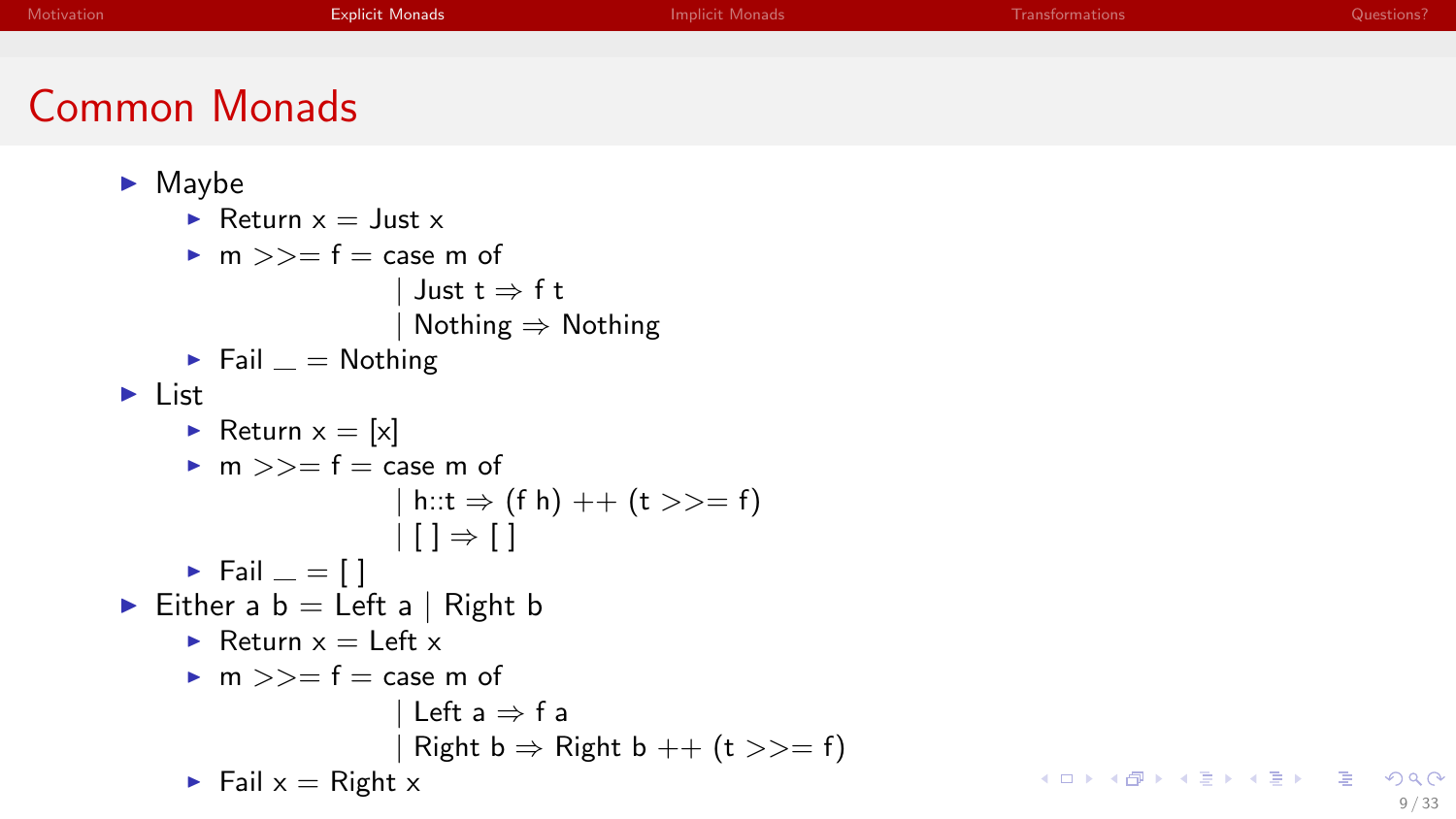| Motivation | <b>Explicit Monads</b> | <b>Implicit Monads</b> | Transformations | Questions? |
|------------|------------------------|------------------------|-----------------|------------|
|            |                        |                        |                 |            |
|            |                        |                        |                 |            |
|            |                        |                        |                 |            |

```
attr typ : Maybe<Typ>
```

```
const: e:Exp ::= i::Int
\{ e.typ = Just(int()) ;}
```
#### becomes

```
const: e:Exp ::= i::Int
{e.typ = Return(int())};}
```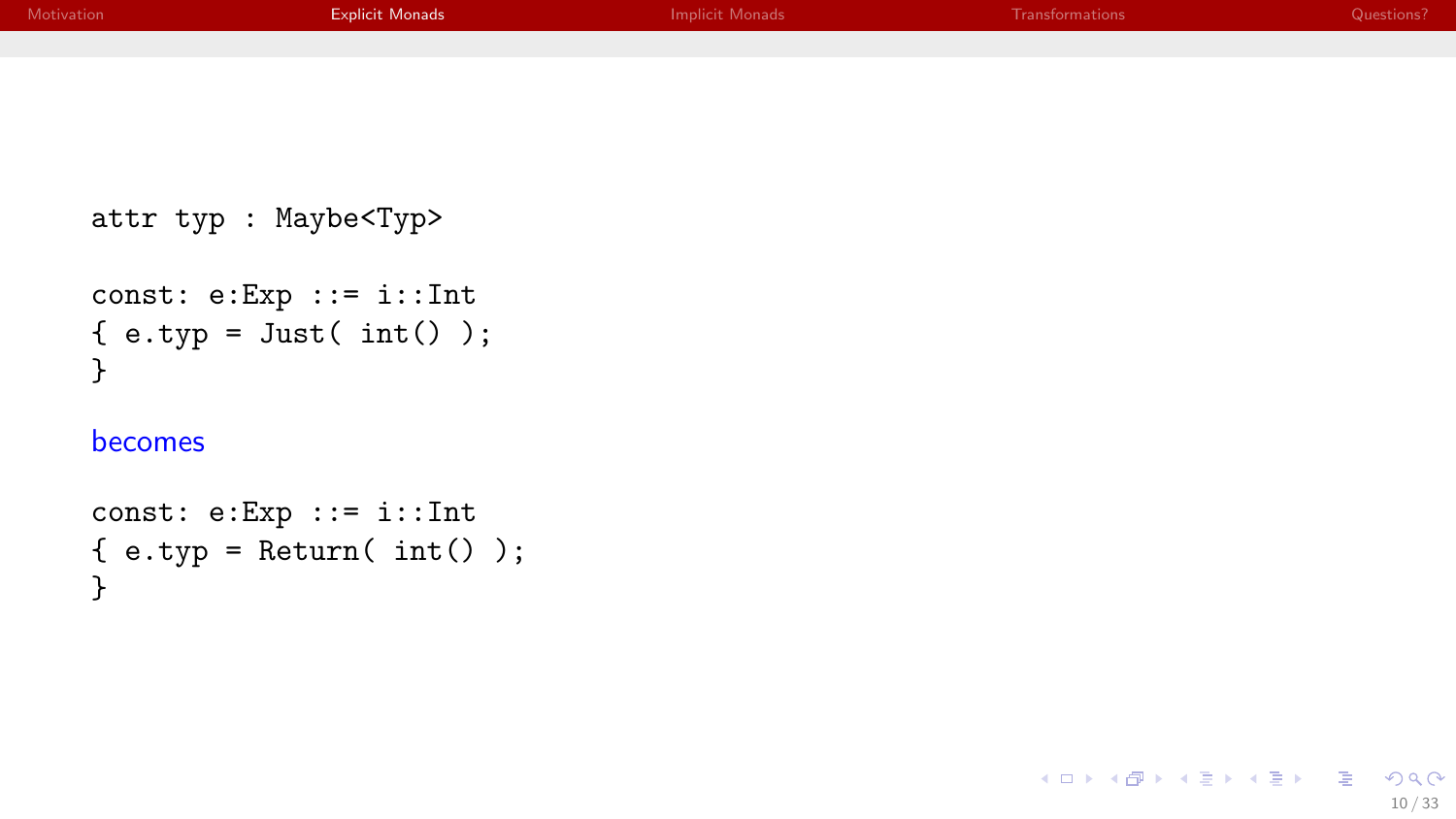| Motivation | <b>Explicit Monads</b>                                                                    | <b>Implicit Monads</b> | Transformations | Questions? |
|------------|-------------------------------------------------------------------------------------------|------------------------|-----------------|------------|
|            |                                                                                           |                        |                 |            |
|            | attr typ : Maybe <typ></typ>                                                              |                        |                 |            |
|            | $lambda: a: Exp :: = x: Name ty: Type b: Exp$<br>{ $b.$ gamma = $[(x, ty)]$ + + a.gamma}; |                        |                 |            |
|            | a.typ = case $b.$ typ of                                                                  |                        |                 |            |
|            | Just bt $\rightarrow$ Just (arrow (ty, bt));<br>  Nothing -> Nothing ;                    |                        |                 |            |
|            |                                                                                           |                        |                 |            |
| becomes    |                                                                                           |                        |                 |            |
|            | lambda: a:Exp ::= x:Name tv:Tvp b:Exp                                                     |                        |                 |            |

```
lambda: a:Exp ::= x:Name ty:Typ b:Exp
{ b. gamma = [(x, ty)] + + a. gamma;
  a.typ = b.typ \gg = \ \ bt . Return(arrow (ty, bt));
}
```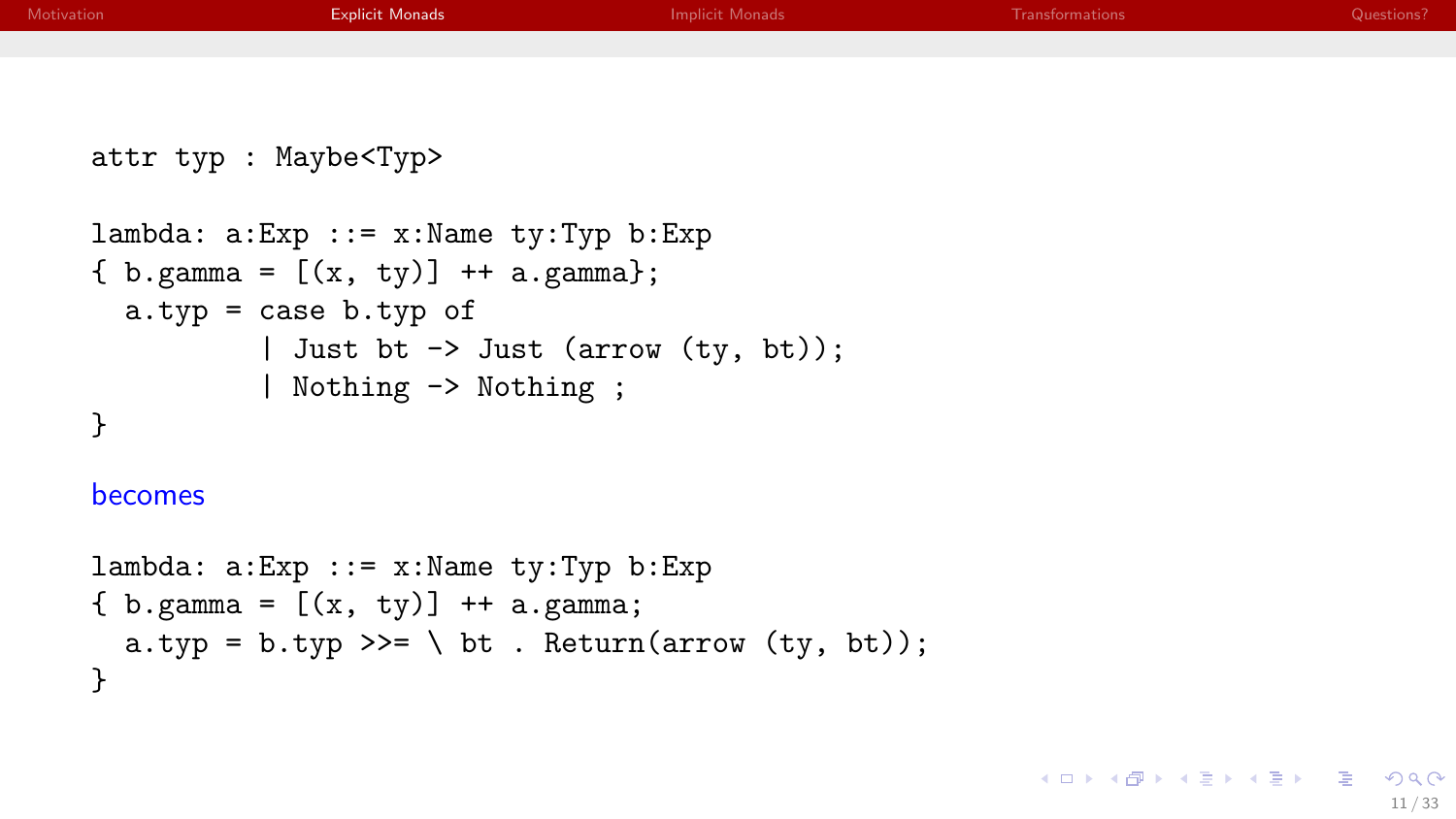| Motivation     | <b>Explicit Monads</b>                                   | <b>Implicit Monads</b> | Transformations | Questions? |
|----------------|----------------------------------------------------------|------------------------|-----------------|------------|
|                |                                                          |                        |                 |            |
|                | attr typ : Maybe <typ></typ>                             |                        |                 |            |
|                | $app: e: Exp :: = f: Exp a: Exp$                         |                        |                 |            |
|                | $\{ e.typ = case f.typ of$                               |                        |                 |            |
|                | Just(arrow(in, out)) $\rightarrow$ (case a.typ of        |                        |                 |            |
|                | Just (at) when in = at $\rightarrow$ Just(out)           |                        |                 |            |
|                | Nothing() -> Nothing() )                                 |                        |                 |            |
|                | $\vert$ Just( $\vert$ ) -> Nothing()                     |                        |                 |            |
|                | Nothing() -> Nothing()<br>$\overline{\phantom{a}}$       |                        |                 |            |
| <b>becomes</b> |                                                          |                        |                 |            |
|                | $app: e:Exp :: = f:Exp a:Exp$                            |                        |                 |            |
|                | { e.typ = f.typ >>= \ ft . case ft of                    |                        |                 |            |
|                | $ arrow(in,out)$ ->                                      |                        |                 |            |
|                | $(a.typ \gg= \setminus at . if in = at then Return(out)$ |                        |                 |            |
|                |                                                          | else $fail() )$        |                 |            |
|                | _ -> Fail () }                                           |                        |                 |            |
|                |                                                          |                        |                 |            |

And we haven't fixed the problem of duplication with defining errs.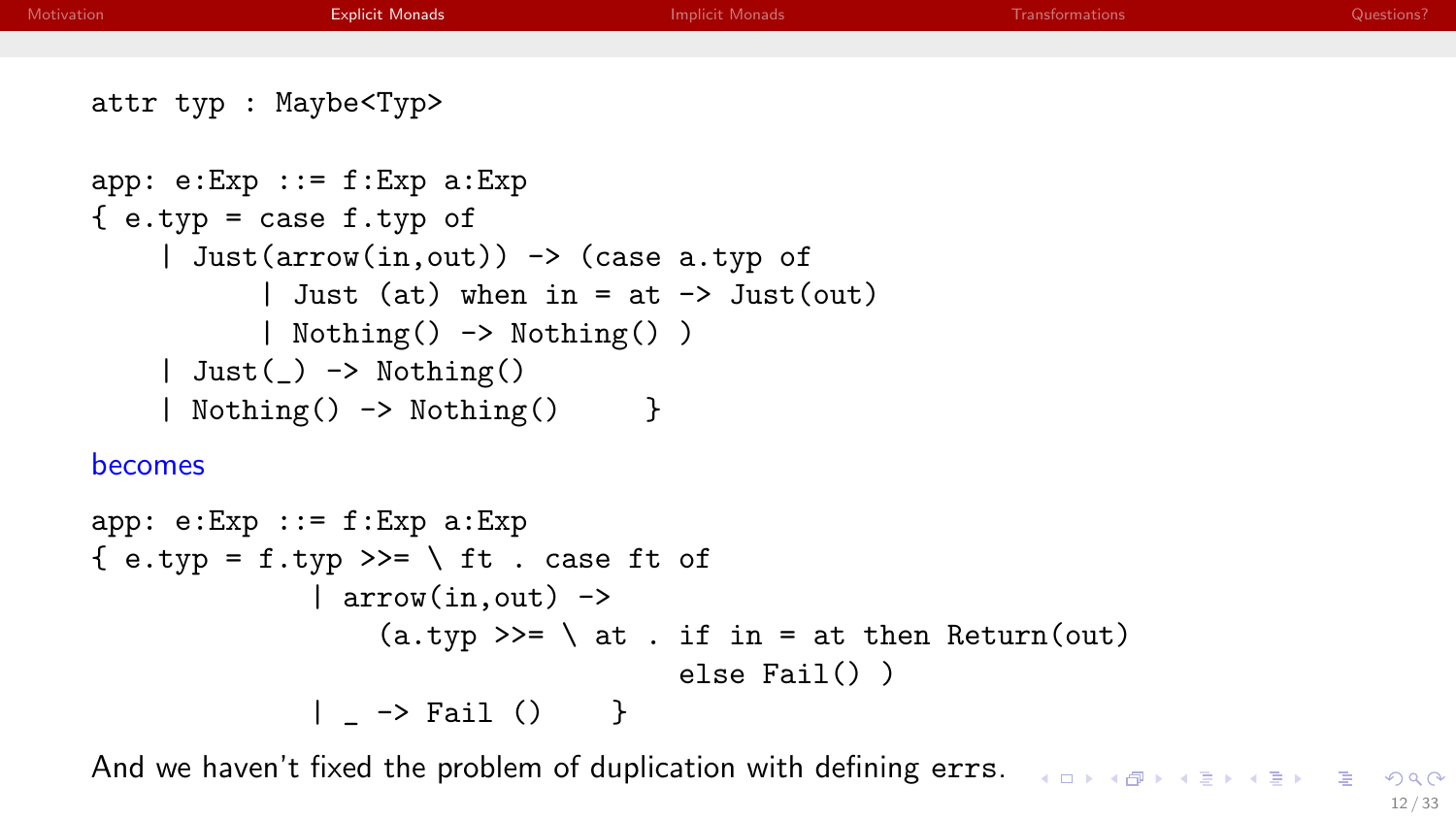| Motivation | <b>Explicit Monads</b>                   | <b>Implicit Monads</b> | Transformations | Questions? |
|------------|------------------------------------------|------------------------|-----------------|------------|
|            |                                          |                        |                 |            |
|            |                                          |                        |                 |            |
|            | attr typ : Maybe <typ></typ>             |                        |                 |            |
|            | with separate equations for typ and errs |                        |                 |            |
|            | or it becomes                            |                        |                 |            |

```
attr typ : Either<Typ, List<String>>
```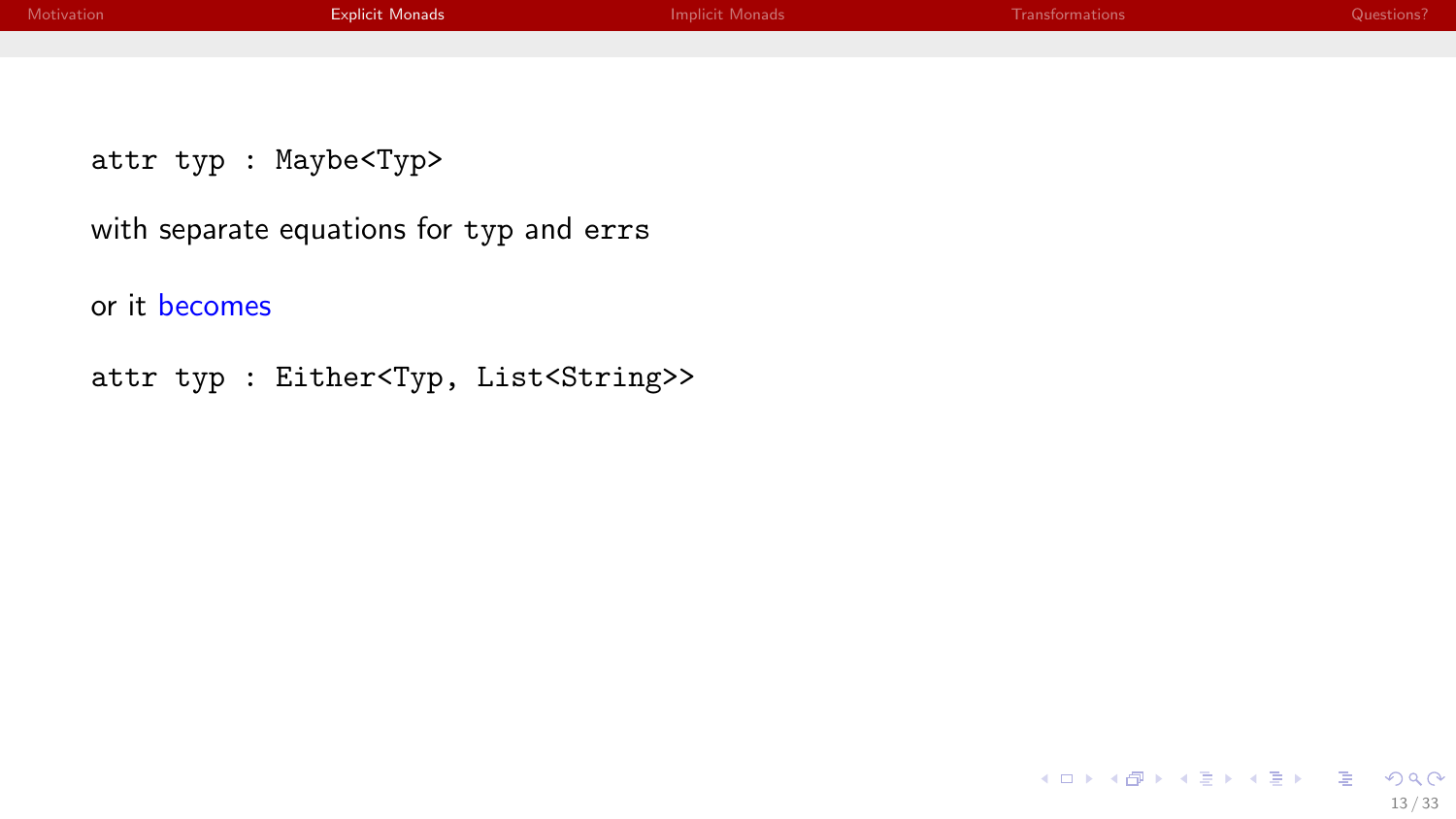| Motivation    | <b>Explicit Monads</b>                             | <b>Implicit Monads</b>                                   | <b>Transformations</b>                          | Questions? |
|---------------|----------------------------------------------------|----------------------------------------------------------|-------------------------------------------------|------------|
|               |                                                    |                                                          |                                                 |            |
|               |                                                    |                                                          |                                                 |            |
|               | attr typ : Maybe <typ></typ>                       |                                                          |                                                 |            |
|               | with separate equations for typ and errs           |                                                          |                                                 |            |
| or it becomes |                                                    |                                                          |                                                 |            |
|               | attr typ : Either <typ, list<string="">&gt;</typ,> |                                                          |                                                 |            |
|               | $app: e:Exp :: = f:Exp a:Exp$                      |                                                          |                                                 |            |
|               | { e.typ = f.typ >>= \ ft . case ft of              |                                                          |                                                 |            |
|               | $ arrow(in,out)$ ->                                |                                                          |                                                 |            |
|               |                                                    | $(a.typ \gg= \setminus at . if in = at then Return(out)$ |                                                 |            |
|               |                                                    |                                                          | else Fail( ["Type mismatch on application"] ) ) |            |
|               |                                                    |                                                          |                                                 |            |
|               |                                                    |                                                          |                                                 |            |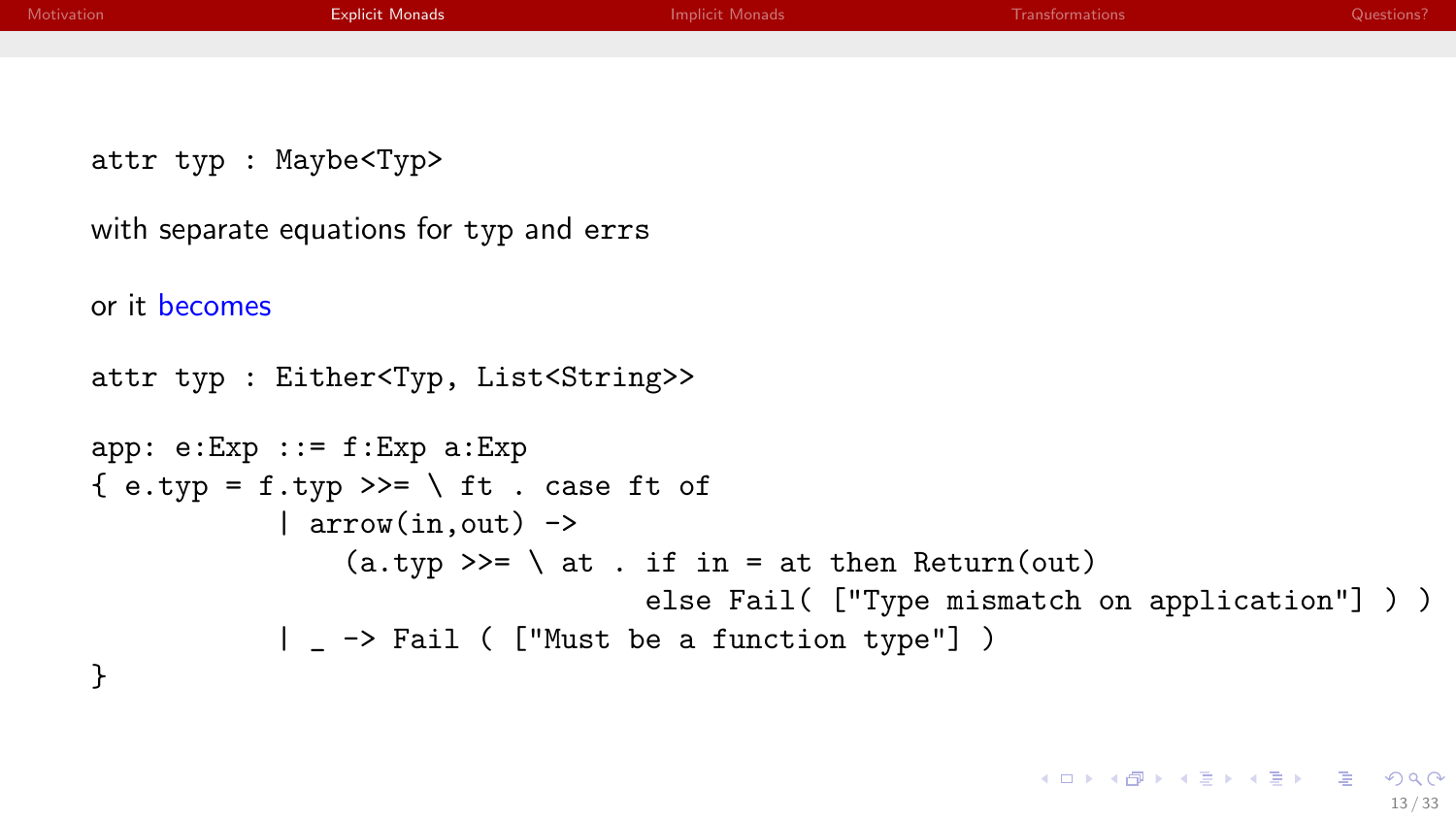<span id="page-28-0"></span>

| Motivation      | <b>Explicit Monads</b> | <b>Implicit Monads</b> | Transformations | Questions? |
|-----------------|------------------------|------------------------|-----------------|------------|
|                 |                        |                        |                 |            |
| Implicit Monads |                        |                        |                 |            |

- $\triangleright$  Can we use monads "behind the scenes" and generate the monadic code above from something closer to the SOS specifications?
- $\triangleright$  Many attribute values flow up and down the tree within their own attribute (e.g. the type attribute is often computed based on the children's types), so users should rarely need to look within the abstraction to deal directly with the monad.
- $\triangleright$  This approach should ideally allow the declared types of attributes to be changed between different monads and still use the same code.
- $\triangleright$  Can we transform "nice specifications" into well-defined attribute grammar expressions? "nice"  $\rightsquigarrow$  "not nice"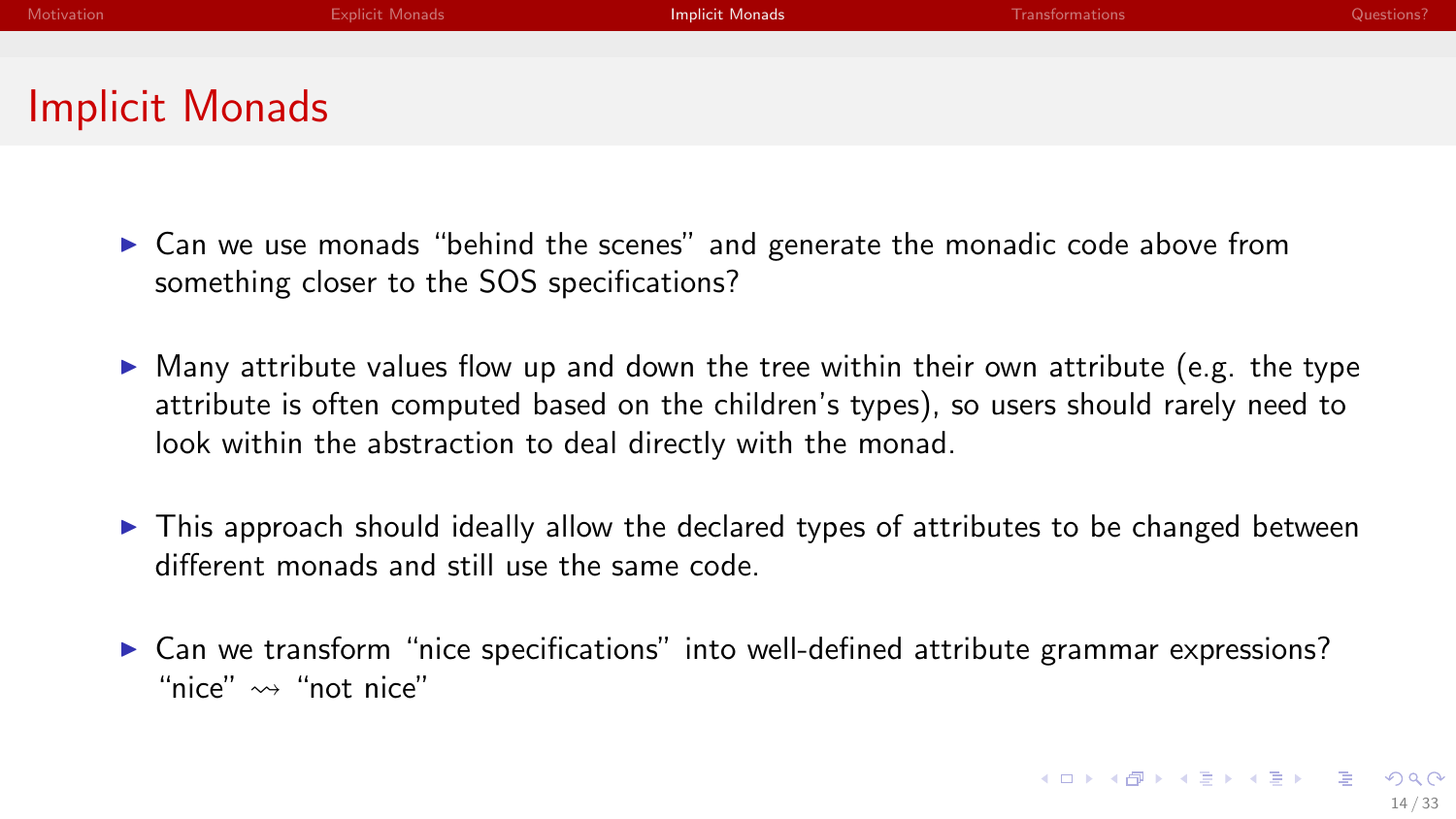| <b>Explicit Monads</b> | Implicit Monads | Transformations | Questions? |
|------------------------|-----------------|-----------------|------------|
|                        |                 |                 |            |
|                        |                 |                 |            |
|                        |                 |                 |            |
|                        |                 |                 |            |
|                        |                 |                 |            |
|                        |                 |                 |            |

```
attr typ : Maybe<Typ>
const: e:Exp ::= i::Int
{e.typ = int();}}
```
 $\Gamma \vdash i : \textit{int}$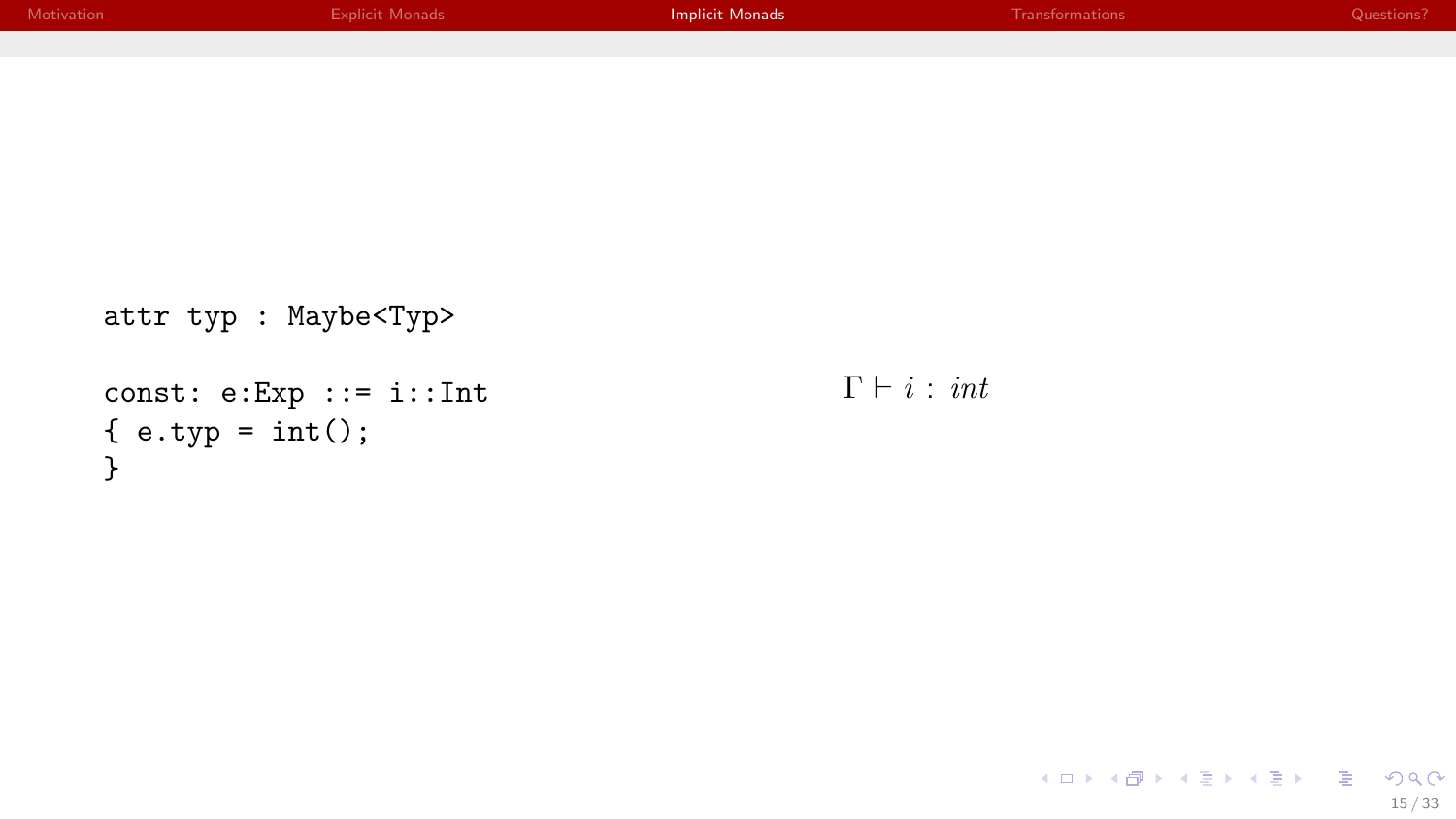| Motivation | <b>Explicit Monads</b> | Implicit Monads | <b>Transformations</b> | Questions? |
|------------|------------------------|-----------------|------------------------|------------|
|            |                        |                 |                        |            |

```
attr typ : Maybe<Typ>
```

```
lambda: a:Exp ::= x:Name ty:Typ b:Exp
{ b. gamma = [(x, ty)] + + a. gamma};
 a.typ = arrow (ty, b.typ)}
```
 $\Gamma, x : ty \vdash b : bt$ 

```
\Gamma \vdash \lambda x : ty.b : ty \rightarrow bt
```

```
メロメ メ御 メメきメ メきメー きっ
                     2Q16 / 33
```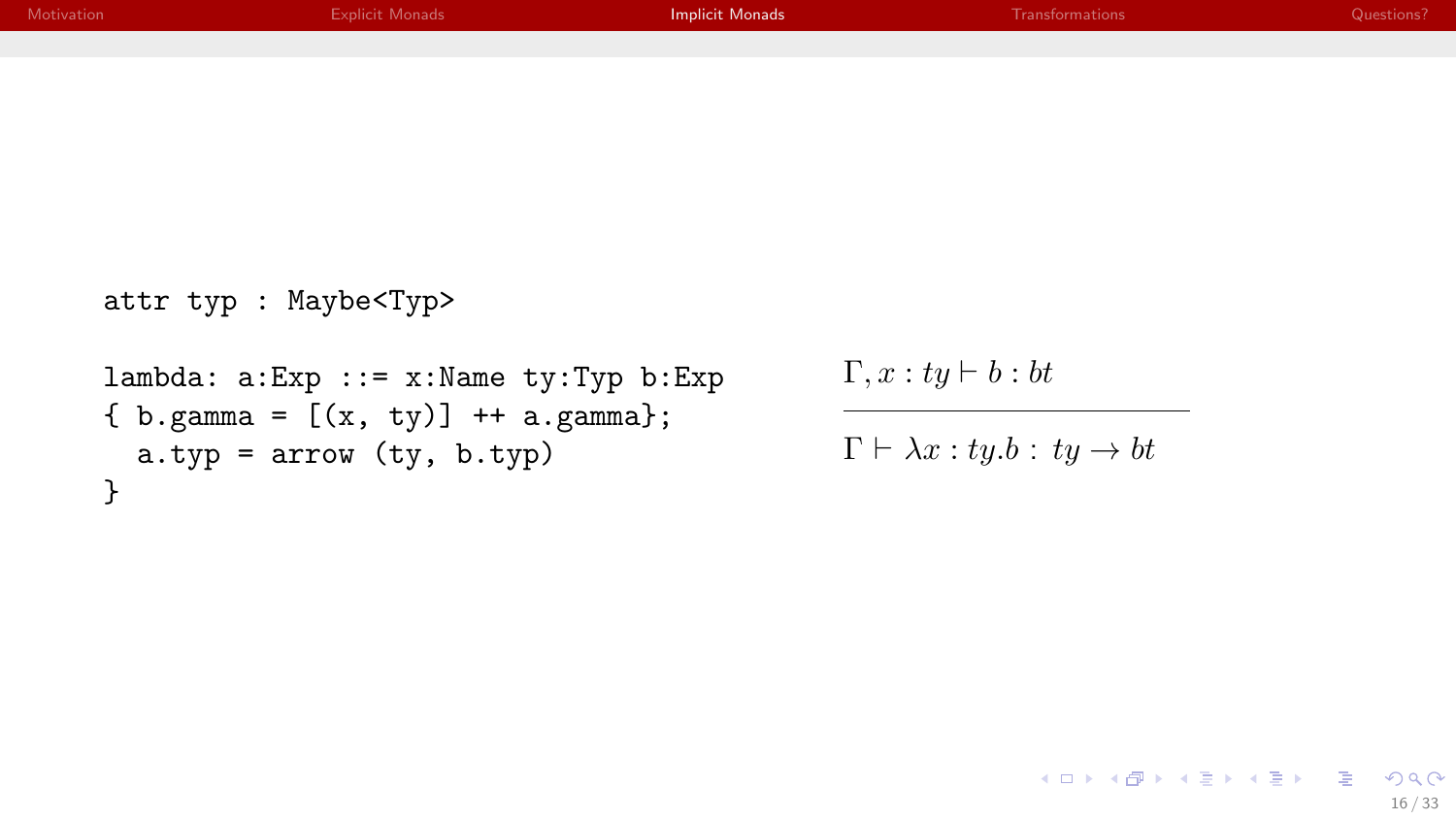| Motivation  | <b>Explicit Monads</b>                                  | <b>Implicit Monads</b> | Transformations                                | Questions? |
|-------------|---------------------------------------------------------|------------------------|------------------------------------------------|------------|
|             |                                                         |                        |                                                |            |
|             |                                                         |                        |                                                |            |
|             |                                                         |                        |                                                |            |
|             |                                                         |                        |                                                |            |
|             |                                                         |                        |                                                |            |
|             |                                                         |                        |                                                |            |
|             |                                                         |                        |                                                |            |
|             |                                                         |                        |                                                |            |
|             |                                                         |                        |                                                |            |
|             | attr typ : Either <typ, list<string="">&gt;</typ,>      |                        | $\Gamma \vdash f : t_{in} \rightarrow t_{out}$ |            |
|             |                                                         |                        | $\Gamma\vdash a:t_{in}$                        |            |
|             | $app: e: Exp :: = f: Exp a: Exp$                        |                        |                                                |            |
| $\{e.typ =$ |                                                         |                        |                                                |            |
|             | case f.typ of                                           |                        | $\Gamma \vdash f \ a : t_{out}$                |            |
|             | $\vert$ arrow(in, out) when a.ty = in -> out            |                        |                                                |            |
|             |                                                         |                        |                                                |            |
|             | arrow(_,_) -> Fail( ["Type mismatch in application"] )  |                        |                                                |            |
|             | _ -> Fail( ["Applied term must have a function type"] ) |                        |                                                |            |

}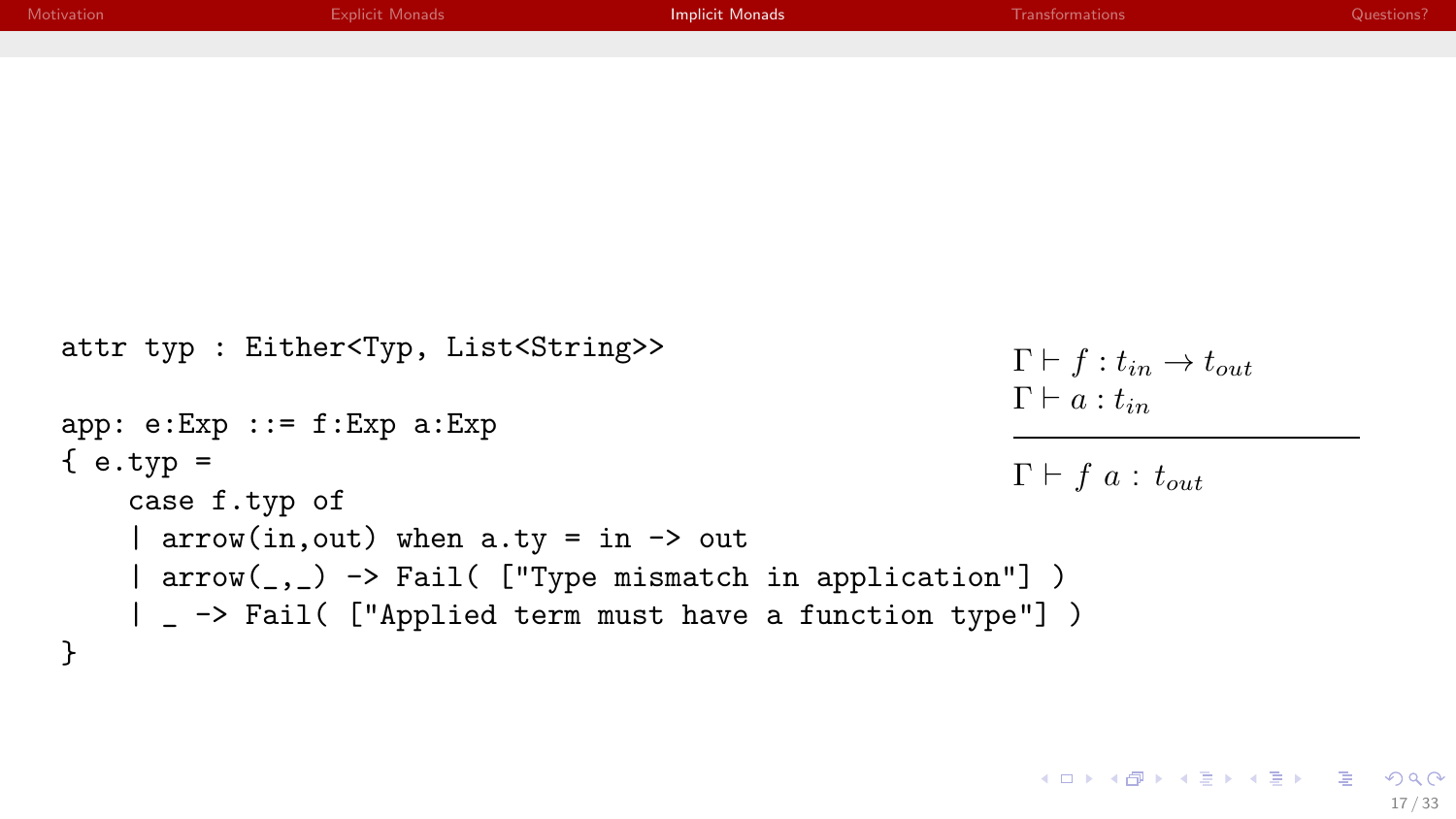<span id="page-32-0"></span>

| Motivation       | <b>Explicit Monads</b> | Implicit Monads | Transformations | Questions? |
|------------------|------------------------|-----------------|-----------------|------------|
|                  |                        |                 |                 |            |
|                  |                        |                 |                 |            |
| <b>Judgments</b> |                        |                 |                 |            |

Whether (and to what) a term translates depends on the types of subterms, so we present our rules with typing derivations.

| $\Gamma \vdash e : T$        | Expression e has type T                                           |
|------------------------------|-------------------------------------------------------------------|
| $\Gamma \Vdash cs : T, S$    | Clauses $cs$ match type $T$ and evaluate to type $S$              |
| $\Gamma \sim$ cs complete    | Clauses cs match all values of their match type                   |
| $\Gamma \vdash a :: T$       | Attribute a is declared with type T                               |
| $\Gamma \vdash a \& \top$    | Attribute a occurs on type T                                      |
| $\Gamma \vdash$ lhs = rhs OK | Equation $\mathsf{Ins} = \mathsf{rhs}$ does not cause type errors |

If a is rewritten to b, we write a  $\rightarrow$  b in the typing rule.

$$
\blacktriangleright \Gamma \vdash a \leadsto b : T
$$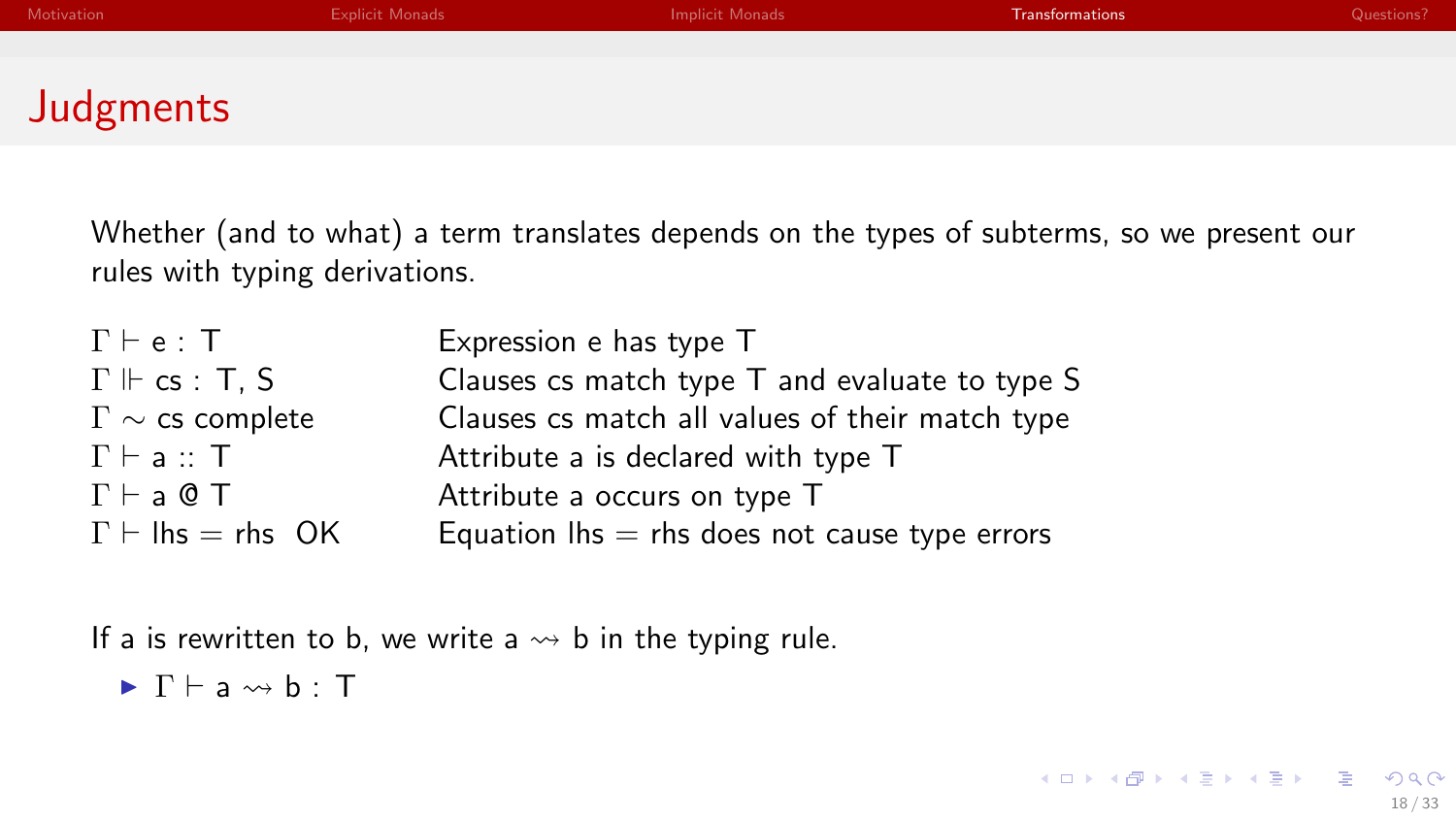#### Equations for synthesized attributes

 $\Gamma \vdash$  lhs : T  $\Gamma \vdash e : T$ 

 $\Gamma \vdash \mathsf{lhs} = e \ \mathsf{OK}$ 

メロメ メタメ メミメ メミメー ヨー  $2990$ 19 / 33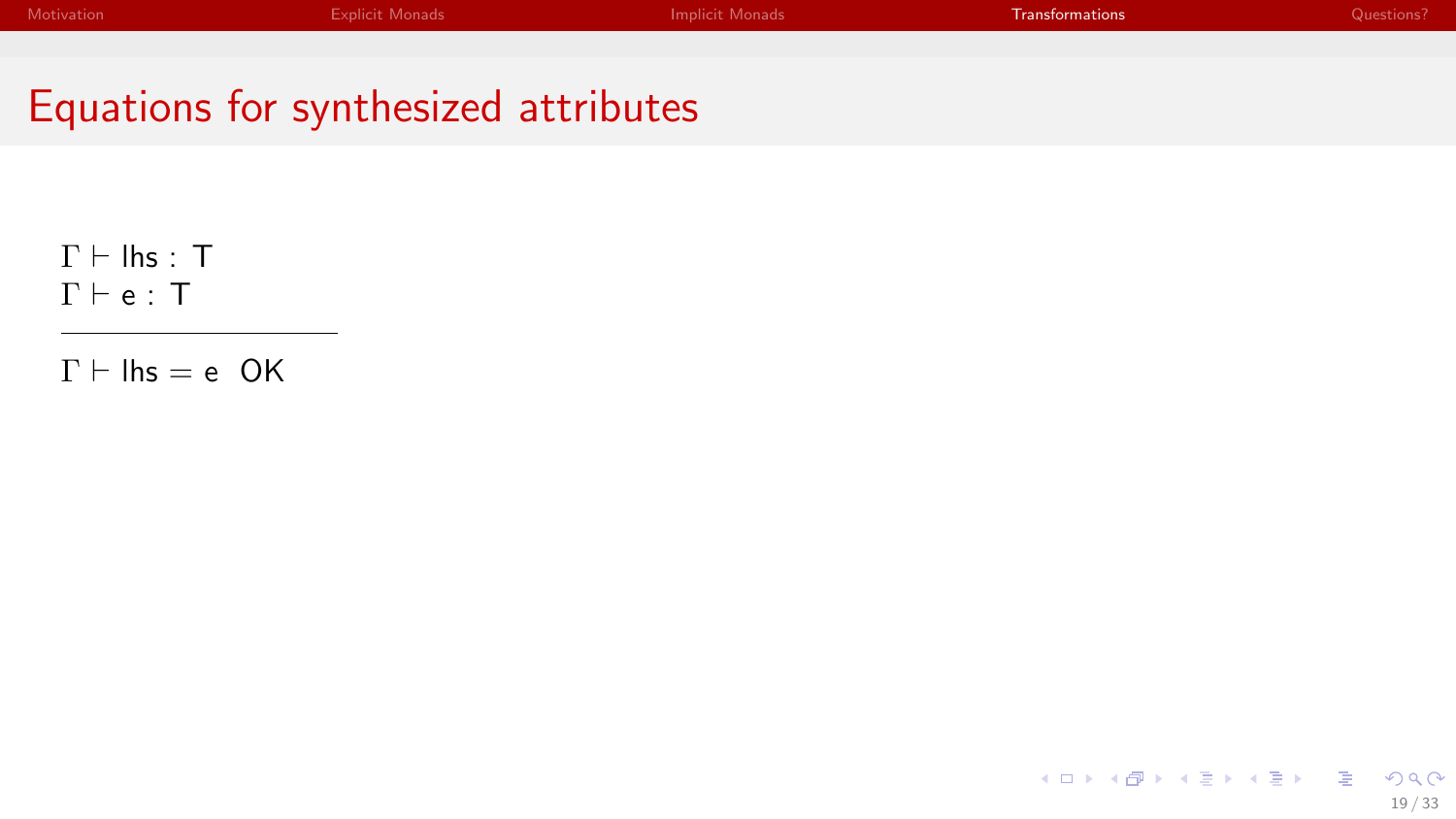| Motivation | <b>Explicit Monads</b> | Implicit Monads | <b>Transformations</b> | Questions? |
|------------|------------------------|-----------------|------------------------|------------|
|            |                        |                 |                        |            |
|            |                        |                 |                        |            |

#### Equations for synthesized attributes

 $\Gamma \vdash$  lhs : T  $\Gamma \vdash e : T$ 

 $\Gamma \vdash \mathsf{lhs} = e \ \mathsf{OK}$ 

 $\Gamma \vdash$  lhs : M<T>  $\Gamma \vdash e : T$ 

$$
\Gamma \vdash \mathsf{lhs} = \mathsf{e} \leadsto
$$
  

$$
\mathsf{lhs} = \mathsf{Return}(\mathsf{e}) \ \mathsf{OK}
$$

メロトメ 御 トメ 君 トメ 君 トッ 君  $2Q$ 19 / 33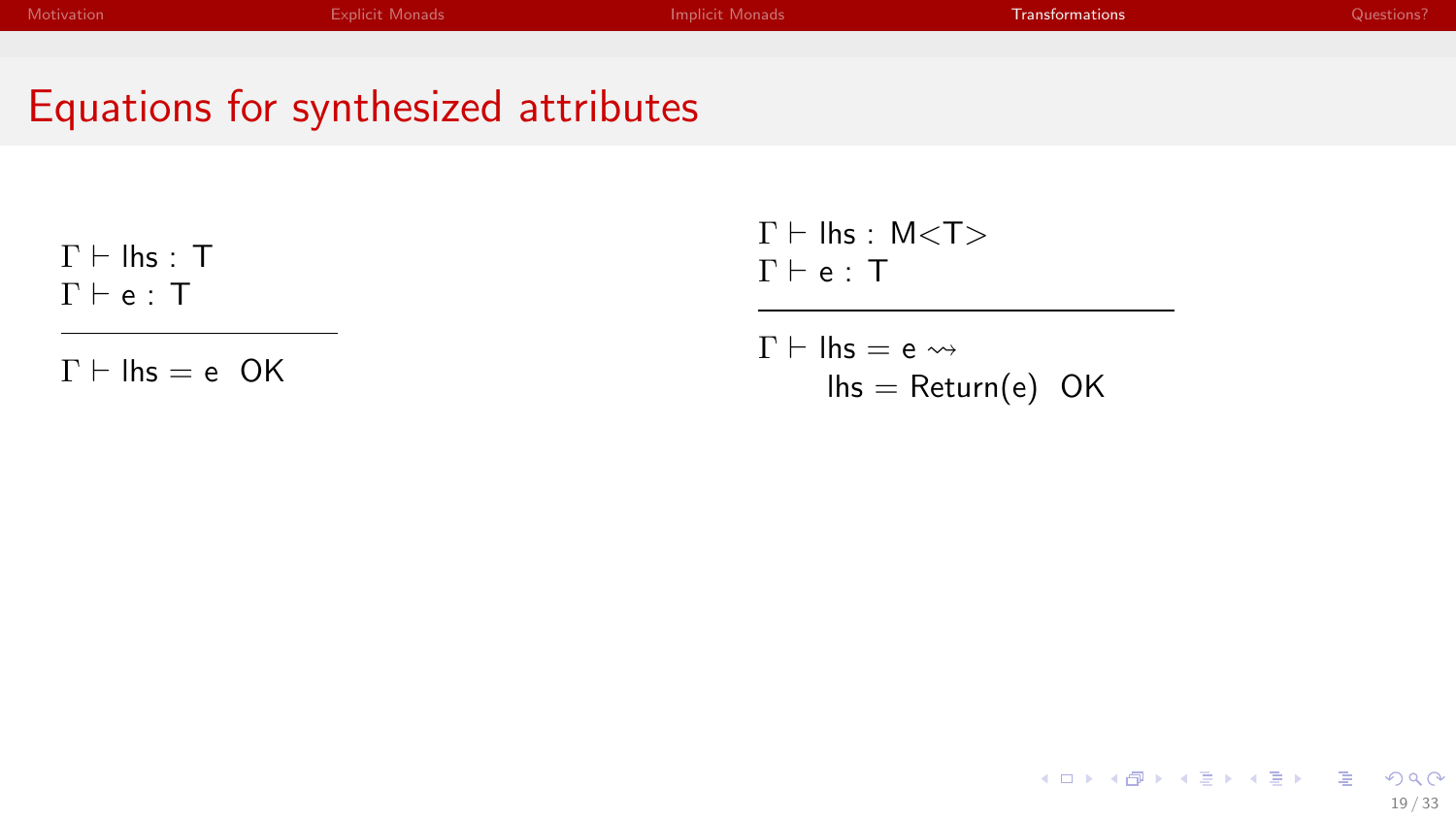| Motivation | <b>Explicit Monads</b>               | <b>Implicit Monads</b>          | <b>Transformations</b> | Questions? |
|------------|--------------------------------------|---------------------------------|------------------------|------------|
|            |                                      |                                 |                        |            |
|            | Equations for synthesized attributes |                                 |                        |            |
|            |                                      |                                 |                        |            |
| .<br>__    |                                      | $\Gamma \vdash$ lhs : M <t></t> |                        |            |

| $\Gamma \vdash \mathsf{Ins} : \mathsf{T}$<br>$\Gamma \vdash e : T$ | $\Gamma \vdash e : T$ | $1 \sqsubset \mathsf{III}$ $\triangleright$ . IVI $\lt\downarrow$ $\gt$                         |
|--------------------------------------------------------------------|-----------------------|-------------------------------------------------------------------------------------------------|
| $\Gamma \vdash \mathsf{Ins} = e$ OK                                |                       | $\Gamma \vdash \mathsf{Ins} = e \leadsto$<br>$\mathsf{Ins} = \mathsf{Return}(e) \; \mathsf{OK}$ |
| attr typ : Maybe <typ></typ>                                       |                       | attr typ : Maybe <typ></typ>                                                                    |
| const: $e:Exp :: = i::Int$<br>$\{ e.typ = int() \}$                | becomes               | const: $e:Exp :: = i::Int$<br>$\{ e.typ = Return(int()) \}$                                     |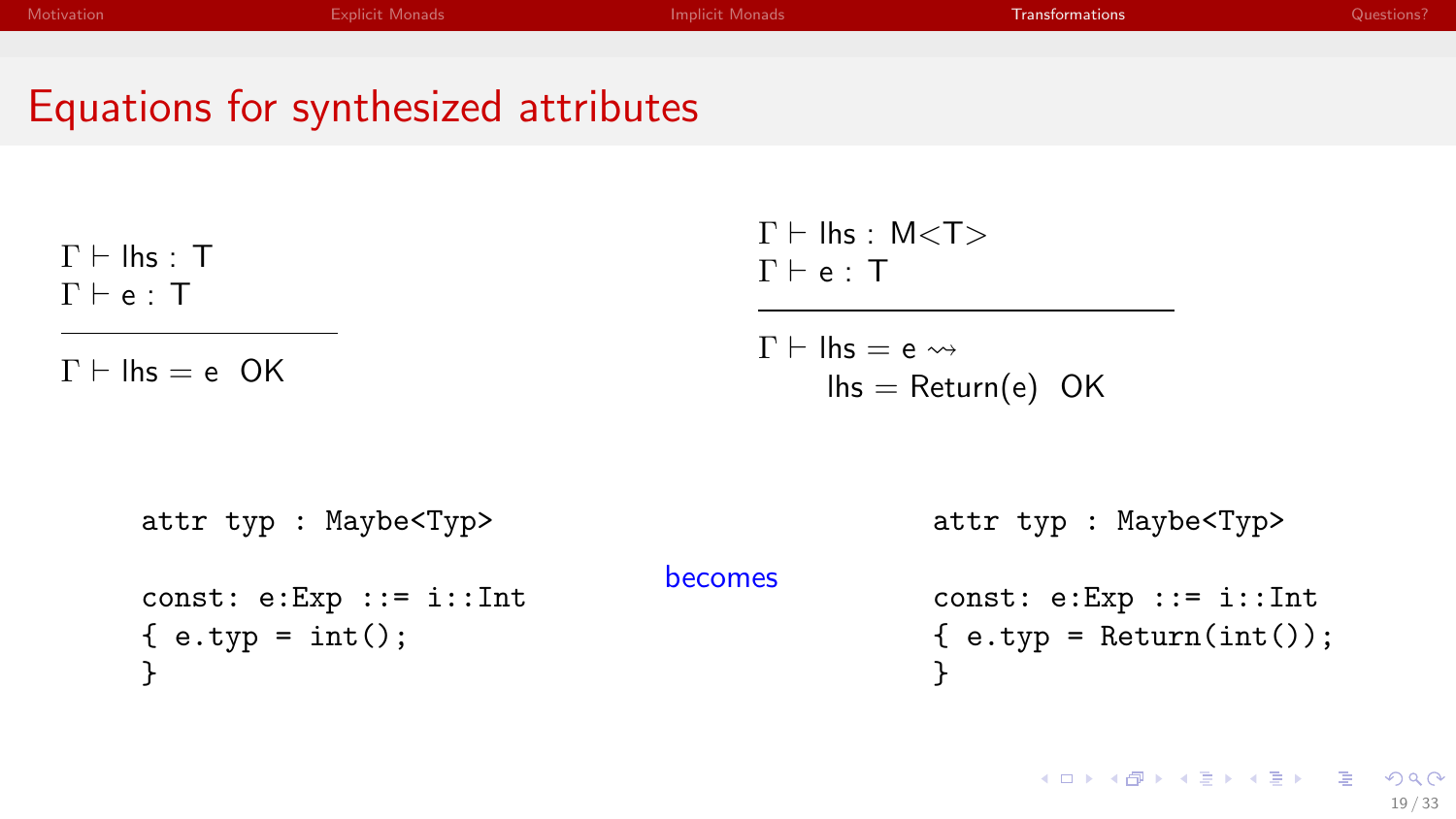| Motivation              | <b>Explicit Monads</b> | Implicit Monads | <b>Transformations</b> | Questions? |
|-------------------------|------------------------|-----------------|------------------------|------------|
|                         |                        |                 |                        |            |
| <b>Binary Operators</b> |                        |                 |                        |            |

 $\Gamma \vdash \mathsf{a} : \mathsf{Int}$   $\Gamma \vdash \mathsf{b} : \mathsf{Int}$ 

 $\Gamma \vdash a + b : \mathsf{Int}$ 

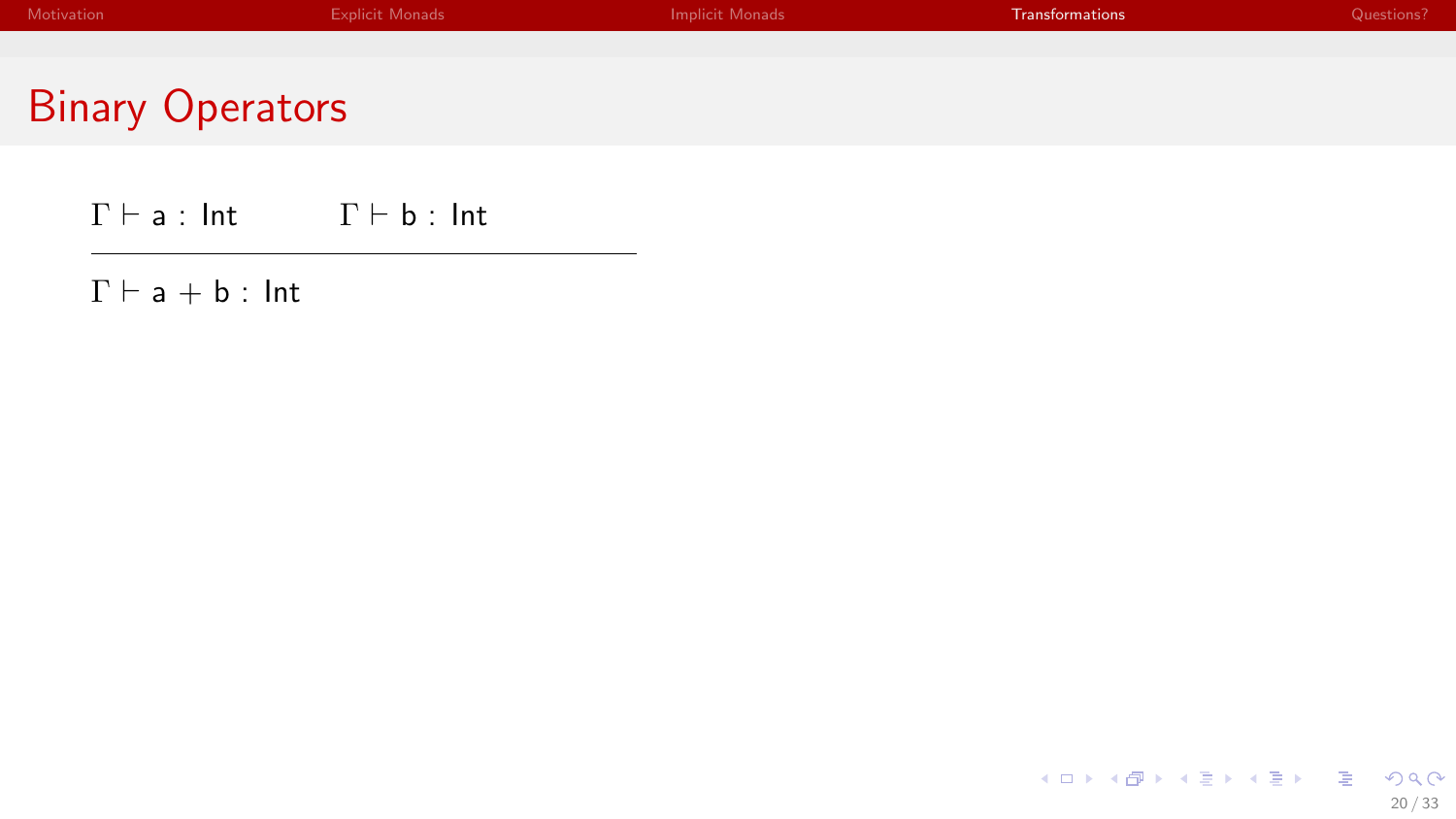| Motivation              | <b>Explicit Monads</b> | Implicit Monads | <b>Transformations</b> | Questions? |
|-------------------------|------------------------|-----------------|------------------------|------------|
|                         |                        |                 |                        |            |
| <b>Binary Operators</b> |                        |                 |                        |            |

 $\Gamma \vdash a : \mathsf{Int}$   $\Gamma \vdash b : \mathsf{Int}$ 

 $\Gamma \vdash a + b : \mathsf{Int}$ 

 $\Gamma \vdash a : M \leq Int$   $\Gamma \vdash b : Int$ 

 $\Gamma \vdash a + b \leadsto$ a >>=  $(\lambda x: Int.$  Return $(x + b))$  : M<Int>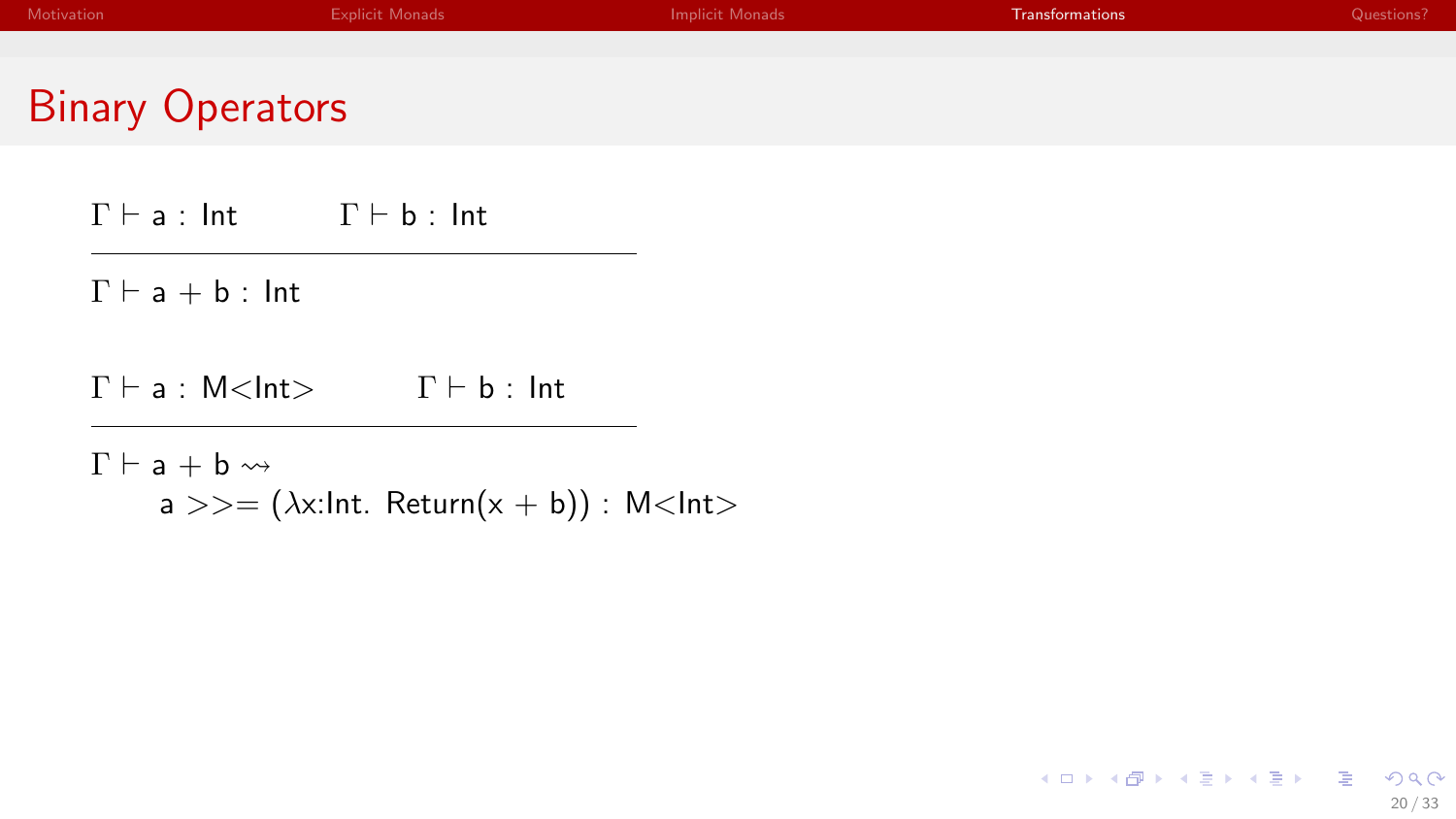| Motivation              | <b>Explicit Monads</b> | Implicit Monads | <b>Transformations</b> | Questions? |
|-------------------------|------------------------|-----------------|------------------------|------------|
|                         |                        |                 |                        |            |
| <b>Binary Operators</b> |                        |                 |                        |            |

 $\Gamma \vdash a : \mathsf{Int}$   $\Gamma \vdash b : \mathsf{Int}$ 

 $\Gamma \vdash a + b : \mathsf{Int}$ 

 $\Gamma \vdash a : M < \mathsf{Int} > \Gamma \vdash b : \mathsf{Int}$ 

 $\Gamma \vdash a + b \leadsto$  $a \gg = (\lambda x: Int. Return(x + b)) : M < Int >$ 

 $\Gamma \vdash a : M$  < Int >  $\Gamma \vdash b : M$  < Int >

 $\Gamma \vdash a + b \leadsto$ a >>=  $(\lambda x: Int. b \gt \gt = (\lambda y: Int. Return(x + y))) : M < Int>$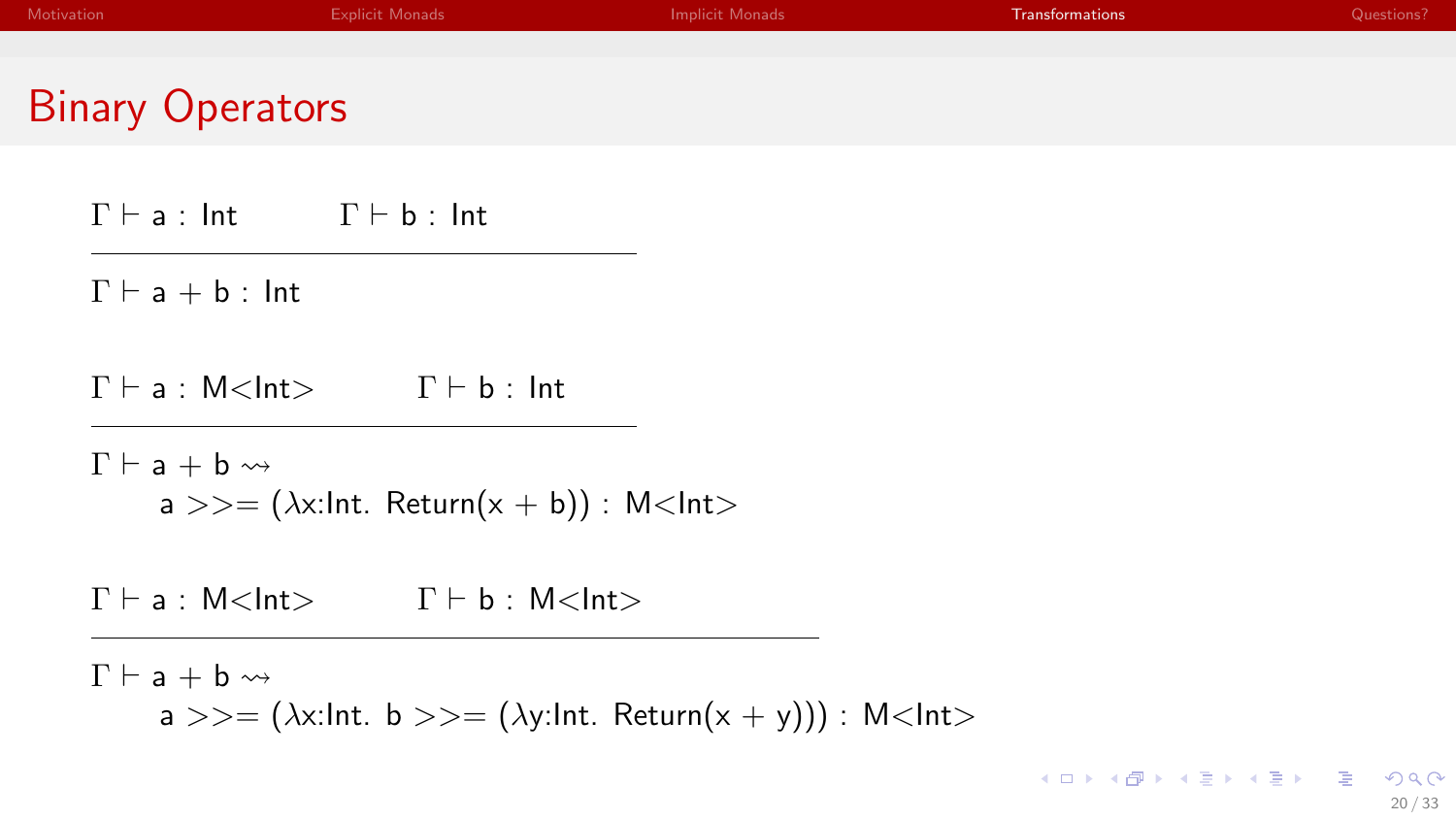#### Tree Construction and Function Calls: Basic Rule

$$
\Gamma \vdash p : (T_1, T_2, ..., T_n) \to T
$$
  

$$
\Gamma \vdash x_i : T_i, i = 1...n
$$

 $\Gamma \vdash p$  (x<sub>1</sub>, x<sub>2</sub>, ... x<sub>n</sub>) : T

The rules in this section apply to both function calls and tree construction, as both are typed in the same way.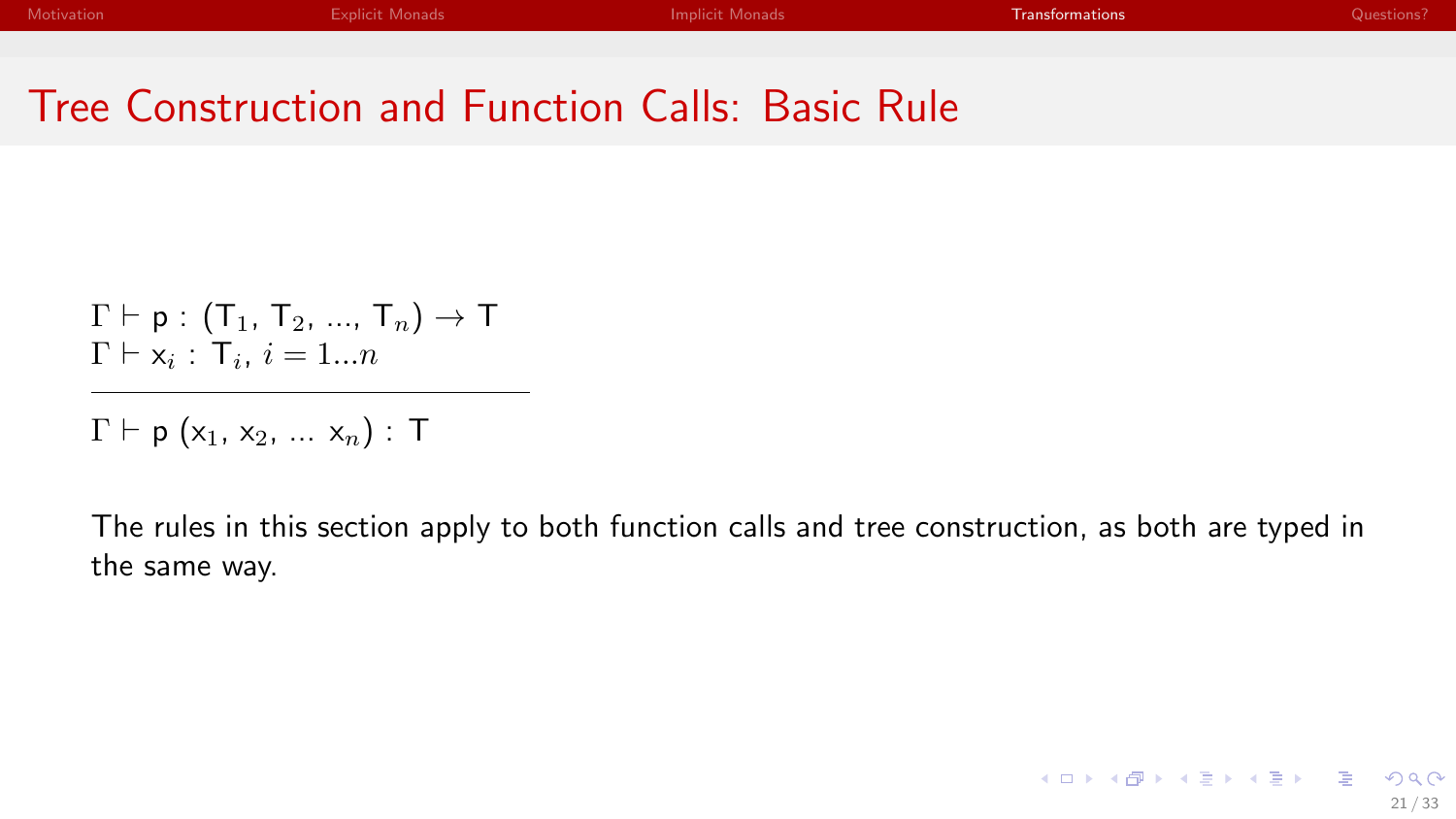#### Monadic Arguments: Only Two Arguments, Only One Monadic

 $\Gamma \vdash p : (T_1, T_2) \rightarrow T$   $\Gamma \vdash x_1 : T_1$   $\Gamma \vdash x_2 : M < T_2$ 

 $\Gamma \vdash p (x_1, x_2) \rightsquigarrow$  $x_2 \gg = (\lambda y \cdot T_2)$ . Return(f(x<sub>1</sub>, y<sub>2</sub>))) : M<T>

> K ロ ▶ K 御 ▶ K 聖 ▶ K 聖 ▶ │ 聖 │ 約९ @ 22 / 33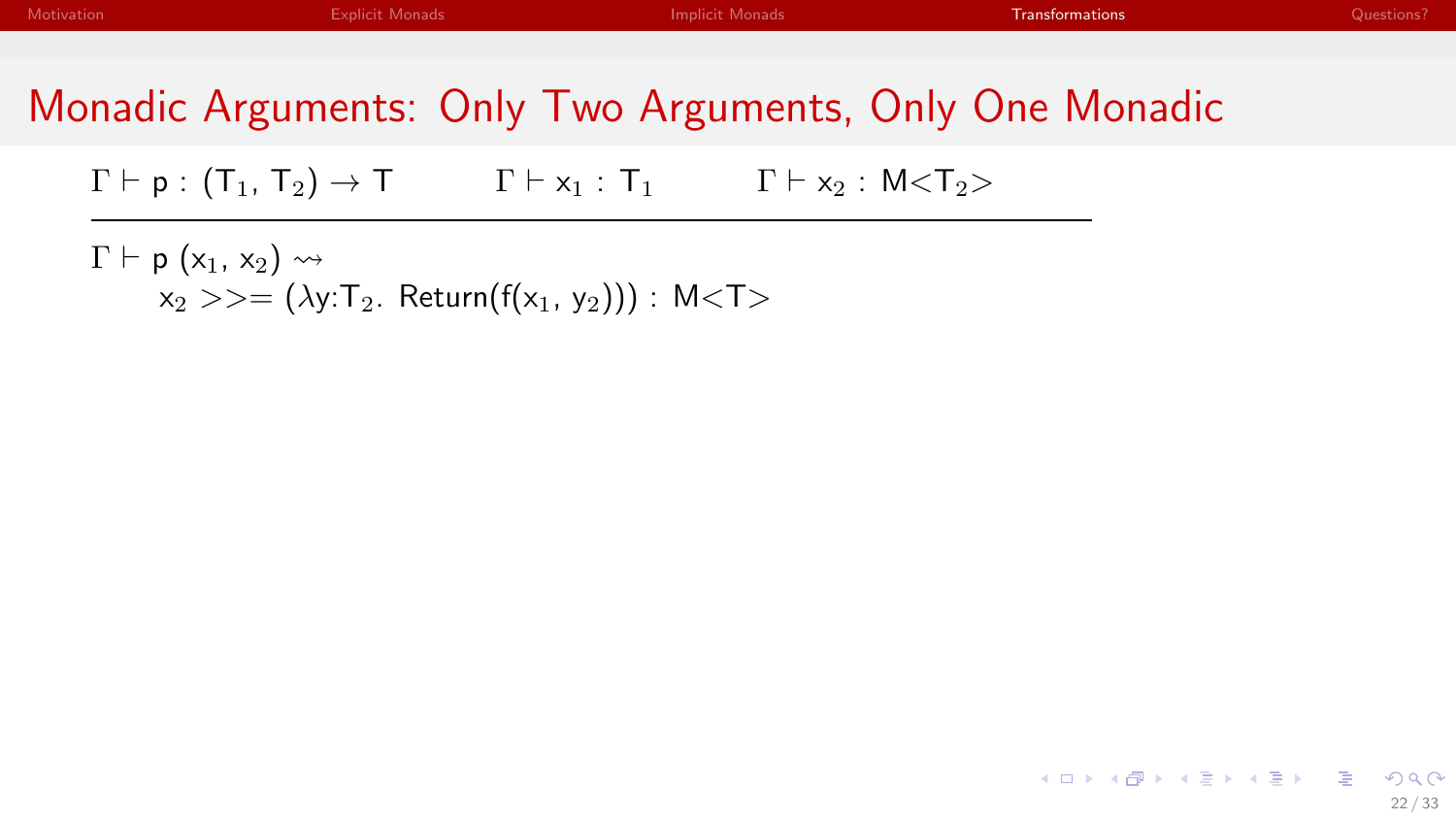イロト イ母 トマミト マミト ニミー りなび

#### Monadic Arguments: Only Two Arguments, Only One Monadic

 $\Gamma \vdash p : (T_1, T_2) \rightarrow T$   $\Gamma \vdash x_1 : T_1$   $\Gamma \vdash x_2 : M < T_2$ 

 $\Gamma \vdash p$  (x<sub>1</sub>, x<sub>2</sub>)  $\rightsquigarrow$  $x_2 >> = (\lambda y \cdot T_2$ . Return(f(x<sub>1</sub>, y<sub>2</sub>))) : M<T>

```
attr typ : Maybe<Typ>
lambda: a:Exp :: = x:Name ty:Typ b:Exp\{ b. \text{gamma} = [(x, ty)] + a. \text{gamma};a.typ = arrow (ty, b.typ)}
```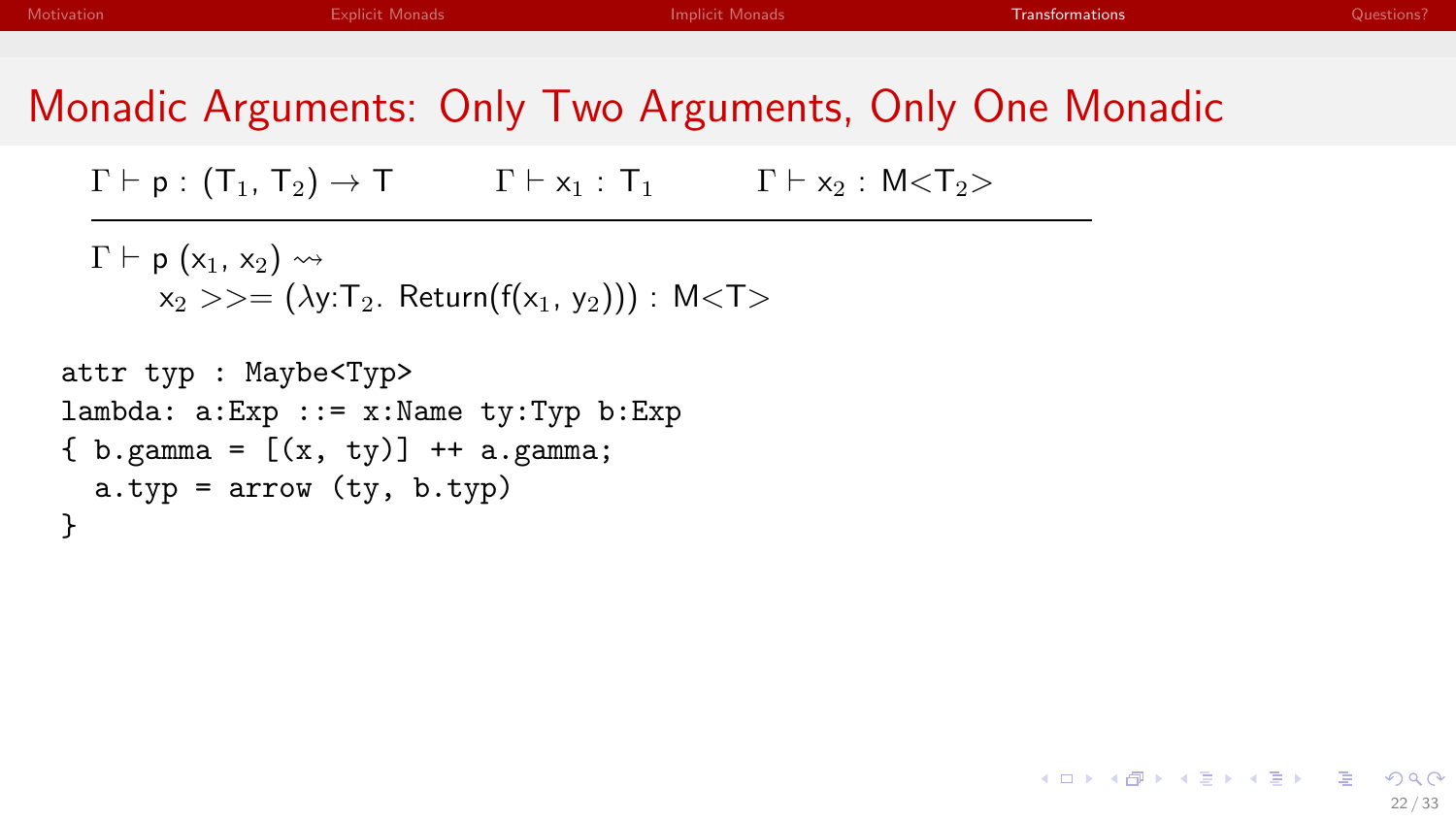K ロ ▶ K @ ▶ K ミ ▶ K ミ ▶ │ ミ │ K 9 Q Q

# Monadic Arguments: Only Two Arguments, Only One Monadic

 $\Gamma \vdash p : (T_1, T_2) \rightarrow T$   $\Gamma \vdash x_1 : T_1$   $\Gamma \vdash x_2 : M < T_2$ 

```
\Gamma \vdash p (x<sub>1</sub>, x<sub>2</sub>) \rightsquigarrowx_2 \gg = (\lambda y: T_2. Return(f(x<sub>1</sub>, y<sub>2</sub>))) : M<T>
```

```
attr typ : Maybe<Typ>
lambda: a:Exp :: = x:Name ty:Typ b:Exp{ b. gamma = [(x, ty)] + + a. gamma;
  a.typ = arrow (ty, b.typ)}
```
becomes

```
attr typ : Maybe<Typ>
lambda: a:Exp ::= x:Name ty:Typ b:Exp{ b. gamma = [(x, ty)] + + a. gamma;
  a.typ = b.typ >>= \ bt . Return(arrow (ty, bt))
}
```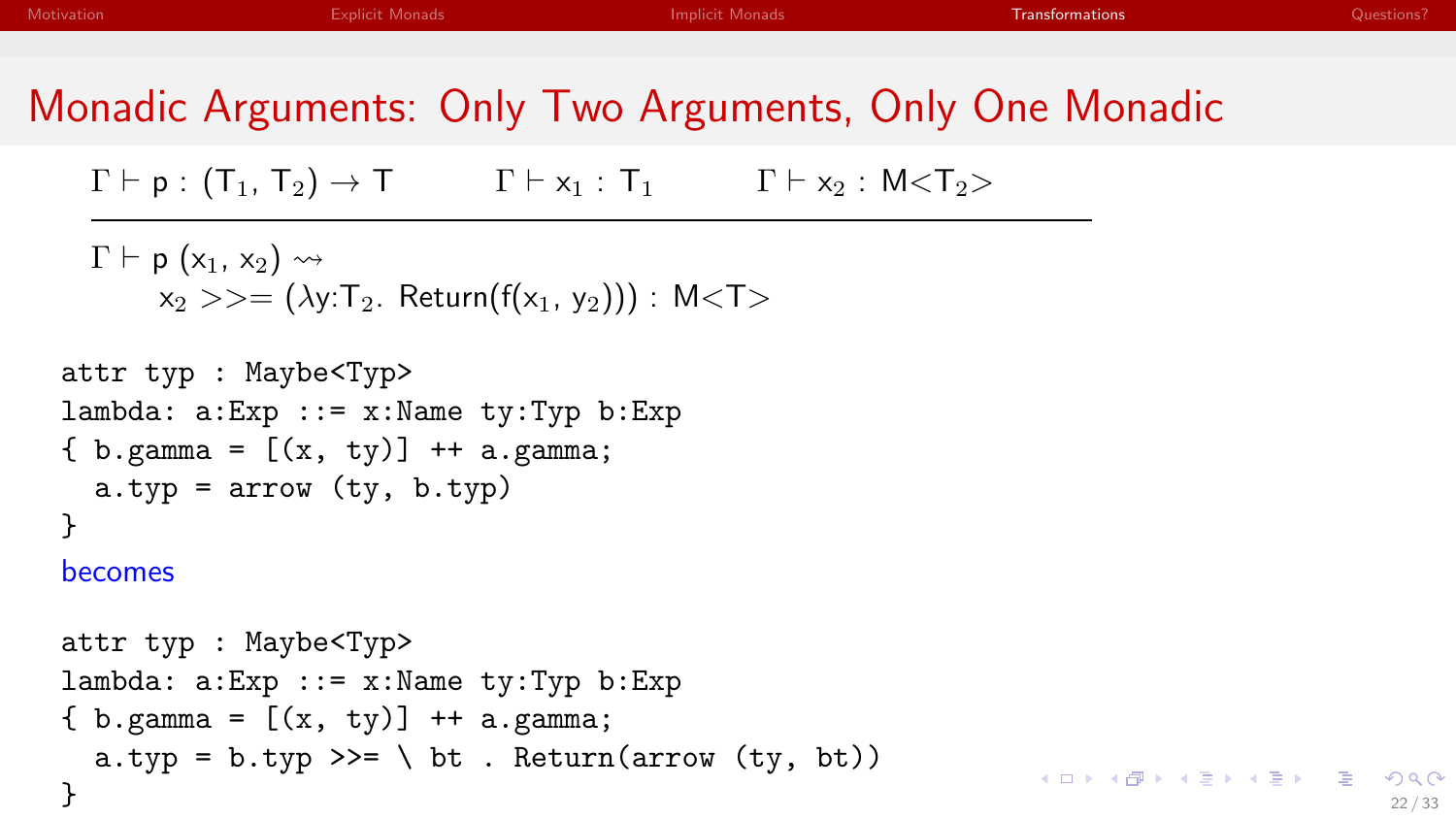#### Monadic Arguments: Only Two Arguments, Only One Monadic

 $\Gamma \vdash p : (T_1, T_2) \rightarrow T$   $\Gamma \vdash x_1 : T_1$   $\Gamma \vdash x_2 : M < T_2$ 

 $\Gamma \vdash p$  (x<sub>1</sub>, x<sub>2</sub>)  $\rightsquigarrow$  $x_2 >> = (\lambda y: T_2$ . Return(f(x<sub>1</sub>, y<sub>2</sub>))) : M<T>

```
attr typ : Maybe<Typ>
lambda: a:Exp :: = x:Name ty:Typ b:Exp\{ b. \text{gamma} = [(x, ty)] + a. \text{gamma};a.typ = arrow (ty, b.typ)}
```
#### becomes

```
attr typ : Maybe<Typ>
lambda: a:Exp :: = x:Name ty:Typ b:Exp\{ b. \text{gamma} = [(x, ty)] + a. \text{gamma};a.typ = b.typ \gg = \ \ b bt . Return(arrow (ty, bt))
}
```
- $\blacktriangleright$  In general, we have a bind for each monadic argument, then place their bound variables in the correct places in the function call.
- If  $T = M < U>$ , we do not insert the Return() and the type is simply  $M < U >$ .

22 / 33

4 ロ > 4 何 > 4 ミ > 4 ミ > ニ ミ - 9 Q Q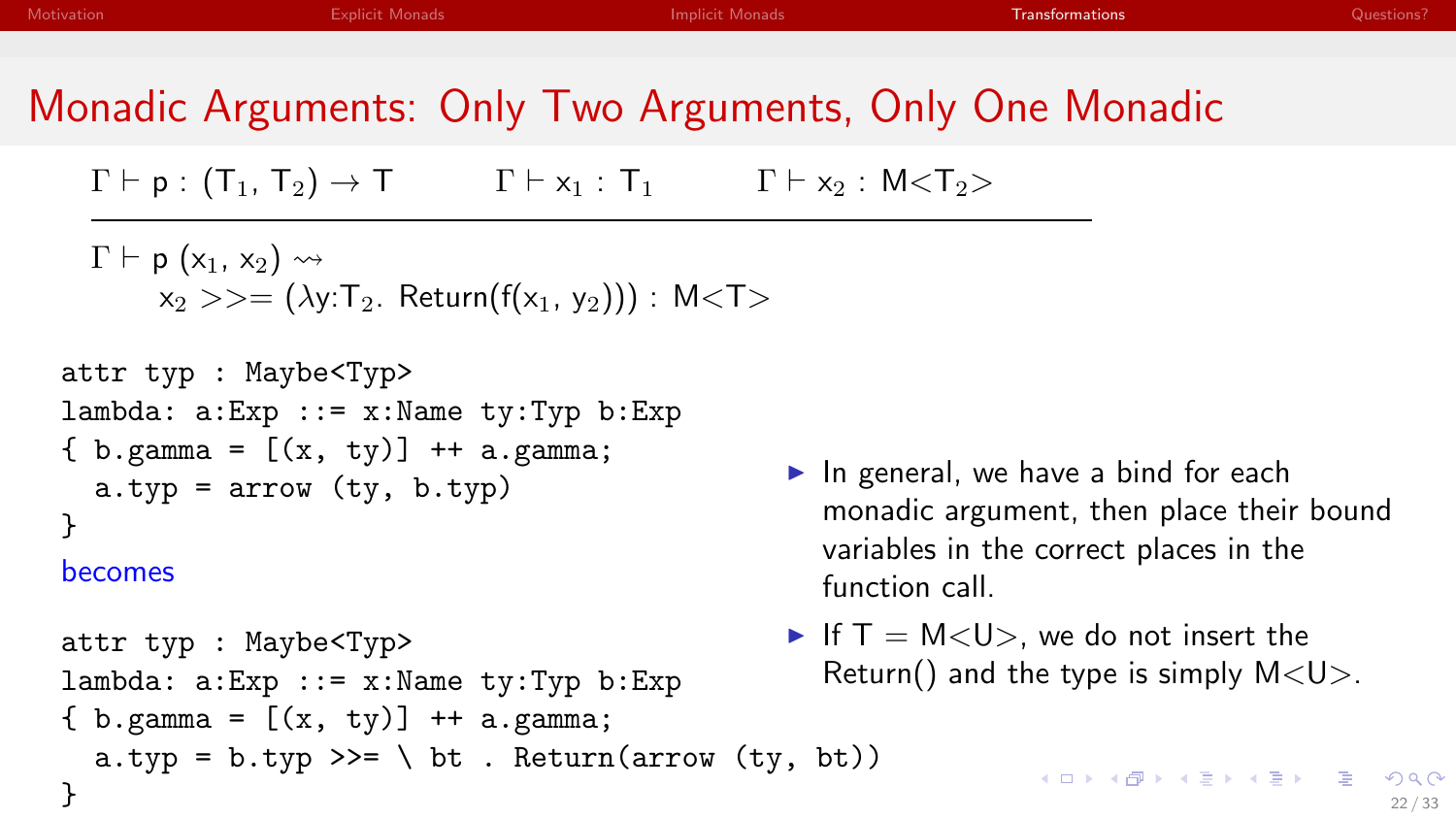#### Case Expressions: Non-monadic rules

#### Case Expression:  $\Gamma \vdash e : T$  $\Gamma \Vdash \mathsf{cs} : \mathsf{T}$ , S Γ ∼ cs complete

 $\Gamma \vdash$  case e of  $\vert$  cs : S

Clauses:  $\Gamma \vdash A : (\mathsf{T}_1, \ldots \mathsf{T}_n) \rightarrow \mathsf{T}$  $\Gamma$ ,  $x_1$ :  $\Gamma_1$ ,  $\ldots$ ,  $x_n$ :  $\Gamma_n$   $\vdash$  e : S  $\Gamma \Vdash \mathsf{cs} : \mathsf{T}$ , S

$$
\Gamma \Vdash A(x_1, \ldots x_n) \Rightarrow e \mid cs : T, S
$$

メロメ メタメ メミメ メミメー ヨー  $2Q$ 23 / 33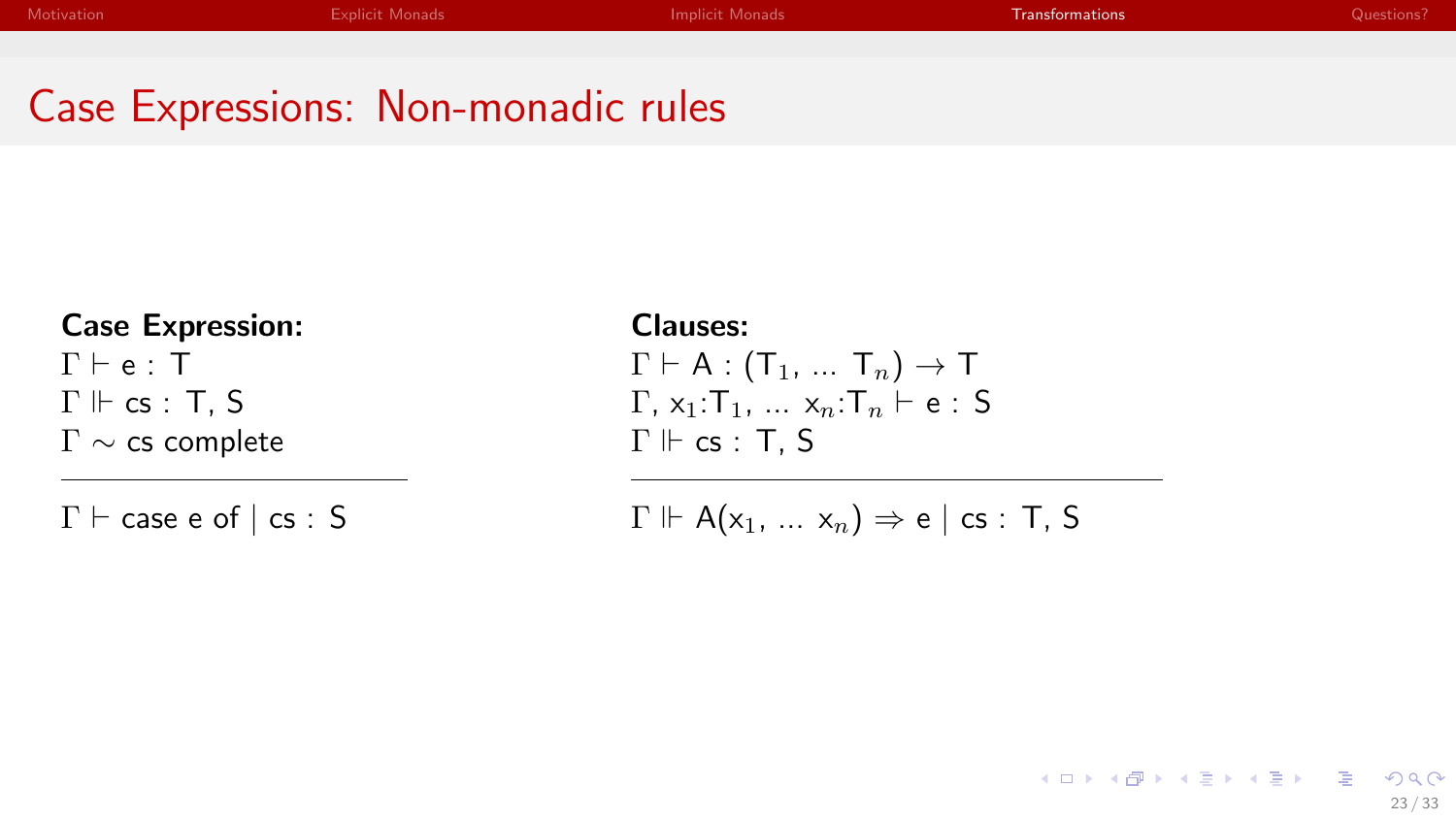| Motivation  | <b>Explicit Monads</b>                                                                                                                                                                                                        | <b>Implicit Monads</b> | <b>Transformations</b> | Questions? |
|-------------|-------------------------------------------------------------------------------------------------------------------------------------------------------------------------------------------------------------------------------|------------------------|------------------------|------------|
|             |                                                                                                                                                                                                                               |                        |                        |            |
|             | attr typ : Either <typ, list<string="">&gt;</typ,>                                                                                                                                                                            |                        |                        |            |
| $\{e.typ =$ | $app: e:Exp :: = f:Exp a:Exp$<br>case f.typ of<br>  $arrow(in,out)$ when $a.ty = in \rightarrow out$<br>  arrow(_,_) -> Fail( ["Type mismatch in application"] )<br>  _ -> Fail( ["Applied term must have a function type"] ) |                        |                        |            |

Ξ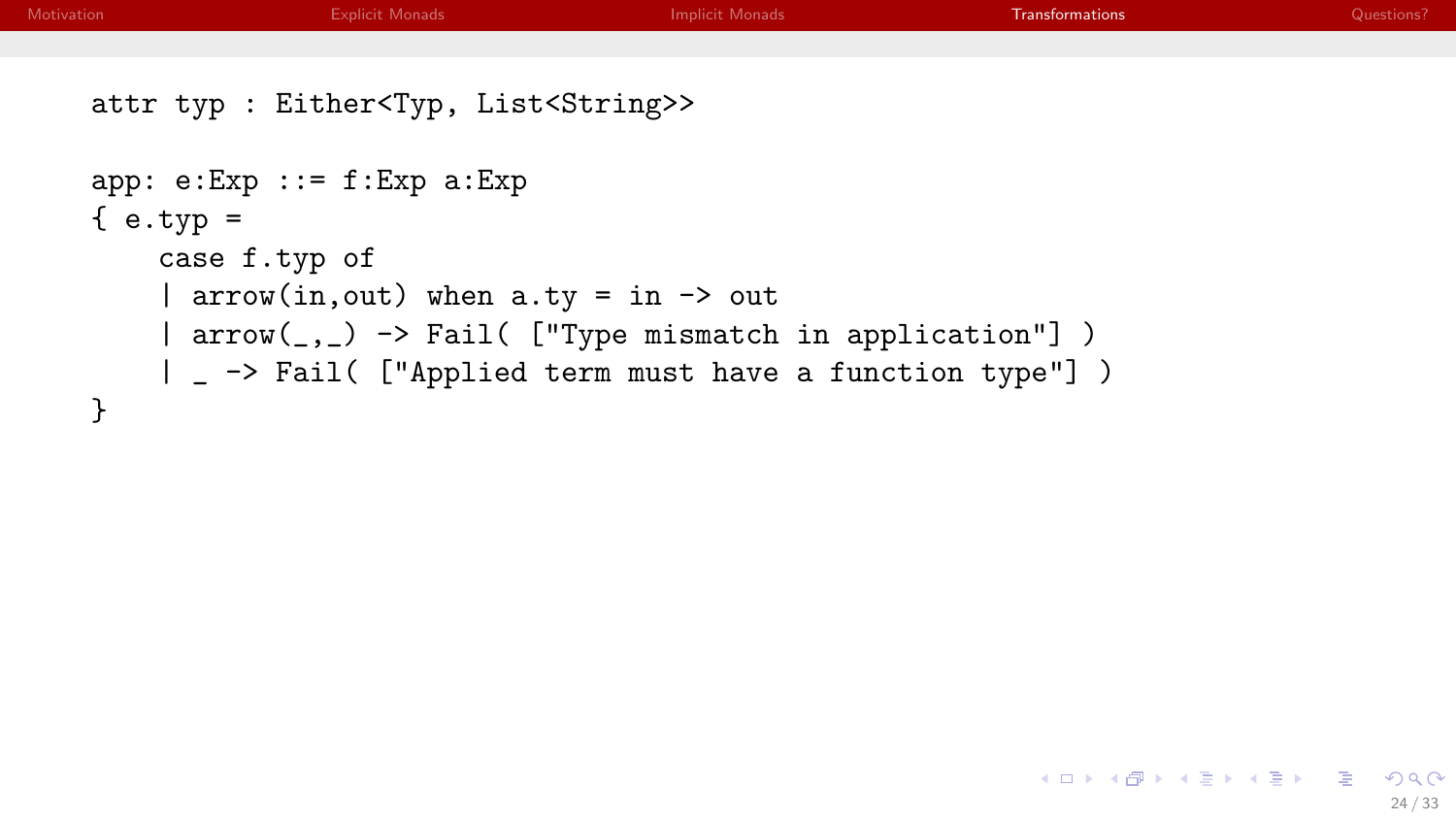| Motivation | <b>Explicit Monads</b><br><b>Implicit Monads</b><br>Transformations<br>Questions?                                  |
|------------|--------------------------------------------------------------------------------------------------------------------|
|            |                                                                                                                    |
|            | attr typ : Either <typ, list<string="">&gt;</typ,>                                                                 |
|            | $app: e:Exp :: = f:Exp a:Exp$<br>$\{e.typ =$<br>case f.typ of<br>  arrow(in, out) when $a.ty = in \rightarrow out$ |
|            | arrow(_,_) -> Fail( ["Type mismatch in application"] )                                                             |
|            | _ -> Fail( ["Applied term must have a function type"] )                                                            |
|            | }                                                                                                                  |
|            | becomes                                                                                                            |
|            | $app: e:Exp :: = f:Exp a:Exp$                                                                                      |
|            | { e.typ = f.typ >>= \ ft . case ft of                                                                              |
|            | $ $ arrow(in, out) $\rightarrow$                                                                                   |
|            | $(a.typ \gg = \ \ at \ . \ if \ in = at then Return(out)$                                                          |
|            | else Fail( ["Type mismatch on application"] ) )                                                                    |
|            | _ -> Fail ( ["Must be a function type"] )                                                                          |
|            |                                                                                                                    |

Ξ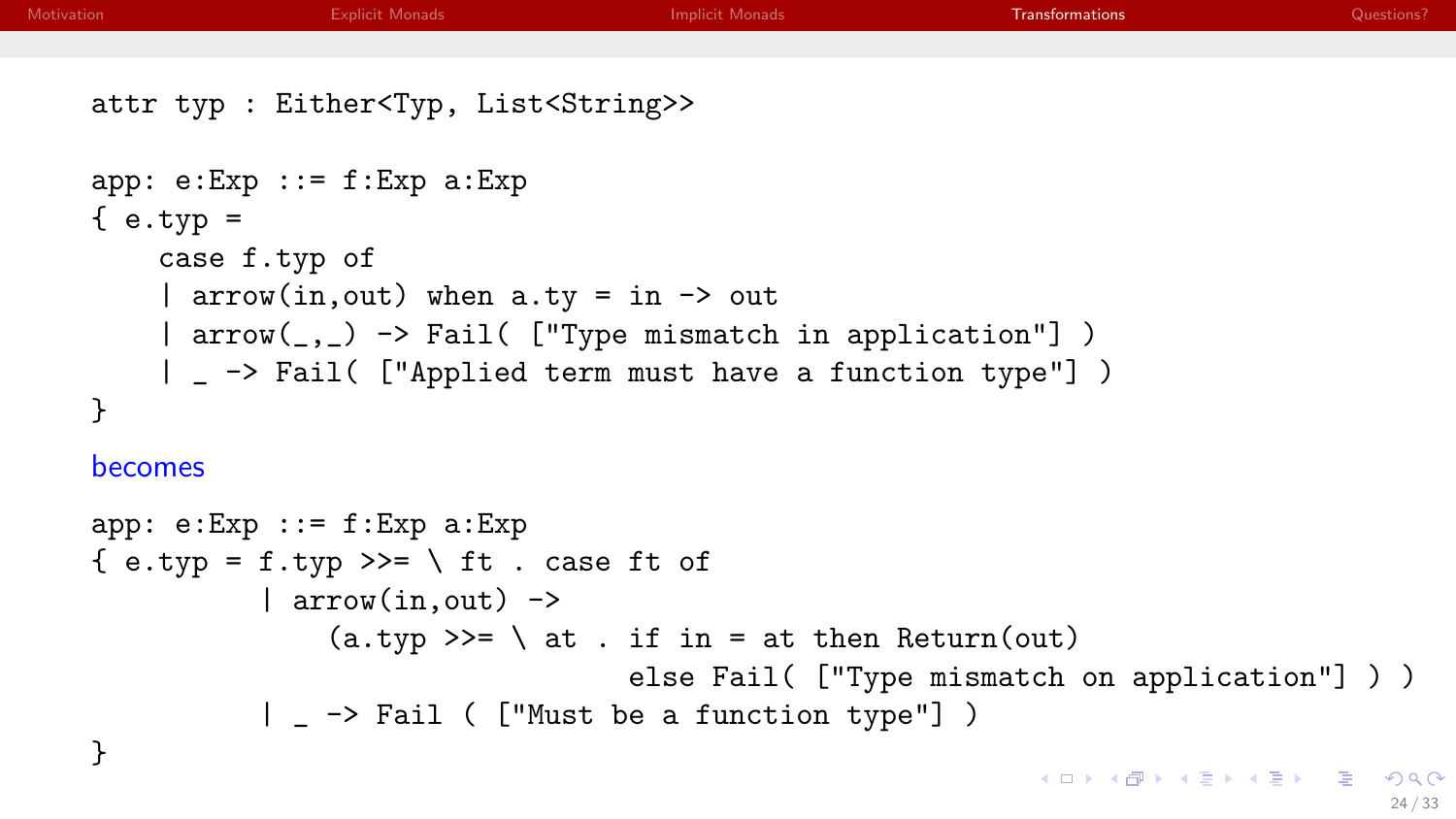$2Q$ 

メロメ メタメ メミメ メミメー ミ

#### Matching a Monad to the Scrutinee Type with Complete Patterns

 $\Gamma \vdash e : M < \mathsf{T} >$  $\Gamma \Vdash \mathsf{cs} : \mathsf{T}$ , S Γ ∼ cs complete

 $\Gamma \vdash$  case e of  $\vert$  cs  $\leadsto$  $e \gg = (\lambda x$ : T. Return(case x of cs)) : M<S>

If  $S = M < U>$  for some type U, we leave out the Return() and the return type is simply  $M < U$  to avoid unnecessarily having monads inside of monads.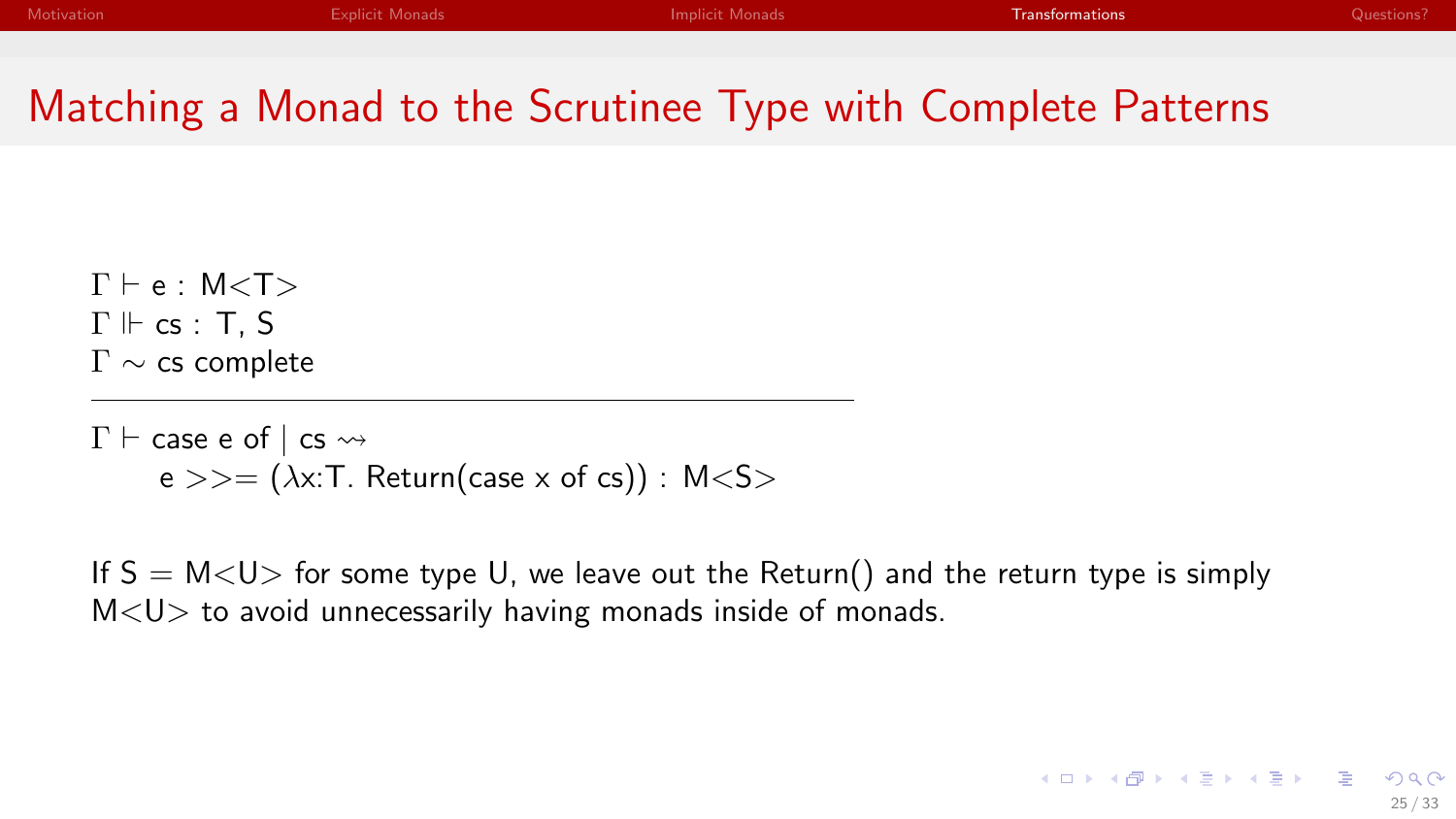#### Matching a Monad to the Inner Type with Incomplete Patterns

 $\Gamma \vdash e : M < \mathsf{T} >$  $\Gamma \Vdash cs : T.S$  $\neg$  ( $\Gamma \sim$  cs complete)

 $\Gamma \vdash$  case e of  $\vdash$  cs  $\rightsquigarrow$  $e \gg = (\lambda x$ : T. case x of | returnify(cs)  $| \Rightarrow$  Fail()) : M < S >

The returnify() function wraps each clause's result in a Return():

 $\triangleright$  A(...)  $\Rightarrow$  e becomes A(...)  $\Rightarrow$  Return(e)

We only use returnify() if  $S \neq M \lt U$  for some type U.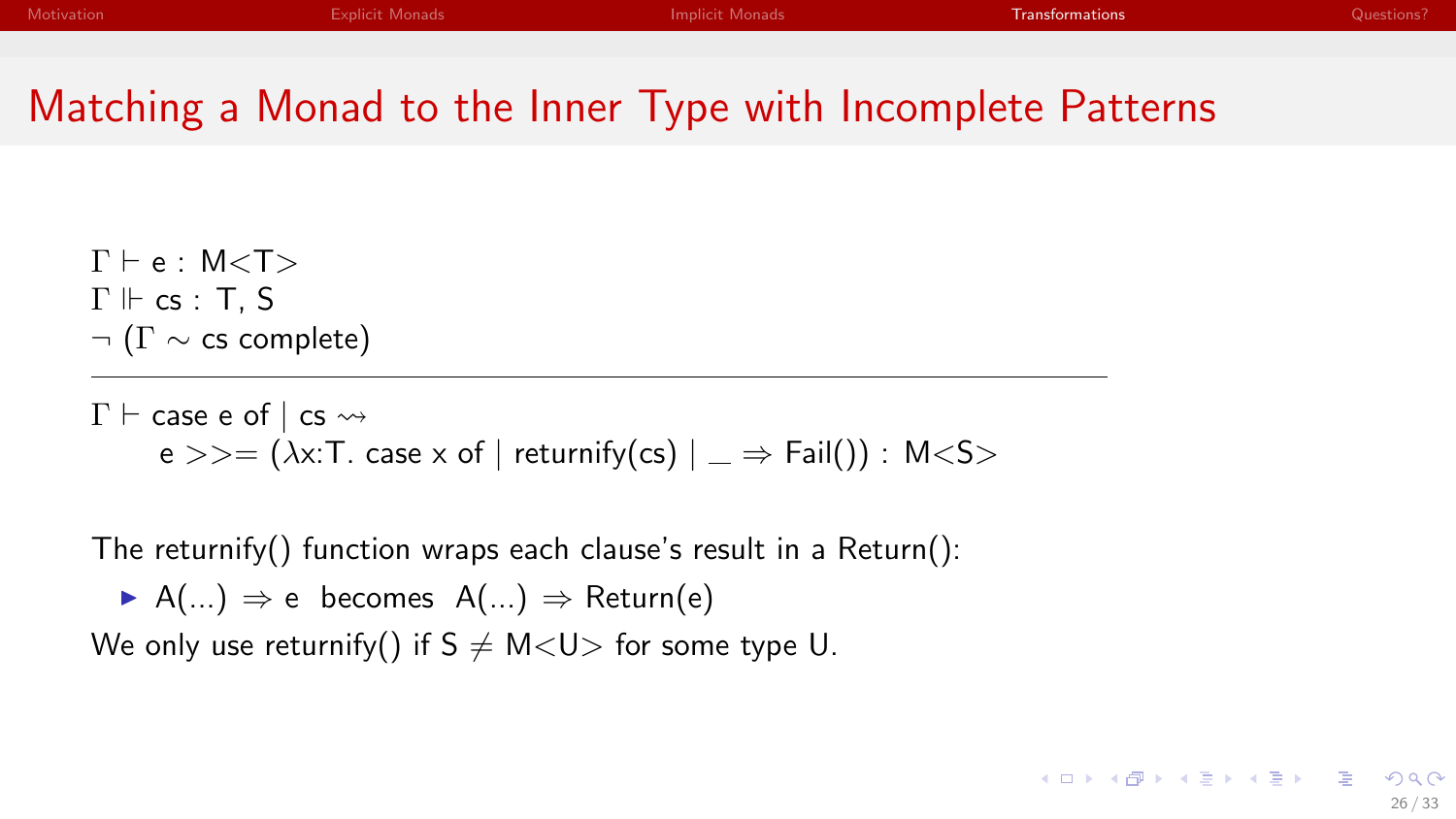| Motivation | Explicit Monads | <b>Implicit Monads</b> | Transformations | Questions ! |
|------------|-----------------|------------------------|-----------------|-------------|
|            |                 |                        |                 |             |

#### Making Return Types Monad-Consistent

$$
\Gamma \vdash A : (T_1, ... T_n) \to T
$$
  
\n
$$
\Gamma, x_1: T_1, ... x_n: T_n \vdash e : M < S >
$$
  
\n
$$
\Gamma \Vdash cs : T, S
$$

$$
\Gamma \Vdash A(x_1, \ldots x_n) \Rightarrow e \mid \text{cs} \rightsquigarrow A(x_1, \ldots x_n) \Rightarrow e \mid \text{returnify}(\text{cs}) : T, M < S >
$$

 $\Gamma \vdash A : (\mathsf{T}_1, \ldots \mathsf{T}_n) \to \mathsf{T}$  $\Gamma$ , x<sub>1</sub>: $\Gamma$ <sub>1</sub>, ... x<sub>n</sub>: $\Gamma$ <sub>n</sub>  $\vdash$  e : S  $\Gamma \Vdash \mathsf{cs} : \mathsf{T}$ , M<S>

$$
\Gamma \Vdash A(x_1, \ldots x_n) \Rightarrow e \mid \text{cs} \leadsto A(x_1, \ldots x_n) \Rightarrow \text{Return}(e) \text{ cs} : T, M < S >
$$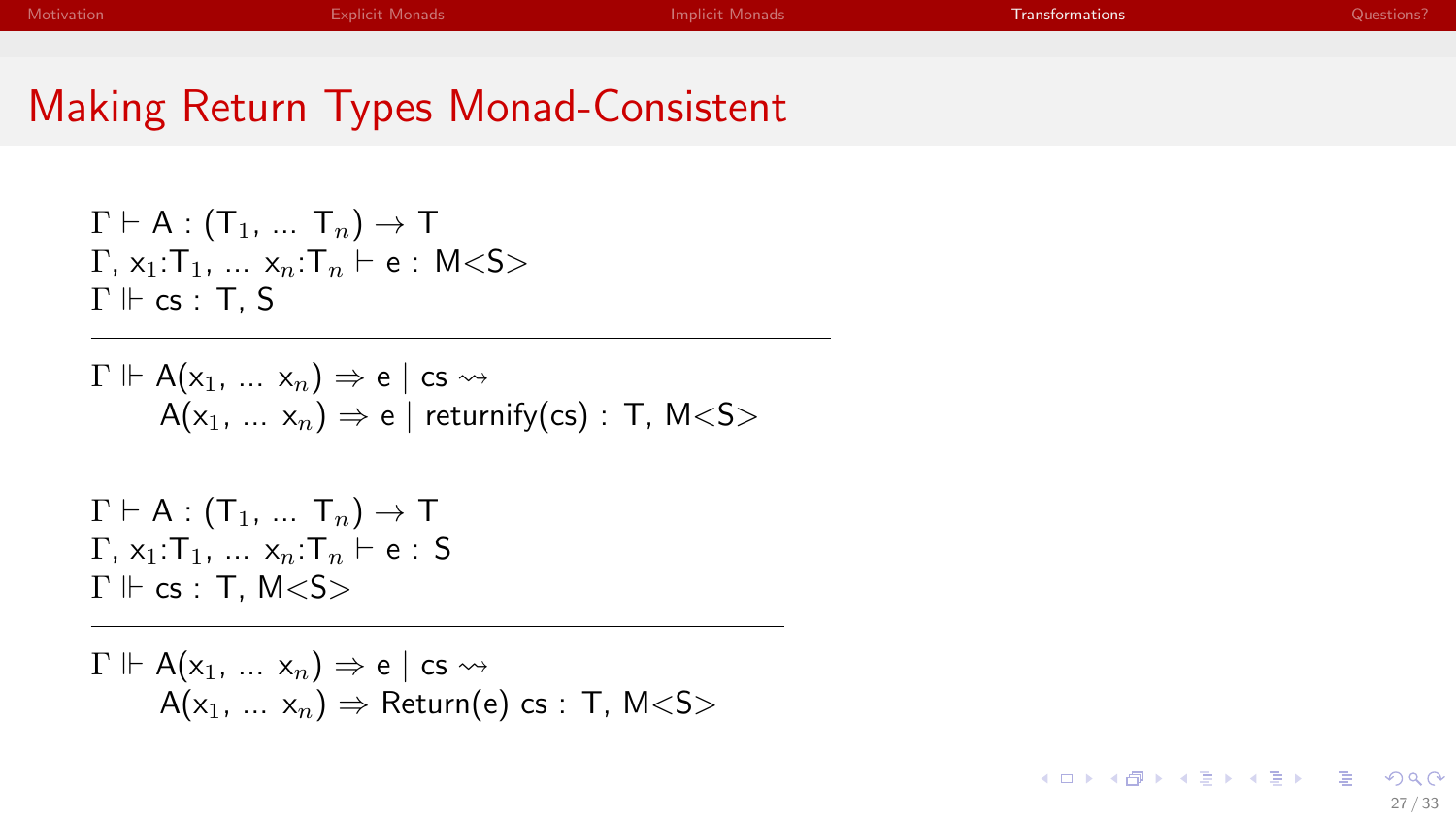#### Completing Incomplete Patterns

 $Γ ⊢ <sub>e</sub> · T$  $\Gamma \Vdash cs : T.S$  $\neg$  ( $\Gamma \sim$  cs complete)

- $\Gamma \vdash$  case e of  $|$  cs  $\leadsto$ case e of | returnify(cs)  $| \Rightarrow$  Fail() : M<S>
	- $\triangleright$  This allows us to make a monad when we want one without needing to explicitly state it or use one to build it.
	- $\triangleright$  Since we require complete patterns in our rules, this case expression would not be considered well-typed without this rule.
	- $\triangleright$  We should have an expected type coming down to know which monad to use in this rule.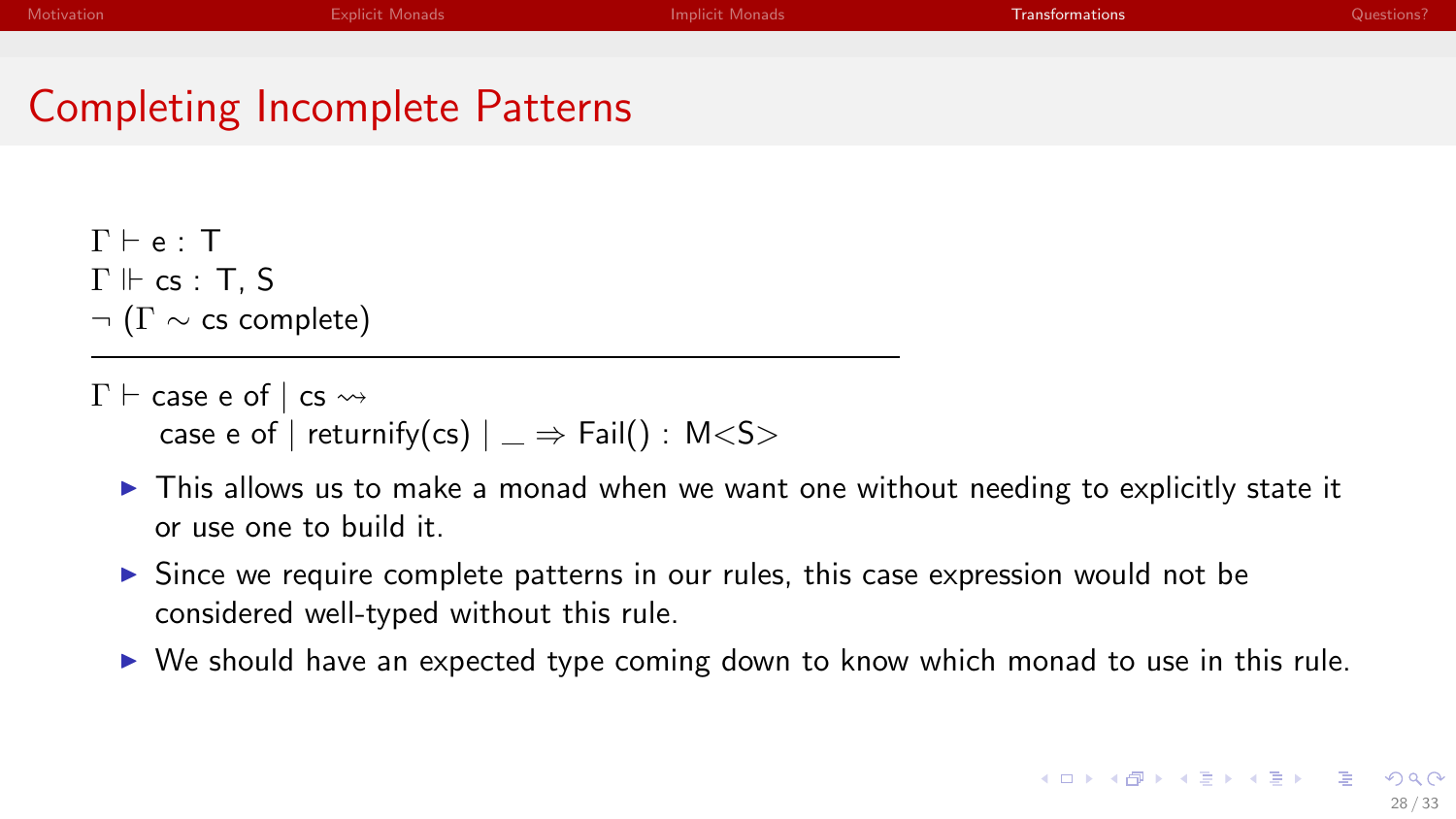| <b>Motivation</b>                | <b>Explicit Monads</b> | Implicit Monads | Transformations | Questions? |
|----------------------------------|------------------------|-----------------|-----------------|------------|
|                                  |                        |                 |                 |            |
|                                  |                        |                 |                 |            |
| <b>Attribute Accesses: Rules</b> |                        |                 |                 |            |

| $\Gamma \vdash e : S$                                      | $\Gamma \vdash e : M < S >$<br>$\Gamma \vdash a :: T$                                    |
|------------------------------------------------------------|------------------------------------------------------------------------------------------|
| $\Gamma \vdash a :: T$<br>$\Gamma \vdash a \circledcirc S$ | $\Gamma \vdash a \circledcirc S$                                                         |
| $\Gamma \vdash$ e.a : $\top$                               | $\Gamma \vdash$ e.a $\rightsquigarrow$<br>$e \gg = (\lambda x.S. Return(x.a)) : M < T >$ |

If  $T = M < U>$ , we do not insert the Return() and the type is simply  $M < U>$ .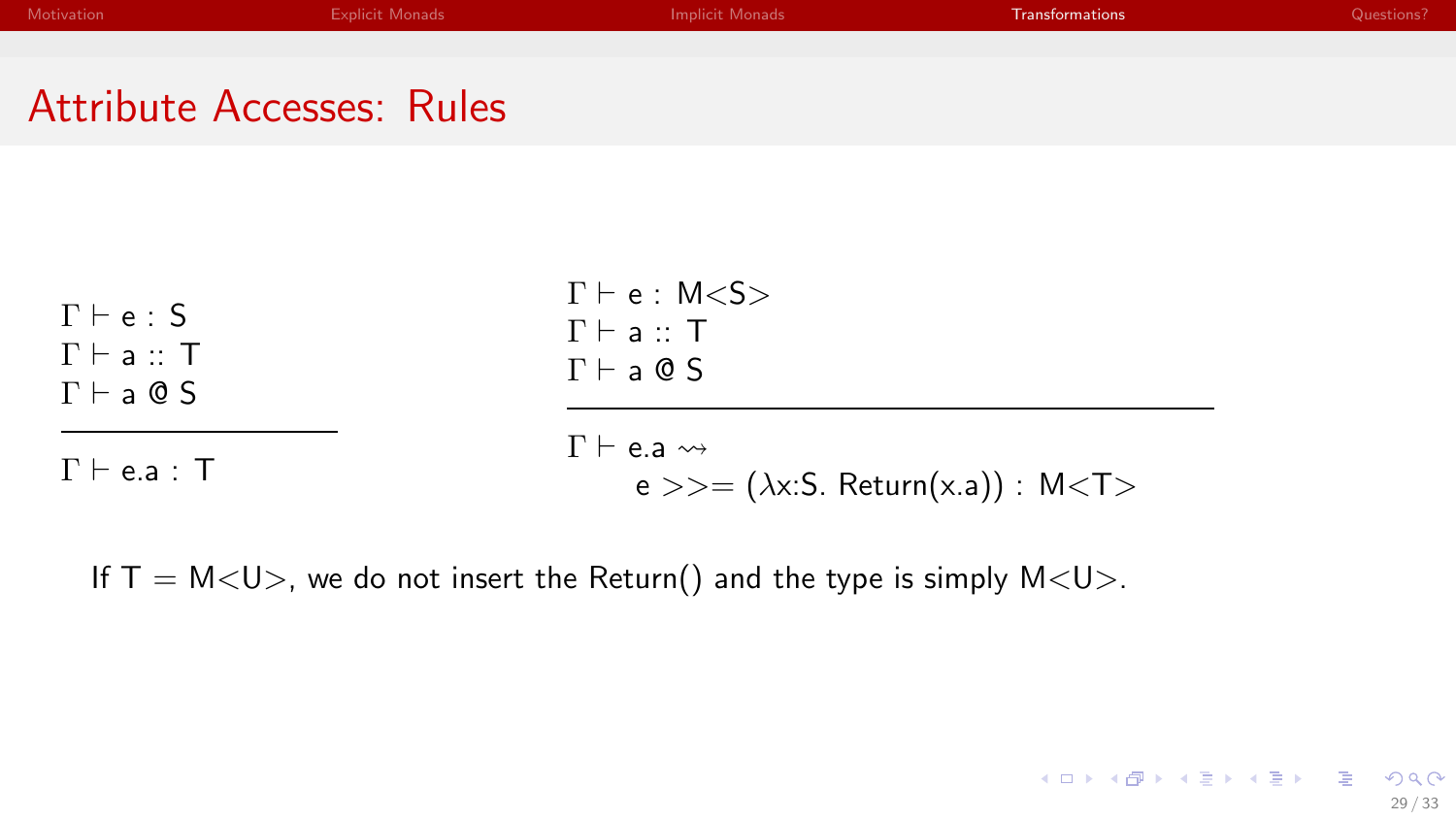- $\triangleright$  We can't assign inherited attributes directly on a tree that is a monad
- $\triangleright$  We use a bind to access the tree, let expressions to give it inherited attributes, then access a synthesized attribute on it

```
synthesized attribute s::M<S>;
.
.
.
local attribute m::M < T > = e:
m.i<sub>1</sub> = 1:
m.i<sub>2</sub> = 2;
top.s = m.s;m \leq \simm \gt\gt=(\lambda t:T.decorate t with
                                                                              {i_1 = 1; i_2 = 2}.s)
```
 $\triangleright$  The attribute being assigned into (top.s) must have a monadic type as the result of accessing an attribute off a monadic tree must be a monad.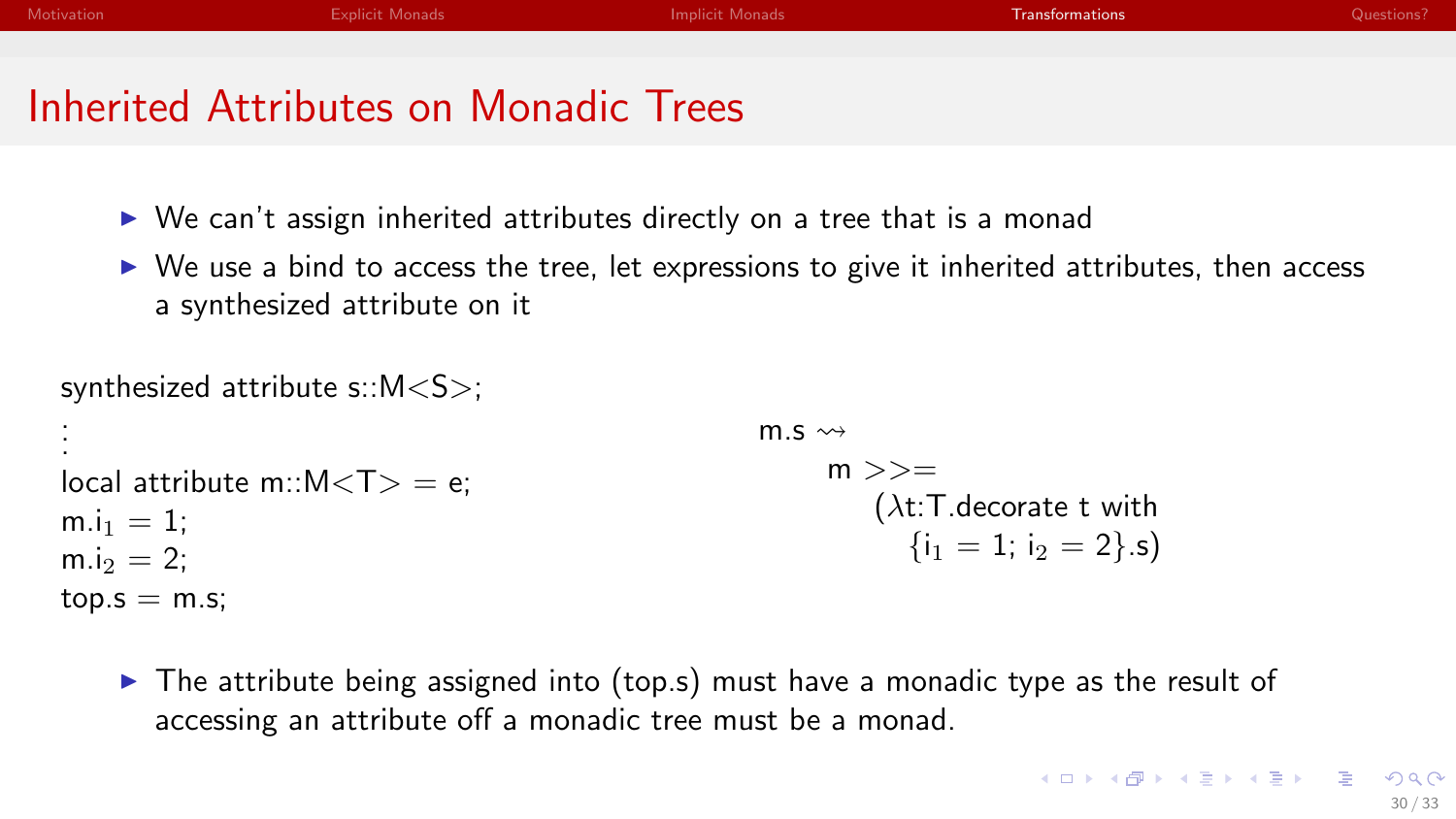| Motivation | <b>Explicit Monads</b> | Implicit Monads | <b>Transformations</b> | Questions? |
|------------|------------------------|-----------------|------------------------|------------|
|            |                        |                 |                        |            |
|            |                        |                 |                        |            |

#### Inherited Attribute Equations for Monadic Trees

| $\Gamma$ + t : M <t></t>          | $\Gamma$ + t : M <t></t>          |
|-----------------------------------|-----------------------------------|
| $\Gamma \vdash a :: S$            | $\Gamma \vdash a :: S$            |
| $\Gamma \vdash a \circledcirc T$  | $\Gamma \vdash a \circledcirc T$  |
| $\Gamma \vdash e : S$             | $\Gamma \vdash e : M \leq S$      |
|                                   |                                   |
| $\Gamma \vdash t.a = e$ OK        | $\Gamma \vdash t.a = e$ OK        |
| t.s $\rightsquigarrow$            | $\uparrow$ s $\rightsquigarrow$   |
| $t \gg =$                         | t >>= $(\lambda x: T. e \rangle)$ |
| $(\lambda x$ : T. decorate x with | ( $\lambda$ y:S. decorate x with  |
| ${a = e}.s$                       | ${a = y}.s$                       |

 $\triangleright$  These rules allow us to check the types for the equations before translating them into decorate expressions for accesses of synthesized attributes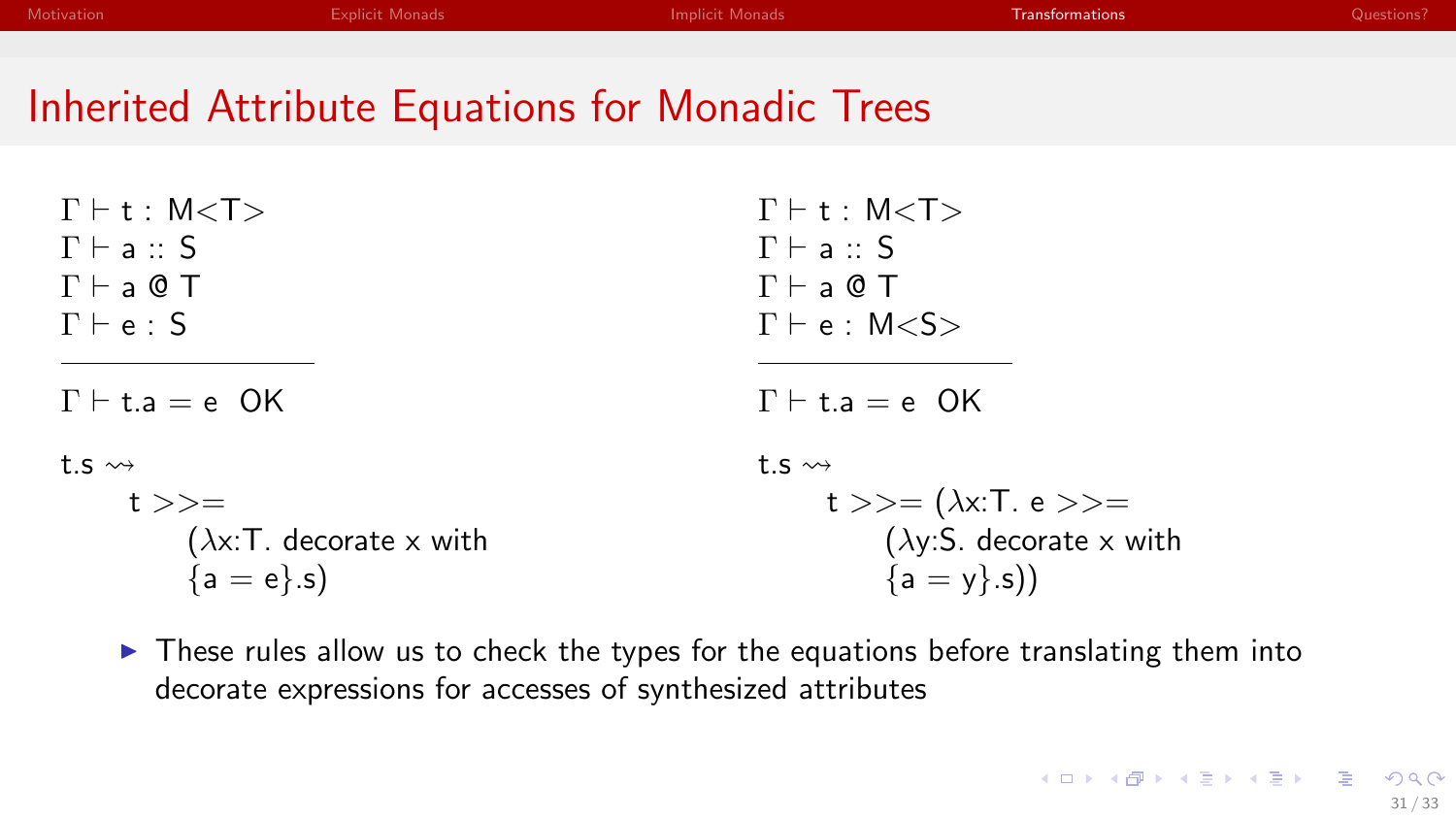<span id="page-54-0"></span>

| Motivation     | <b>Explicit Monads</b> | Implicit Monads | <b>Transformations</b> | Questions? |
|----------------|------------------------|-----------------|------------------------|------------|
|                |                        |                 |                        |            |
|                |                        |                 |                        |            |
| <b>Monoids</b> |                        |                 |                        |            |

```
syn attr next::List<Exp>;
production or
e:Exp ::= 1:Exp r:Exp;\{ e.next = case 1, r of
    | const true, _ -> const true
    | _, const true -> const true
    |, \rightarrow or ( l.next, r )
    |, \rightarrow or (1, r.next)}
```
To allow nondeterminism, use mplus  $(M < T > \rightarrow M < T > \rightarrow M < T >)$  and mzero  $(M < T >)$  to combine the different cases that match the input (in addition to wrapping expressions in Return() when the type requires it).